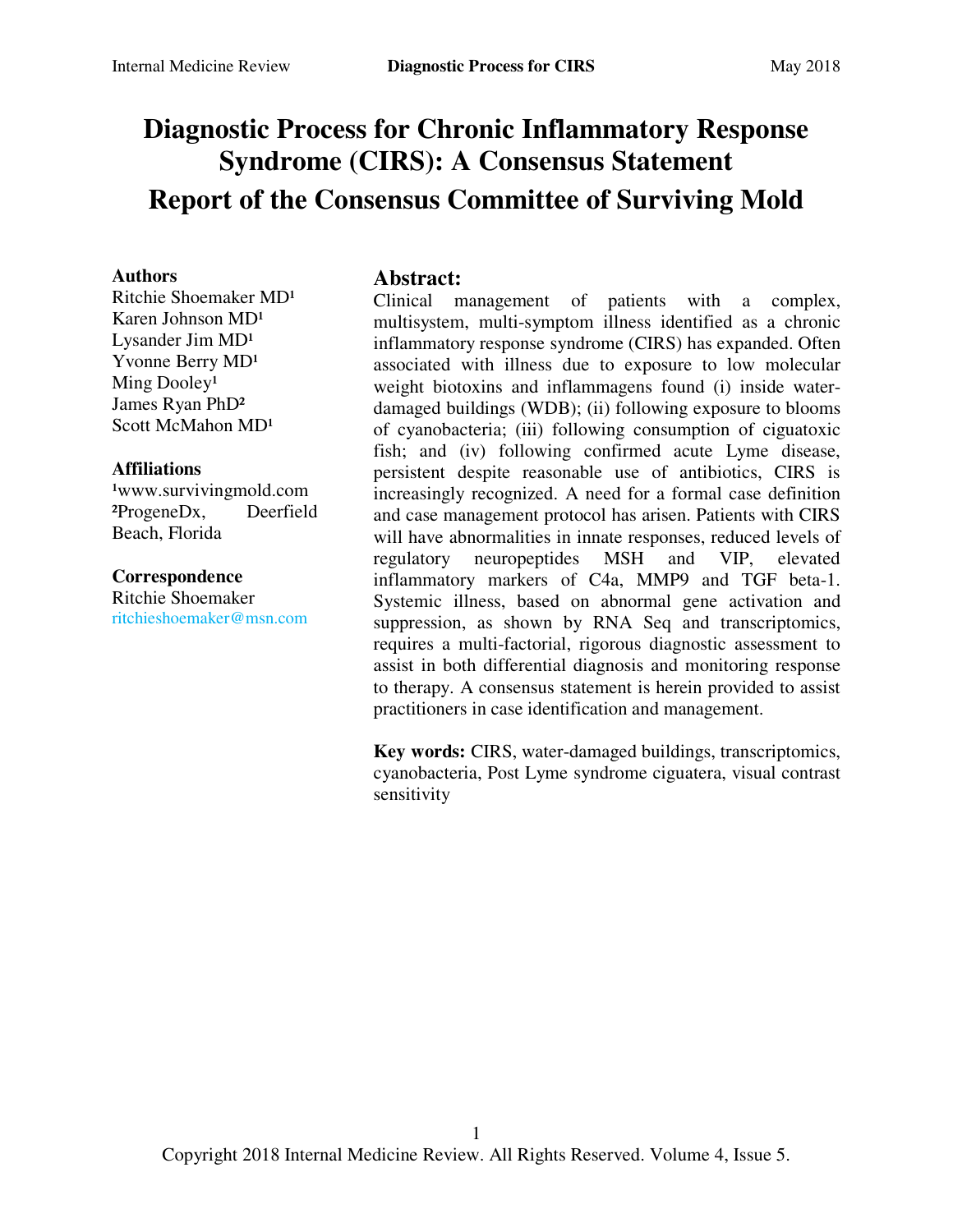# **Introduction :**

As the third decade of CIRS-medicine begins, the key elements of CIRS are reviewed in a consensus statement to enhance accuracy and reliability of the diagnostic process. This consensus statement has been approved by (i) the diagnostic module consensus statement committee of Surviving Mold and (ii) approved by the 65 members of the Surviving Mold list serve.

### **Section 1. What is CIRS?**

Chronic inflammatory response syndromes (CIRS) are multisystem, multi-symptom illnesses acquired following exposure to environmentally produced biotoxins (1, 2, 3, 4, 5, 6, 7, 8, 9).

CIRS has gone through an evolution of names over the years. Initially, in the 1990's, CIRS was called a neurotoxinmediated illness (10, 11). As more information was added, the term was changed to chronic biotoxin associated illness (CBAI). The third change to CIRS occurred following development of a commercial assay for transforming growth factor beta-1 (TGF-beta-1) in 2008, shortly before the development of a commercial assay for acquired T regulatory cells in 2009. CIRS was confirmed to involve many arms of the immune response systems acting simultaneously and in combination.

CIRS itself is modeled after an acute systemic inflammatory response syndrome (SIRS), an acronym typically used to describe an acute inflammatory illness, most commonly sepsis. In patients with sepsis there is simultaneous activation of Th1, Th2 and Th17 immunity; coagulation factors; and complement in response to an overwhelming stimulus of infection and endotoxin present in the blood stream. In this regard, the illness becomes the host response as eloquently described by Thomas  $(12)$ .

Survivors of sepsis have been well studied; they have a heightened level of innate immune activation post-sepsis compared to before. Survivors have a significant increase in interleukin 10 and go on to suffer a greater incidence of chronic fatiguing illnesses (13, 14).

In 2008, followed by a publication in 2010  $(19)$ , members of the "mold" medical community began using a jargon term, CIRS-WDB to describe illness seen with the same activation of Th1, Th2, Th17, coagulation, complement activation and more. If the illness came from waterdamaged buildings, it was called CIRS-WDB. If symptoms came from Post Lyme Syndrome, it was called CIRS-PLS. If symptoms came from ciguatera it was called CIRS-ciguatera. Theoretically, one could call the syndrome most anything; possibly the syndrome would be codified by a regulatory agency, much as the CDC changed the name, "Pfiesteria health illness syndrome (affecting) humans," PHISH, for acute and chronic illness caused by exposure to blooms of toxigenic, fish-killing dinoflagellates, including Pfiesteria, to "Possible estuarine-associated syndrome" (PEAS, 11).

# **Section 2. Case definition of CIRS**

In 2008, the US General Accountability Office (GAO) published an overview of publications from US agencies working on the problem of damp indoor buildings (20). 54 studies were noted, showing no coordination of efforts across agency lines. But for the first time, a Federal case definition for what has become CIRS-WDB was proposed.

> 1. There must be the potential for exposure to a damp indoor space.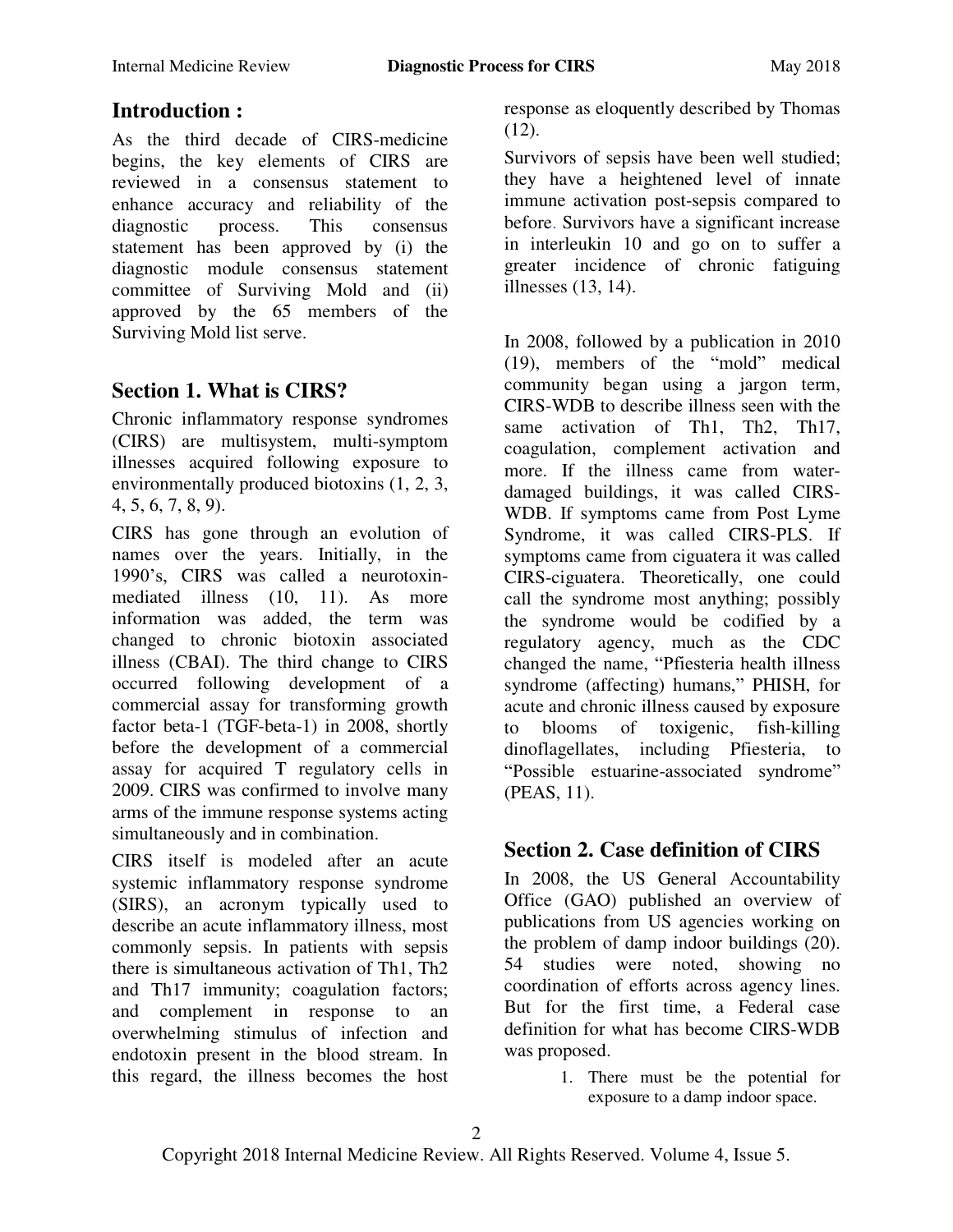- 2. There must be a multisystem, multi-symptom illness present with symptoms similar to those seen in peer-reviewed publications.
- 3. There must be laboratory testing results similar to those seen in peer-reviewed, published studies.
- 4. There must be documentation of response to therapy

This definition still is used even though there has been an explosion of publications in the CIRS community noting various objective parameters in wide clinical use now (1).

Symptoms are noted to be essentially identical in multiple sources of environmental exposures resulting in CIRS (see Table 1). Of interest is the appearance of clusters of symptoms among the 37 symptoms recorded in CIRS (Table 2). Presence of eight or more of the 13 clusters is virtually diagnostic of an unspecified type of CIRS (US Patent 9,770,170 B2; issued 9/26/2017).

### **Section 3. Before the first office visit**

Seeing a health care provider as a new patient brings a series of expectations of standard medical practice process. Forms will be filled out, insurance data recorded. HIPAA information processed; office policies, billing information sheets and maybe even an overview of the philosophy of the practice will be reviewed. Organ system-related specialists (heart, lung, GI, neurologist and more) will focus on their areas of expertise; maybe the appointment with a primary care provider might center on treating the patient as a whole person, not a heart, or a lung, or a colon in isolation.

CIRS providers are going to approach first office visits differently. Based on the experience of thousands of initial office visits with CIRS providers it is likely that patients will have failed to find improvement from least 10 physicians before, at least one of whom was a psychiatrist. None made any delineation of the abnormalities in physiology, but instead each has often made a diagnosis unsupported by objective biomarkers.

Review of past medical records remains the most important initial duty of the CIRS provider to the patient. The patient, in turn, must show due diligence to provide the provider with every relevant document. When the work involved in providing a thorough copy of records is too onerous, a reasonable suggestion is to postpone the initial visit. Regardless of motivation to get better, many CIRS patients do not have reliable recall of an exposure time-line, symptom time-line and medication time-line (including supplements and all anti-fungals, even topicals). Laboratory testing often involves "cash-only labs" which may be not rigorous. Frequently, the basis for clinical decision making is inadequately supported. Assumptions and frank guesses are rife: these have no role in CIRS case management.

Patients often will insist that their symptomrecall and self-based diagnosis is inherently reliable. (As an example, how do CIRS health care providers analyze chief complaints like, "I get a spasm in my kidneys when my brain inflammation acts up.‖) Symptoms of CIRS vary from day to day and are subject to unnoticed environmental exposures. Unfortunately, given the  $90\%$  + incidence of cognitive impairment in CIRS, symptoms lasting more than a few months are usually lost in time lines as the illness continues.

An additional problem for the CIRS provider is the demand for a "hurry-up" appointment. There can be no hurry-up when records must be reviewed carefully!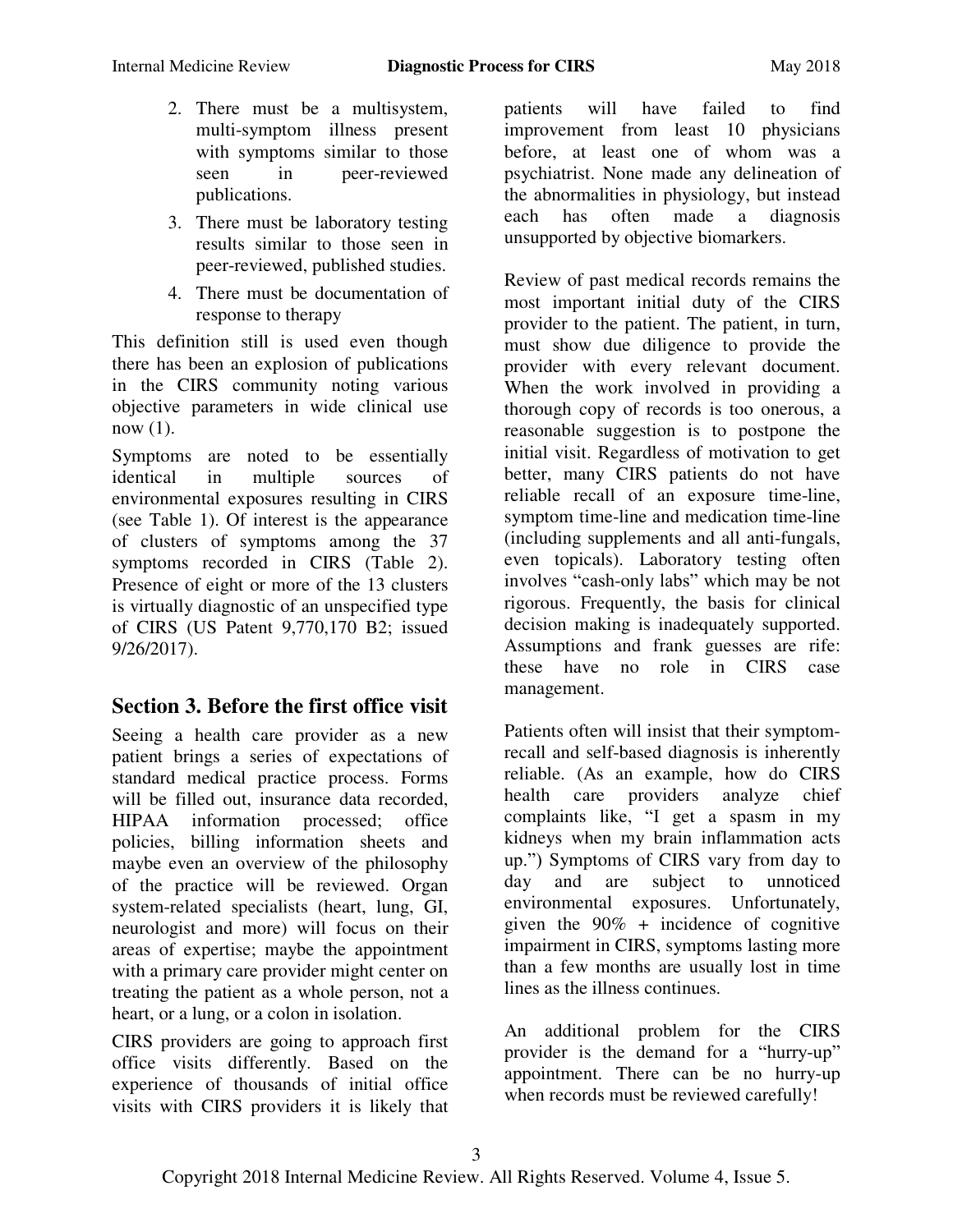Give the CIRS doctor time to read every page of the medical record. Organize the record, get rid of duplicates, make it chronological but do not leave anything out. Organized summaries make some sense but not at the risk of editing by the patient. In the example of 5000 pages of records usually there will be one or two pages that have the answers persistently ill patients have sought.

One might have become frustrated with impersonal, community-based providers, socalled mainstream physicians, who guessed at what was wrong, but really did not know, so some patients might have "gone" alternative." Maybe a CIRS met some caring doctors outside the mainstream, but maybe others met predators who sold snake oil in modern trappings. Once again, guesses, assumptions and lack of support from peerreviewed literature will dominate the medical record.

The first step in diagnosis of CIRS is to know what has been said about the patient. Ignore the snide innuendo of, "It's all in your head." A NeuroQuant<sup>®</sup> will show what is wrong cognitively. Ignore the fibromyalgia diagnosis and the gabapentin prescription. The lab results tracking CIRS and transcriptomic findings are the light in the darkness. Once one sees objective, proven, reliable scientific findings that lead to a proven treatment protocol, a CIRS provider will usually show the patient something long-lost: Hope.

Hope is based on data. Hope is based on published work, validated by CIRS physicians over the past 22 years. The Hope in CIRS is supported by favorable Daubert and Frye decisions in courts across the US.

Patients will likely be asked to stop unneeded medications immediately. Throw the amitriptyline bottles into the "worthless" psych nostrum" drawer. Eliminate the unneeded bags of supplements and antibiotics possibly sold to patients by those

who prescribed them. Patients will be admonished to stop nasal, oral and intravenous anti-fungals, as they are creating resistant mutant MARCoNS that are already threatening desperately ill infectious disease patients with additional antibiotic resistances.

Outside learning will be included; one will probably be instructed to read several hundred pages of documents found (free) on [www.survivingmold.com,](http://www.survivingmold.com/) understanding that few will remember everything. Most CIRS patients have difficulty assimilating new knowledge, but possibly loved ones will read and learn more as well. In time, patients must become an expert in the jargon and pathophysiology of CIRS. Why? Simple: the illness is real. CIRS protocols work to correct the physiology and the underlying transcriptomic abnormalities.

# **Section 4. Evolution of the paradigm of CIRS**

Patients may also be asked to review the history of CIRS. Knowing the past is an ally for expansion of future understanding. The history of the case definition of CIRS is marked by a series of "spike events." A spike occurs when there is a publication or a breakthrough that adds exponentially to prior thought. Initially, CIRS was felt to be simply an inflammatory response to exposure to the environmentally produced neurotoxins. Dinoflagellate illnesses, such as Pfiesteria and ciguatera were the afflictions most relied upon to develop the case definition in the late 1990's. Later additional findings, first from exposure to cyanobacteria (1997) and then to the interior environment of water damaged buildings (WDB, 1998), showed that an uncanny similarity of symptoms was shared by each of these diverse sources of inflammatory illness.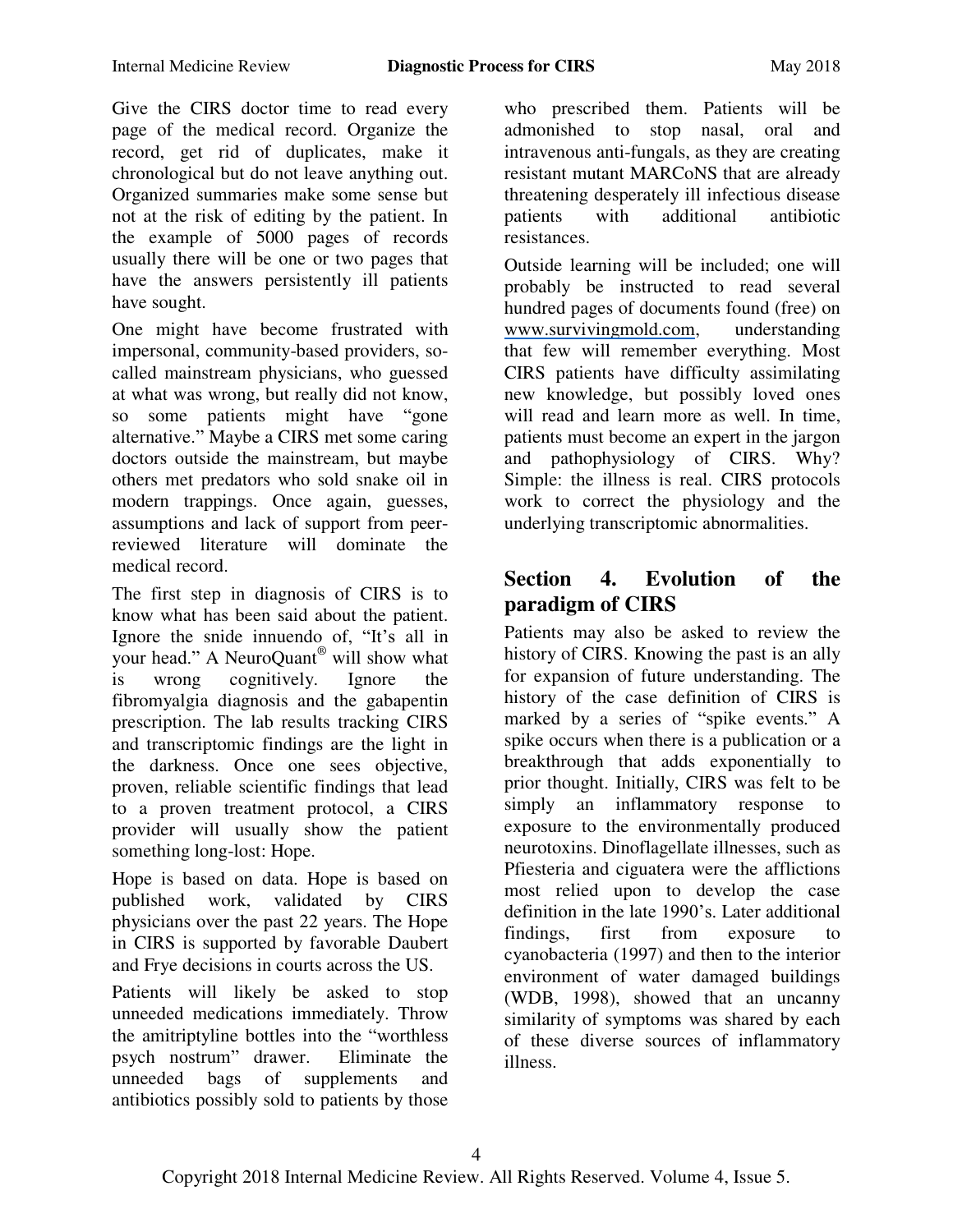Because the initial sources of illness in some instances could not be identified reliably, the case definition in 2003 simply included: i) the potential for exposure; ii) presence of a multi-system, multi-symptom illness and; iii) absence of confounding exposures or diagnosis.

When objective lab studies could be added, first including visual contrast sensitivity (VCS), HLA DR by PCR and melanocyte stimulating hormone (MSH), a commonality of inflammatory abnormalities together with similarity of symptom groups within subsets of this neurotoxin mediated illness was recognized.

A treatment protocol employed cholestyramine (CSM) after removal from exposure (or treatment of underlying infectious disease) together with clearance of multiply antibiotic resistant coagulase negative staph (MARCoNS), resident in deep nasopharyngeal space.

In 1998, Lyme researchers Donta and Cartwright patented the identification of a biotoxin made by Borrelia burgdorferi (Publication number CA2365424 A1), the causative agent in Lyme disease. Since CSM worked well to treat other biotoxins, its use in Lyme patients followed. The unexpected and precipitous untoward reactions of patients with Post Lyme Syndrome to CSM caused a stunning rethinking of concepts of biotoxin illnesses. The observed group were people with confirmed Lyme disease as shown either by (i) a physician witnessed erythema migrans rash in association with a recent tick bite or (ii) clear evidence of a significant antibody response as shown by Western Blot testing done in reliable laboratories. These patients, when given cholestyramine after a reasonable course of antibiotics, did not improve as dinoflagellate, cyanobacteria and WDB patients did. They got worse.

This never-before-seen adverse reaction, labeled "intensification," was quickly shown to be due to a massive pro-inflammatory cytokine response as manifested by significant elevation of matrix metalloproteinase-9 (MMP-9). This syndrome was recognized initially as showing a fall in VCS scores beginning in row E, followed by a fall in row D. This was not a "Herxheimer" reaction; it had nothing to do with antibiotics. It simply was a proinflammatory cytokine event.

While Post Lyme Syndrome patients presented treatment difficulties, these challenges were the source of new therapies for pro-inflammatory cytokine responses added to the simple cholestyramine and MARCoNS protocol.

As the intensification reaction became amenable to diagnosis, treatment and prevention, there were a series of patients who improved beyond what we had seen while others still were ill.

In rapid fire order in the early 2000's physicians were able to see the (i) low levels of vascular endothelial growth factor (VEGF) and (ii) elevated levels of split products of complement activation, especially C4a, which would become additional targets for sequential treatment.

Melanocyte stimulating hormone (MSH) was the first regulatory neuropeptide to be identified as deficient in the early CIRS cases. Because MSH exerts a regulatory role on production of other hormones, especially including gonadotropins, it was not a surprise to find that androgens together with estrogens were affected by MSH deficiency. To this day, physicians are attempting to "balance" androgens and estrogens; this approach remains surprising in that a proximal step, that being correction of MSH deficiency, is mandatory in correcting androgens and estrogens.

Researchers also saw that MSH interacted with antidiuretic hormone (ADH) in the hypothalamus to regulate other hormone activities in addition to salt and water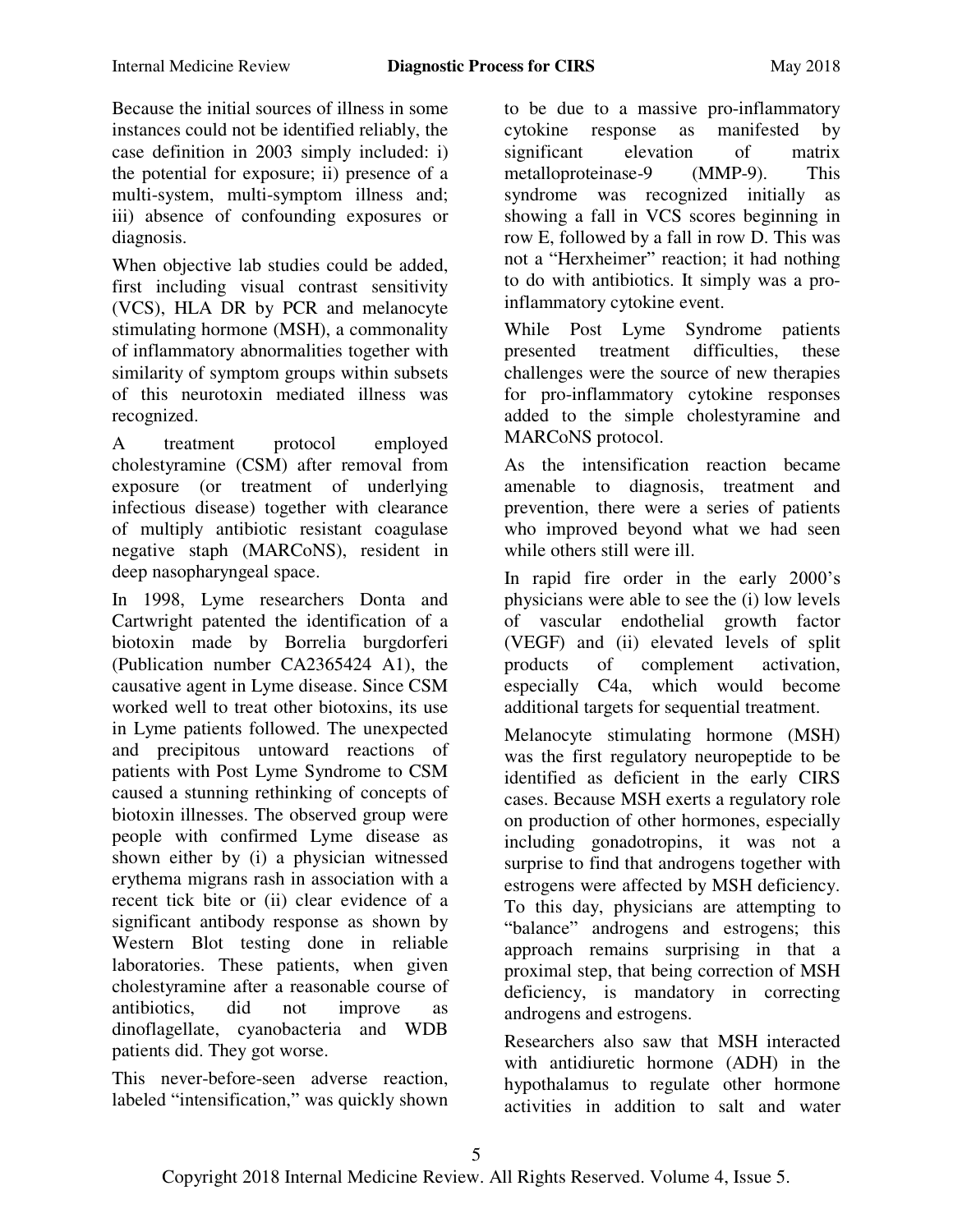balance. MSH controls tight junctions in the gut, a fact often overlooked by those who diagnose "leaky gut."

The discovery that vasoactive intestinal polypeptide (VIP), another regulatory neuropeptide, was deficient in > 90% of patients with the syndrome set off another avenue of inquiry in the physiology of the illness. Providers now know that measurements of VIP receptors 1 and 2 are also important to fully understand VIP's efficacy. Transcriptomics shows us how VIP receptors are intimately tied to the activities of a family of nuclear transcription factors, Ikaros.

As objective lab parameters began to be associated loosely with some specific grouping of symptoms, it was the sequential treatment method that enabled providers to approach symptom reduction in a disciplined manner. By correcting one objective parameter at a time, patients could identify symptoms that were improved, implying that there were objective parameters correlating with specific lab abnormalities.

Symptoms reported by patients, by definition, are subjective. However, when symptoms are collected as part of a medical history, the subjective aspect is now funneled through the trained mind of an experienced health care provider to yield an objective picture of symptoms. Symptom recording has shown a lack of reliability when performed by the patients using a check list or (even less reliable) using their memory alone.

Symptoms, however, remain vitally important in understanding the multisystem, multi-symptom elements that are crucial to the differential diagnostic process of this illness. Even though symptoms are subjective, accurate collection of a medical history remains the single most important aspect of the differential diagnostic process of any illness.

As the number of CIRS patients seen and treated has expanded; and the number of physicians and healthcare providers who are competent to treat this complicated illness has grown, there was little variation in symptoms recorded from patients living around the globe. There were also specific and reproducible elements in lab abnormalities that suggested that each of these illnesses must have an underlying basis reflecting differential gene activation or suppression.

The concept of the "final common pathway," began to emerge following the 2010 Physician Consensus Statement (15) in which this inflammatory illness finally was named chronic inflammatory response syndrome (CIRS). In other words, a CIRS caused by chronic exposure to WDB, was nearly indistinguishable from a CIRS caused by Post Lyme Syndrome, ciguatera, Pfiesteria or cyanobacteria. The initial inciting triggers might differ in each case, but the end clinical presentation was similar. Since providers could not rely on VCS deficits, lab abnormalities or symptoms alone to adequately distinguish one illness from another, all physicians had to support a diagnosis was potential for exposure. Even this reliable method of history taking became confounded when say, someone who had a dinoflagellate illness then moved into a moldy apartment creating two sources of biotoxin exposure. Even worse, some individuals would be residing next to fresh water areas, lakes or ponds for example, in which there would be cyanobacteria blooms in addition to moldy buildings and sick fish.

Clearly, physicians needed a diagnostic method that would (i) specify individual illness and provide the (ii) basis for monitoring results of treatment.

With papers published in 2015, 2016, 2017 and 2018, the importance of transcriptomics in the diagnostic process of CIRS is manifest.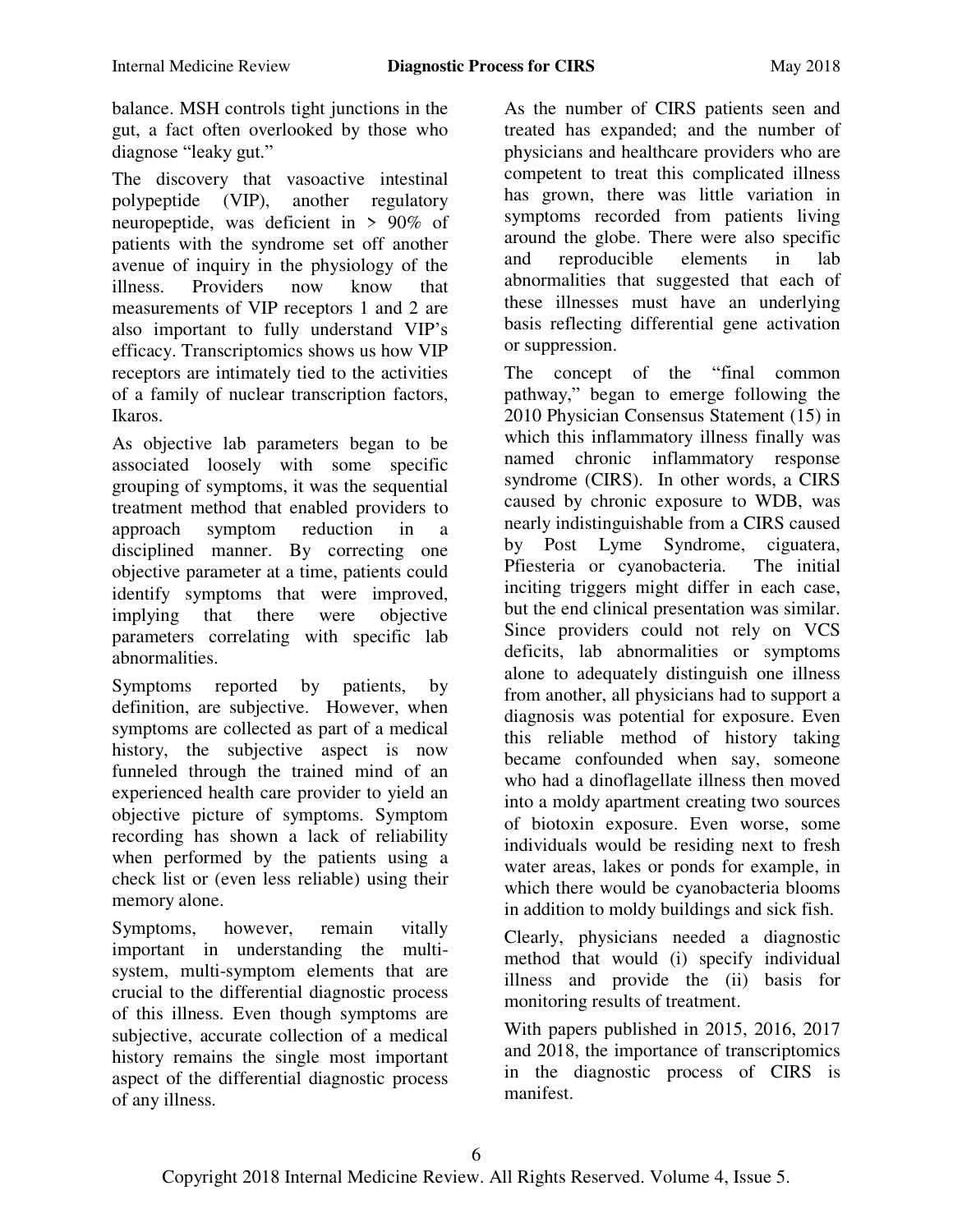As transcriptomics is added to CIRS case management, based on case-controlled studies and based on prospective intervention trials, there is a molecular basis for the final common pathway suggested by commonality of symptoms in sources of CIRS. While there is an old expression that ―All roads lead to a final common path that leads to Rome," what providers are seeing in the approach to CIRS is more like that of a spider web. The greatest movement of the web is in the very center, but the tethers could attach variously to corners around a window or to an object that was stable providing a mechanism for the spider web to survive wind and rain. Whatever came to the center of the web could come from any seemingly unrelated tether.

Genomics can be regarded as the center core of the spider web. Here is the source of all the objective laboratory abnormalities; here is the source of all the confusing complexities of symptoms and their groupings called clusters. Here is the basis for CIRS illness.

To quote a current Primer in Transcriptomics (16):

―Transcriptomics has now crossed from research to application. It not only serves as a diagnostic aid but it also provides precision in monitoring the complexities found in many immune-based illnesses, such as chronic inflammatory responses acquired following environmental exposures. We see transcriptomics as an ideal mechanism to fine tune therapies aimed at correction of inflammatory abnormalities.

"The initial finding by Ryan, et al (5) showed that intranasal use of VIP in CIRS patients, part way through their treatment protocols, modulated expression of both nuclear encoded mitochondrial genes and ribosomal genes. We later confirmed that patients naïve to treatment had profound suppression of these same genes. These

genes usually recover with the first ten steps of the Shoemaker Protocol; they often become higher than normal controls. A tantalizing possibility for the overshoot lies with genes important in glycolysis (breakdown of glucose into two 3-carbon fragments). One of these genes, glyceraldehyde-3-phosphate dehydrogenase (GAPDH), also functions to regulate inflammatory gene suppression after initial activation in the presence of interferon gamma.

―What we think is happening is an attack on the basic cellular metabolic elements. It is well documented that microbial toxins (i) attack protein production at the level of the ribosome and (ii) energy production in the mitochondria. Patients with CIRS will not recover unless exposure to these microbes and their cellular toxins ceases. Further, it is well documented that in the face of infectious diseases, especially from viruses, that cells become "hypometabolic" to prevent viral "takeover" of cellular function.

―This idea is relevant for the abnormal immune responses we see in CIRS. Hypometabolic immune cells activate primordial mechanisms: innate immunity, complement, defensins. These protective inflammatory elements do not require participation of cells. When cells begin to recover from the illness-induced hypometabolic state, the protective mechanisms of innate immunity begin to wane. Cells then upregulate protein production, energy production and begin to use sugar properly. Call it a "synchronized" reboot," of cellular systems. Re-exposure simply means a recall of innate immunity and all its protective mechanisms.

"The sequence of hypometabolism and recovery are shown by changes in transcriptomics. Certainly, the CIRS protocol could prime ribosomal and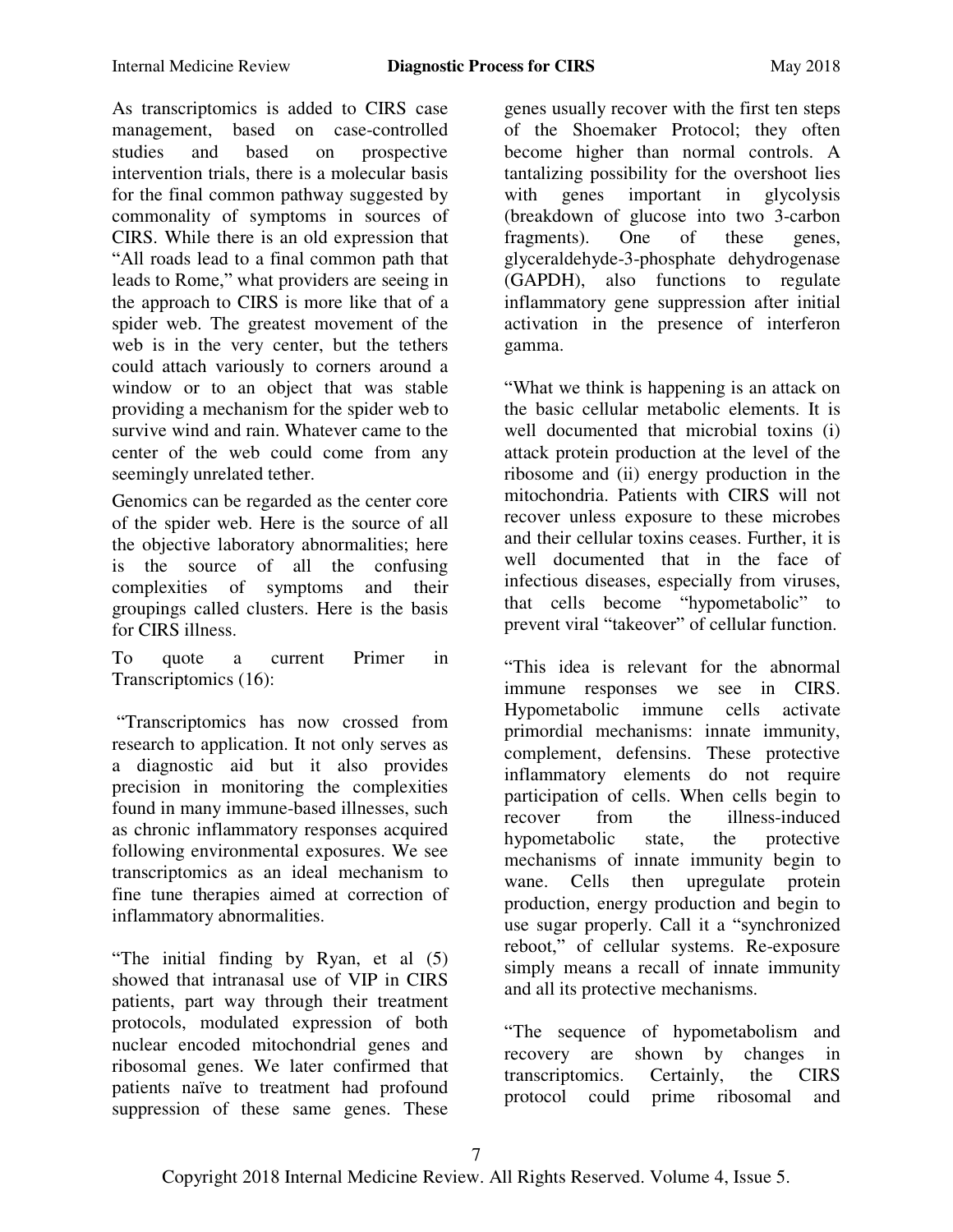mitochondrial gene expression. Then VIP could upregulate GAPDH gene expression. Could increased pyruvate from glycolysis fire up the mitochondrial furnace for energy production and then protein expression?" Or will it stay suppressed as to not increase lactate production?"

With a genomics basis established for CIRS, physicians began to see application of the principles of CIRS to other illnesses that involve inflammation but did not have all the elements of CIRS. For example, in a small number of patients with impending heart transplant for dilated cardiomyopathy, gene expression of adrenoceptors and "contractility receptors" found in peripheral blood cells respond to CIRS protocols. If it is confirmed that cardiac myocytes also improve like white blood cells do, perhaps providers will see dramatic changes in quality of life if further myocardial injury from genomic abnormalities can be prevented.

Atherosclerosis is increasingly shown to be an inflammatory illness. Oxidized LDL is a potent nuclear transcription factor. Insulin and insulin resistance are the inflammatory bases of diabetes and obesity. Alzheimer's of particular types, specifically Type III, is shown to be an inflammatory illness. Inflammation is now recognized as the underlying mechanism, not just a source of the symptoms and not just the cause of lab abnormalities. For further information, see the Transcriptomic Primer (16).

As the next decade of CIRS approaches, the expansion of application of the principles of CIRS to other illnesses, possibly including pediatric acute-onset neuropsychiatric syndrome (PANS), is becoming clear. An

important field is the TH17/Treg imbalance. T-regulatory cell abnormalities also are related to abnormalities of genomics and abnormalities in some of the elements of CIRS but not all.

CIRS is now one end of the spectrum of inflammation, with each new element as it is being described contributing to understanding of each other element previously described. By adding one inflammatory feature of an illness on top of another, much as blocks laid on a foundation wall, we begin to recognize that our attempts to define diseases by organ system will fail. Physicians recognize, however that infectious diseases often set off systemic inflammation that will persist beyond clearance of infectious agent. In others, not so much. For the illnesses that do effect changes in genomics, physicians and patients alike are in the middle of a revolution of understanding and a revolution in treatment.

# **Section 5. Specific symptoms**

From a list of 37 different symptoms, there are eight main categories (general, musculoskeletal, eye, respiratory, gastrointestinal, cognitive, hypothalamic and neurologic) formed in an effort to classify symptoms. Cluster analysis provides a mechanism to take subjective symptoms, pass them through a skilled medical history and then convert them to objective elements using abstruse statistical methods, including cluster analysis. Clusters can take the seemingly endless roster of symptoms to make their use amenable to a scoring system.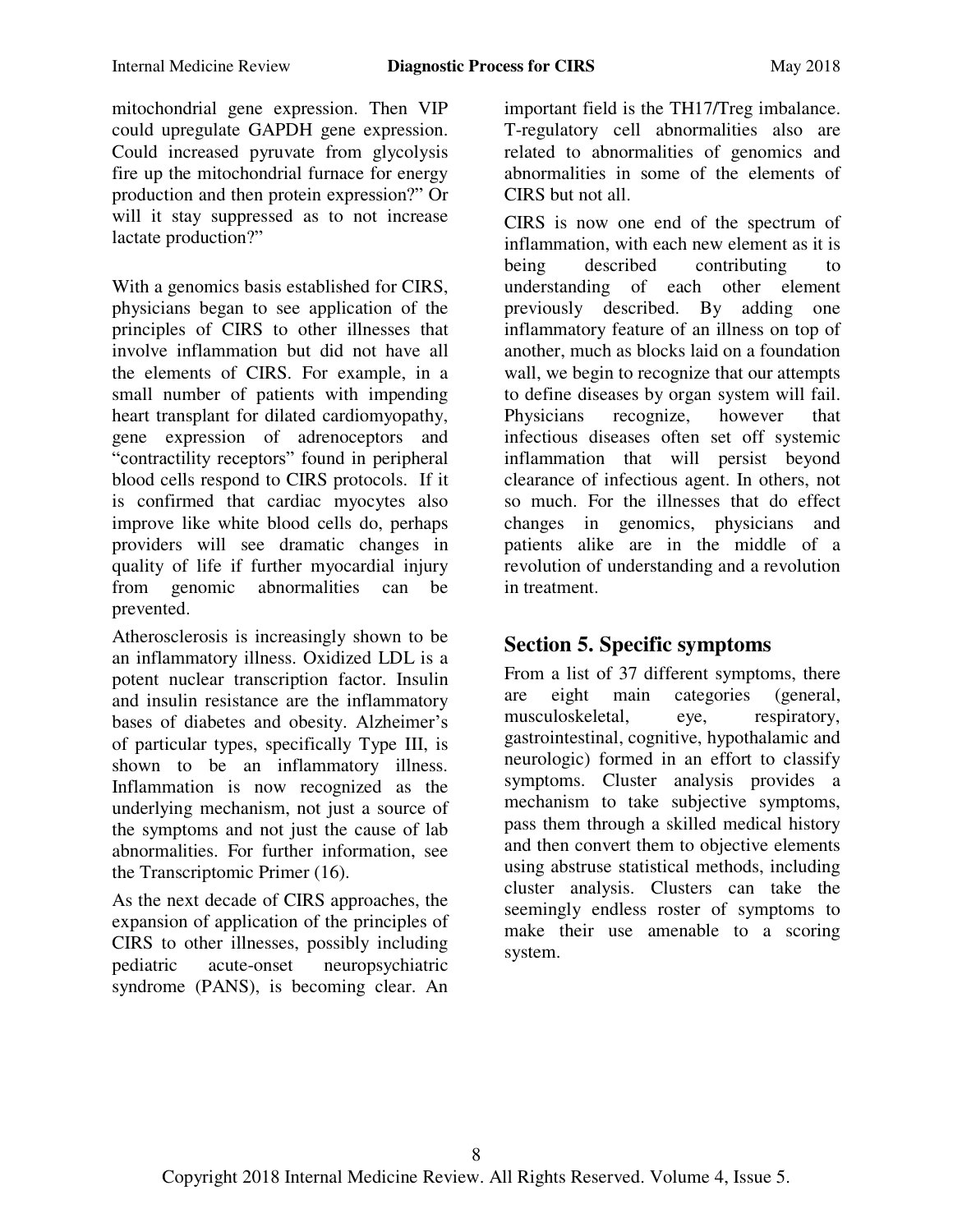**Table 1 - Percent incidence of symptoms in various CIRS conditions** 

| Symptoms                        | Controls       | Cyano | WDB-1 | WDB-2 | WDB-3          | <b>PEAS</b>    | Ciguatera | Lyme     |
|---------------------------------|----------------|-------|-------|-------|----------------|----------------|-----------|----------|
| $N=$                            | 239            | 10    | 156   | 288   | 21             | 42             | 100       | 352      |
| Fatigue                         | 6              | 100   | 89    | 83    | 100            | 70             | 91        | 94       |
| Weak                            | $\leq$         | 80    | 75    | 70    | 84             | $\overline{a}$ | 83        | 89       |
| Ache                            | 8              | 90    | 77    | 68    | 95             | 43             | 77        | 81       |
| Cramp                           | $\leq$         | 80    | 66    | 56    | 63             | 14             | 68        | 77       |
| <b>Unusual Pains</b>            | $\leq$         | 50    | 62    | 51    | 42             | $\overline{a}$ | 82        | 86       |
| Ice Pick Pain                   | $\leq$         | 40    | 49    | 41    | ÷,             | $\overline{a}$ | 45        | 82       |
| Headache                        | 9              | 90    | 78    | 66    | 84             | 73             | 78        | 88       |
| <b>Light Sensitivity</b>        | $\leq$         | 90    | 71    | 66    | 89             | 68             | 67        | 85       |
| Red Eyes                        | $\leq$         | 50    | 52    | 48    | 63             | 68             | 48        | 61       |
| <b>Blurred Vision</b>           | $\leq$         | 40    | 61    | 56    | 63             | $\overline{a}$ | 53        | 66       |
| Tearing                         | $\leq$         | 30    | 41    | 48    | 63             | $\overline{a}$ | 28        | 55       |
| <b>SOB</b>                      | 11             | 60    | 78    | 63    | 74             | 57             | 63        | 77       |
| Cough                           | $\overline{7}$ | 50    | 72    | 53    | 53             | 43             | 62        | 71       |
| Sinus Congestion                | 8              | 60    | 79    | 65    | 74             | 41             | 70        | 68       |
| Abdominal Pain                  | $\leq$         | 60    | 61    | 39    | 37             | 41             | 79        | 42       |
| Diarrhea                        | $\leq$         | 50    | 48    | 39    | 21             | 57             | 72        | 51       |
| Joint Pain                      | 11             | 70    | 75    | 53    | 84             |                | 62        | $\bf 88$ |
| <b>Morning Stiffness</b>        | 6              | 70    | 72    | 44    | $\blacksquare$ | $\frac{1}{2}$  | 59        | 80       |
| Memory Impairment               | $<5\,$         | 80    | 83    | 66    | 68             | 84             | 81        | $80\,$   |
| <b>Difficulty Concentrating</b> | $\leq$         | 70    | 81    | 62    | 53             | 35             | 83        | 82       |
| Confusion                       | $<5$           | 40    | 75    | 57    | 26             | 24             | 66        | 72       |
| Decreased Word Finding          | $\leq$         | 80    | 81    | 66    | 11             | $\blacksquare$ | 80        | 84       |
| Decreased Assimilation          | $\leq$         | 80    | 72    | 65    | 37             | $\frac{1}{2}$  | 78        | 88       |
| Disorientation                  | $\leq$         | 30    | 51    | 40    | $11\,$         | $\blacksquare$ | 28        | 33       |

Copyright 2018 Internal Medicine Review. All Rights Reserved. Volume 4, Issue 5.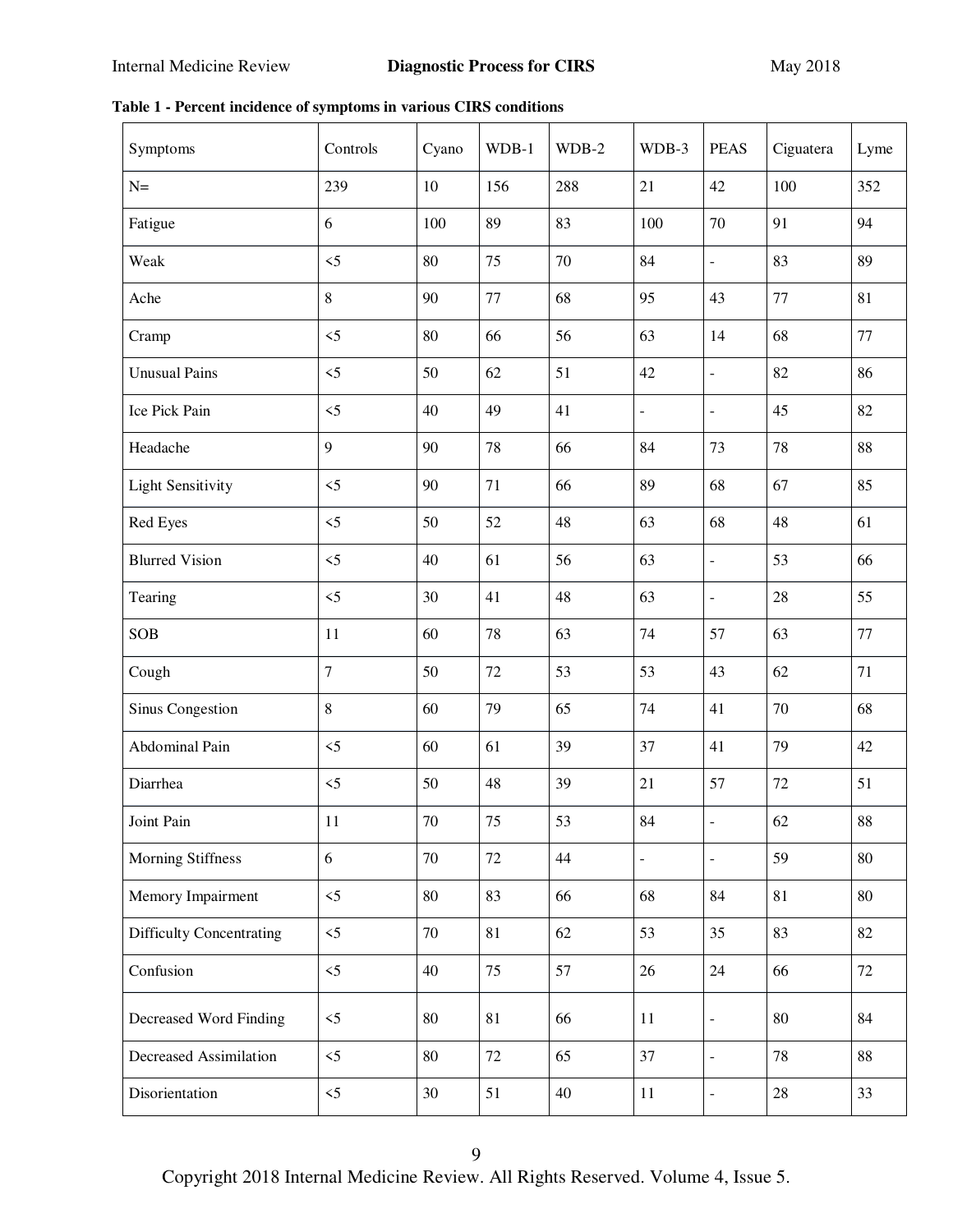| <b>Mood Swings</b>                                  | $\leq$ 5 | 20 | 69 | 65 | $\sim$                   | $\blacksquare$           | 42 | 65 |
|-----------------------------------------------------|----------|----|----|----|--------------------------|--------------------------|----|----|
| <b>Appetite Swings</b>                              | $\leq$ 5 | 50 | 58 | 58 | ٠                        | $\overline{\phantom{a}}$ | 61 | 77 |
| Sweats (Night)                                      | $\leq$ 5 | 50 | 61 | 54 | $\overline{\phantom{a}}$ | $\overline{\phantom{a}}$ | 42 | 68 |
| Difficulty Reg. Body Temp                           | $\leq$ 5 | 50 | 63 | 60 | $\blacksquare$           | $\overline{\phantom{a}}$ | 67 | 72 |
| <b>Excessive Thirst</b>                             | $\leq$ 5 | 60 | 69 | 54 | $\blacksquare$           | $\overline{\phantom{a}}$ | 59 | 71 |
| <b>Increased Urinary Frequency</b>                  | $\leq$ 5 | 60 | 66 | 58 | $\overline{\phantom{a}}$ | $\overline{\phantom{a}}$ | 66 | 75 |
| Increased Susceptibility to<br><b>Static Shocks</b> | $\leq$   | 40 | 41 | 44 | ٠                        | $\overline{\phantom{a}}$ | 38 | 32 |
| <b>Numbness</b>                                     | $\leq$ 5 | 40 | 48 | 44 | 37                       | $\overline{\phantom{a}}$ | 74 | 66 |
| Tingling                                            | $\leq$ 5 | 40 | 61 | 51 | 47                       | $\overline{\phantom{a}}$ | 78 | 71 |
| Vertigo                                             | $\leq$ 5 | 40 | 39 | 48 | 42                       | 16                       | 29 | 37 |
| <b>Metallic Taste</b>                               | $\leq$ 5 | 40 | 45 | 36 | 47                       | $\overline{\phantom{a}}$ | 46 | 38 |

When physicians use persistent health symptoms as a group of 37, recorded by a trained health care provider in a medical history (never rely solely on patientcompleted checklists), individual symptoms can collate individual symptoms into groups, called clusters. Statistically, these clusters of symptoms, 13 in number, yield a diagnostic capability to separate out CIRS from essentially all diseases. If an adult patient has 8 or more clusters of symptoms, the likelihood of CIRS exceeds 95%.

When combined with VCS deficits, symptom clusters can yield an accuracy in diagnosis of 98.5% (that means the sum of false positives and false negatives is less than 2%). In the formal case definition of CIRS, however, cluster analysis is performed as an additional analysis to total symptoms reported.

#### **Cluster Analysis of Symptoms**

 Individual clusters (one or more symptom in a group counts as a cluster)

- 1. Fatigue
- 2. Weakness, assimilation, aching, headache, light sensitivity
- 3. Memory, word finding
- 4. Concentration
- 5. Joint, morning stiffness, cramps
- 6. Unusual skin sensations, tingling
- 7. Shortness of breath, sinus congestion
- 8. Cough, thirst, confusion
- 9. Appetite swings, body temperature regulation, urinary frequency
- 10. Red eyes, blurred vision, sweats, mood swings, icepick pains
- 11. Abdominal pain, diarrhea, numbness
- 12. Tearing, disorientation, metallic taste
- 13. Static shocks, vertigo

#### **Table 2 - Cluster analysis**

A positive cluster analysis for biotoxin illness is presence of 8 or more of 13 clusters. For pediatric patients, 6 clusters are adequate to support a CIRS diagnosis.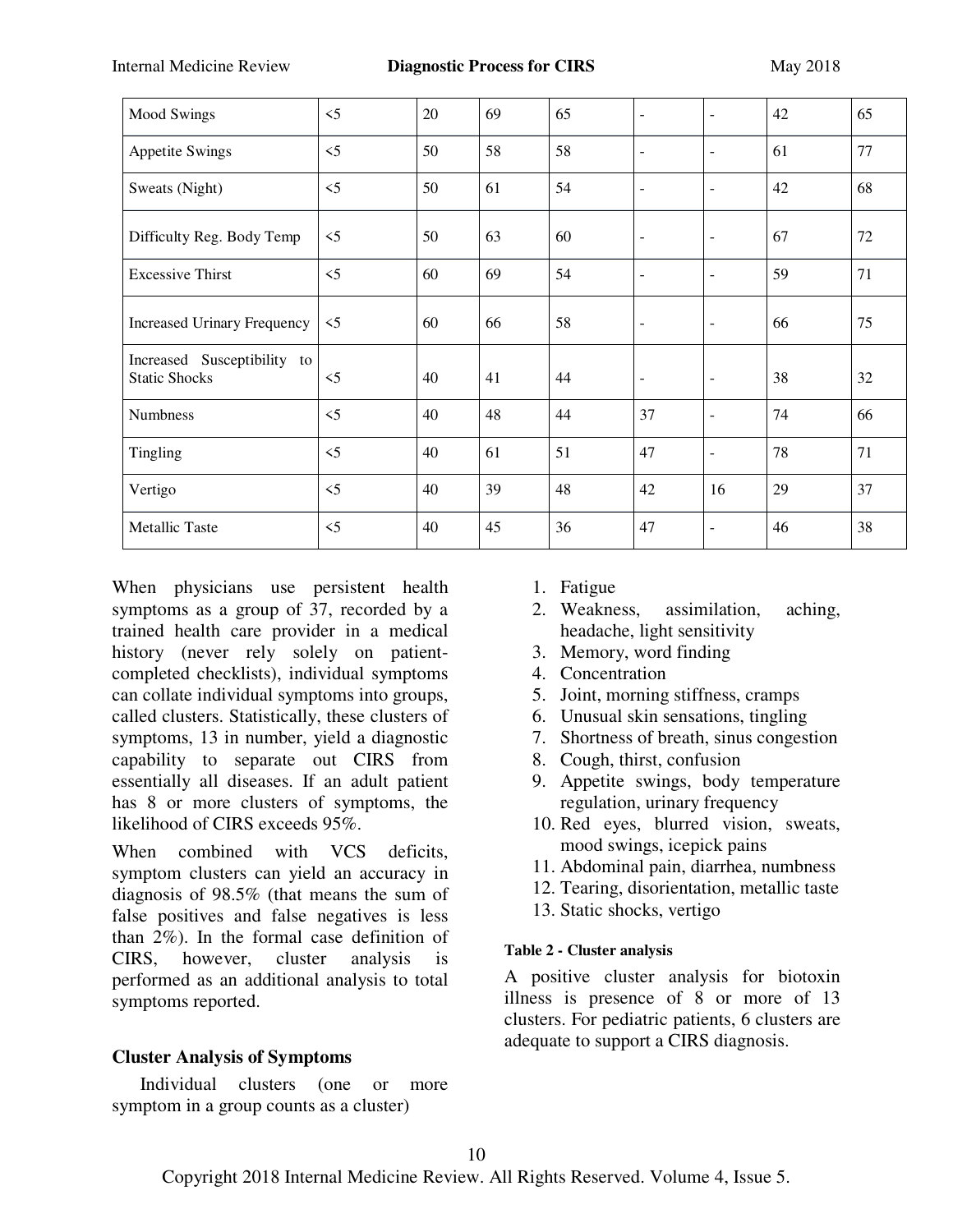CIRS providers have looked at symptoms described by character, including fatigue, weakness and executive cognitive dysfunction. The results are underwhelming, except for pain.

In a medical history, the physician is not using a check list. Symptoms questioning is perhaps better understood after observing how a skilled attorney will question a witness. Essentially, he will likely be asking for the same information from multiple different angles trying to have a clear idea of what the witness says. Similarly, a physician will follow the line of thought of a patient in discussing symptoms but will circle back to pin down any possible vagaries that might be present. In this manner, a physician will learn to a reasonable degree of medical certainty, more likely than not, on a day to day basis, does a patient have muscle aching? Does a patient have muscle cramps? Are there unusual pains, sharp stabbing pains that seemingly come unexpectedly and lancinate in one area of the body only to disappear and reappear elsewhere the next day? This type of pain description is typical of what CIRS patients experience-and is not confabulated-but will sound odd to the unaware physician.

During the pain interview with a CIRS patient, ask about unusual posturing of fingers or toes, sometimes called "clawing." These involuntary spasms in small muscles of fingers and toes can be painful; and are certainly unusual elements of history. Some patients will have their long and fourth finger split apart making a sign of a V as we saw so often from Mr. Spock in Star Trek. Sometimes there will be arching of the MCP and MTP joints as well. If you do not ask about clawing, you will not be told. Patients will recognize a physician as an insightful historian when he knows to ask the "odd" questions about odd symptoms, describing clawing in particular.

Muscle cramping is a common problem in athletes (and CIRS patients!). How many times have we seen a star basketball player clutching at his calves in the middle of the 3<sup>rd</sup> quarter of a heated basketball game? Cramps are disabling!

The calf cramps CIRS patients often have are not related to heat or to exertion. They are far more commonly brought on by lying down in bed or upon arising from sleep. The cramp is a muscle spasm; CIRS patients quickly learn that the spasm experienced in the middle of the night can be severe, especially if they have been sleeping with their ankles extended. Simple dorsiflexion of the ankles, stretching, for example, is mandatory but sometimes the spasm is so severe the gastrocnemius muscle essentially twists into a knot, occasionally tearing. In the middle of the night, that pain is agonizing. If you do not ask about cramps like these, you will not be told. Physicians just are not taught to take CIRS spasm histories. The spasms are real.

Joint stiffness is what is seen often in CIRS as well as in day to day musculoskeletal medical practice. Stretching upon arising is a common way to start the day for both types of patients. Shoulders, elbows, knees, low back, all will require some sort of attention. The rate of stiffening, however, with *cessation* of activity, called "gelling," is far faster in CIRS than it is for patients with wear and tear degenerative arthritis. If a patient says that he would prefer to stay standing after activity rather than sit down and rest that may be an indication of his awareness of his own rate of gelling.

Aching is perhaps the most common CIRS pain. Not from over-doing the work in the yard or trying to work out excessively, muscle aching can be vague until the aching occurs almost every day regardless of antecedent activity, but not in the same area and not with the same intensity. CIRS aching will not respond to most meds,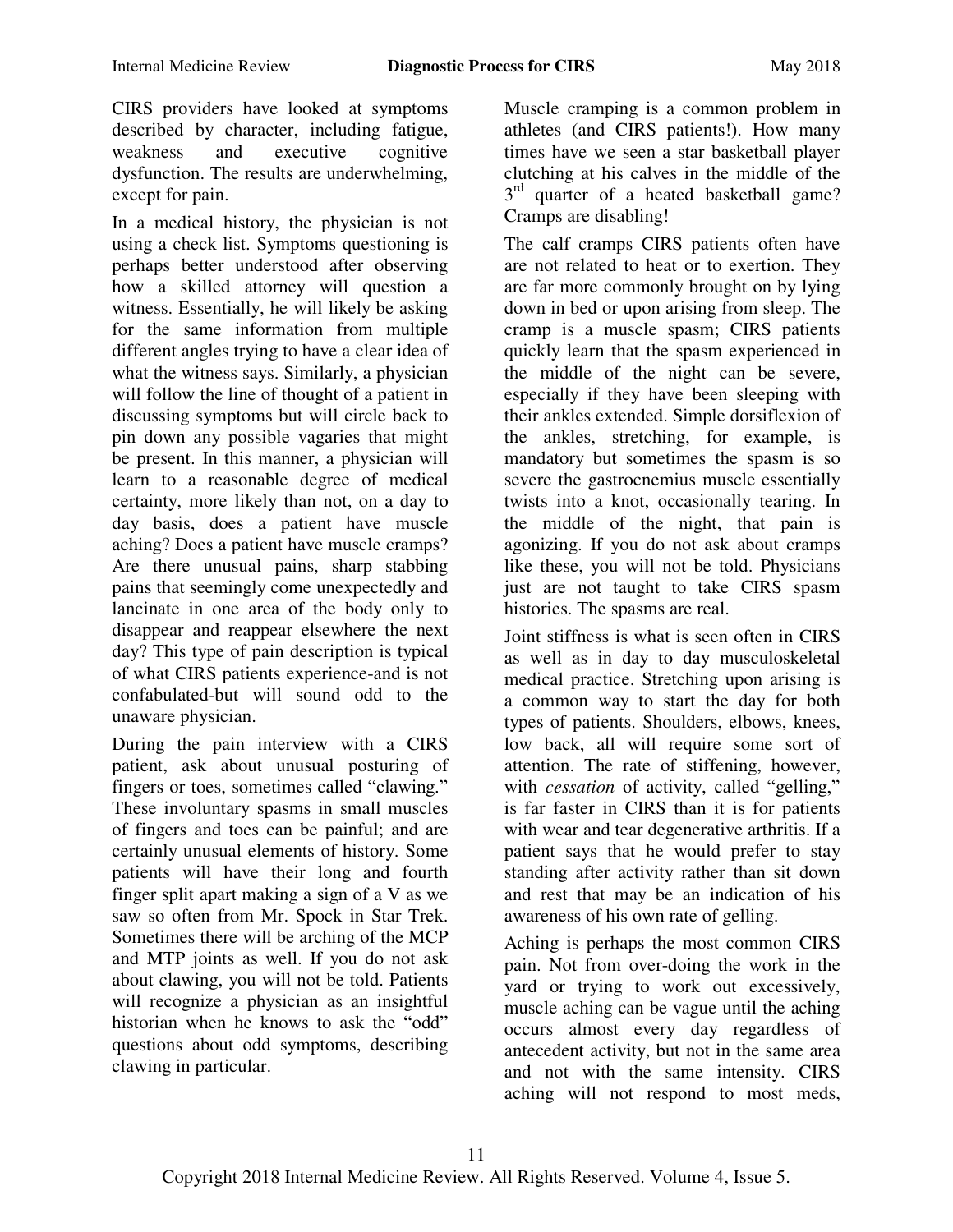including NSAID. The aching often comes from areas of muscle insertion on tendons, raising the concern re: enthesopathies. The enthesium has reduced blood supply and reduced capillary perfusion to begin with; inflammatory responses in CIRS make capillary hypoperfusion worse. Pain will be enhanced in the face of hypoperfusion. If one sees an enthesopathy (extensor epicondylitis, patellar tendinitis, Achilles tendinitis, and more) but does not find a convincing history of overuse, spend a few minutes exploring the rest of the CIRS symptom roster with the patient.

As will be discussed in the section on transcriptomics, down-regulation of nuclear encoded mitochondrial genes can be profound. Instead of postulating *intrinsic* mitochondrial disorders leading to abnormal mitochondrial metabolism of glucose, leading to lactic acid accumulation, a better approach is to recognize that nuclear transcription factors exert direct effect on<br>mitochondrial function. By recording By recording. nuclear encoded mitochondrial gene activation, using transcriptomics, the physician can understand reduced energy delivery is abnormal due to aberrant genomic control. Still, whatever causes lactic acid accumulation, excessive lactic acid in capillary beds is a source of muscle pain, including aching.

Understanding that mitochondrial research is ongoing (17) looking at mitochondrial stress responses CIRS providers feel that a delineation of mitochondrial gene expression must first be examined as an upstream regulator of stress responses.

Headaches are not necessarily a musculoskeletal problem but can overlap with any pain syndrome. With CIRS, look for intravascular volume depletion and reduced antidiuretic hormone (ADH) levels for a given osmolality. If patients are troubled with headaches, especially when

told that they have "migraine that lasts for more than 24 hours," think of ADH/osmolality and not an actual migraine.

A special case in CIRS patients is the unexplained, sudden weight gain just after the onset of CIRS illness. Ask the question, "was there a time that you gained 20 or more pounds unexpectedly that you just cannot lose?" The physician is asking about leptin resistance, a feared complication of inflammatory changes that abnormally alters responsiveness of the primordial gp-130 cytokine receptor that responds to leptin. A great month of weight loss for a leptinresistant patient is usually 0.5 pounds per month. When the patient is a young female, and this is often the case, societal values of thinness adds to her CIRS pain.

The overwhelming majority of CIRS patients know all about the symptom of "push/crash." Years ago, this phenomenon was felt to be diagnostic for CFS. Now that CIRS providers are confident that CFS is just a subset of CIRS, the experience of having a better day than the usual bad ones and trying to do a little extra to catch up, is invariably met with two or more days of significant worsening. Once thought to be simply due to capillary hypoperfusion and anaerobic metabolism, it is known that the final common pathway of CIRS involves abnormalities in glycolysis, and ribosomal and nuclear encoded mitochondrial genes that reduce the availability of energy.

Be sure to ask about abdominal pain. Bile acid reflux is found in over 66% of CIRS patients. The reflux sounds typical of acid reflux but never responds to acid blockers. Even worse, after a gastroenterologist is called in to perform a scoping (done fasting when bile acid reflux will not be a problem), the chances are high that the abdominal pain after meals will be called "functional." Functional, by definition, means there is no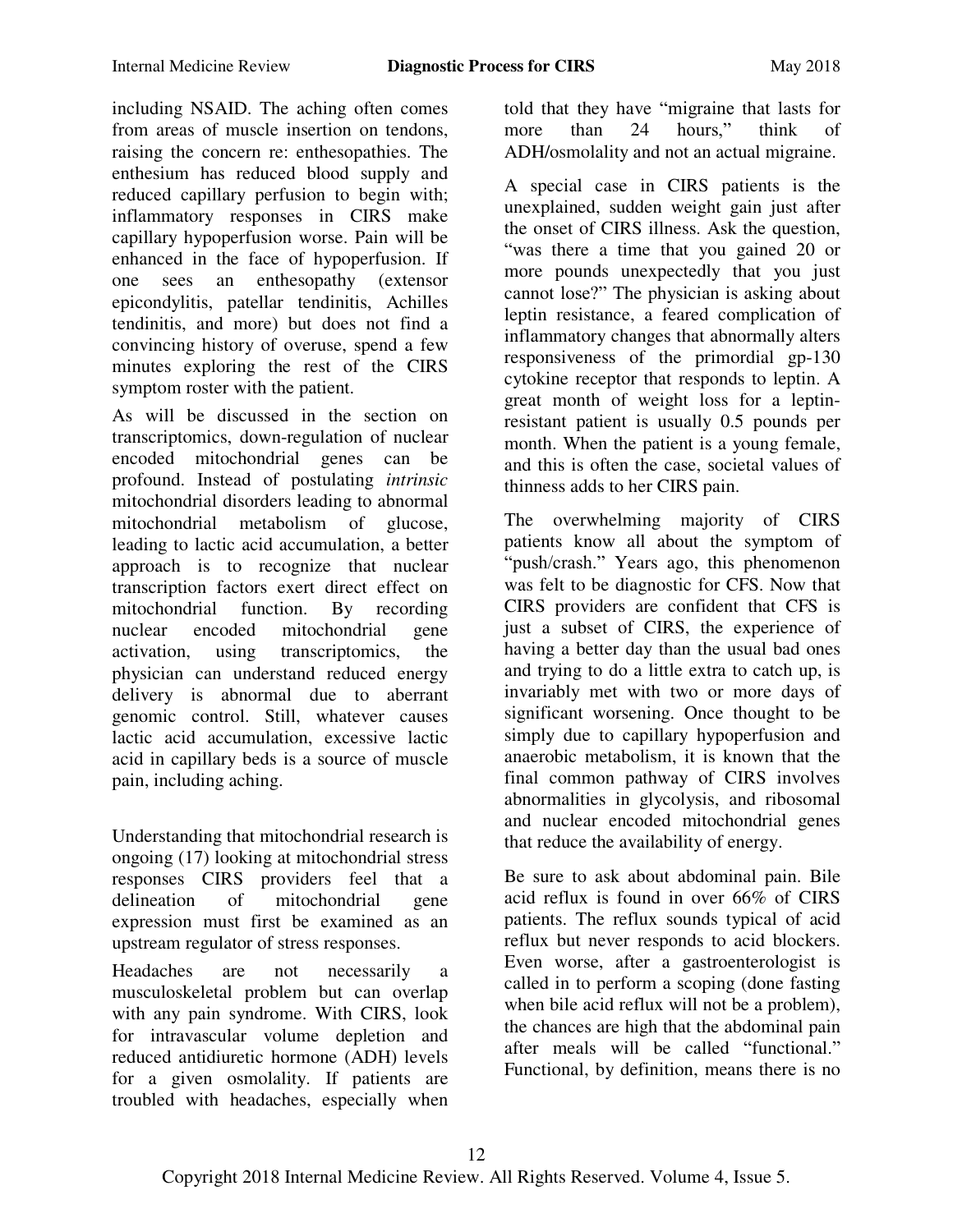discernible pathology: the problem is psychiatric in origin.

Decreased VIP and MSH levels, elevated TGF-beta1, C4a and MMP-9 tests, multiple objectively demonstrated disruptions of hypothalamic-pituitary-end organ axes, abnormal brain imaging and distorted transcriptomics argue, however, that there is nothing "functional" about this illness. Objective data, not "functional ideation,"<br>define the illness and define the define the illness and define the effectiveness of treatments.

Gastroparesis is rarely found in anyone except older diabetics with a history of poor control of blood sugar. Except for CIRS patients in whom delayed gastric emptying can be shown by a nuclear emptying study to be abnormal in 5-10% of cases. Do not guess: do the study.

### **Section 6. Environmental history**

Environmental exposures can be hard to confirm. Given the Internet, one can find many non-biotoxin exposures called environmental. Could pesticides count? Which ones? Exposed for how long? Was the pesticide exposure from harvesting, application, doused by adjacent aerosol drift?

How about golf courses, known users of pesticides, herbicides, fungicides and fertilizers? Is playing golf considered to be a dangerous environmental exposure?

And what about Round-Up ready crops? Are exposures to genetically altered organisms a source of illness? Some practitioners preach that it is so (still waiting for data).

Dietary sources of exposures remain talked about frequently, but if someone is telling the public that drinking coffee equals being poisoned by mycotoxins, let us see the data.

Less important than how many people buy special coffee (insert mushrooms, bleu cheese, bread, chocolate, beer and wine, among others) into this hysteria-based sales pitch, claiming how great they feel is the data supporting their claims.

In the sections that follow, exposure is a key factor in assessment of the case definition of CIRS. It remains one of the hardest elements to show conclusively.

A variety of factors underlie exposure risk. Well person or CIRS? HLA-based susceptible or not? Skin versus inhalation contact? Exposure to a water-damaged building for a non-HLA susceptible patient essentially means no risk. Lyme? Dinoflagellate? Cyanobacteria?

The history must include location and type of exposure, mechanism of exposure, with duration less important than intensity. Some exposures are simple: "I swam in a lake later confirmed to have bloom conditions of Microcystis." Some are not: "I walk by a retention pond every day. I never heard of any problems with any algae there." Be very careful with Public Health pronouncements regarding cyanobacteria, especially Microcystis in Lake Erie. Since the source of most illness from cyanobacteria comes from inhalation of droplets of water, when one hears that the water from Lake Erie in Toledo is unsafe to drink but safe to use for showering, do not believe it.

As this consensus moves forward to specific illness categories below, remember that there is no state in the US that does not get deliveries of reef fish. There is no state that does not have problems with Harmful Algal Blooms at some time.

Over 80% of CIRS cases reported stem from exposure to the interior environment of water-damaged buildings (WDB). What is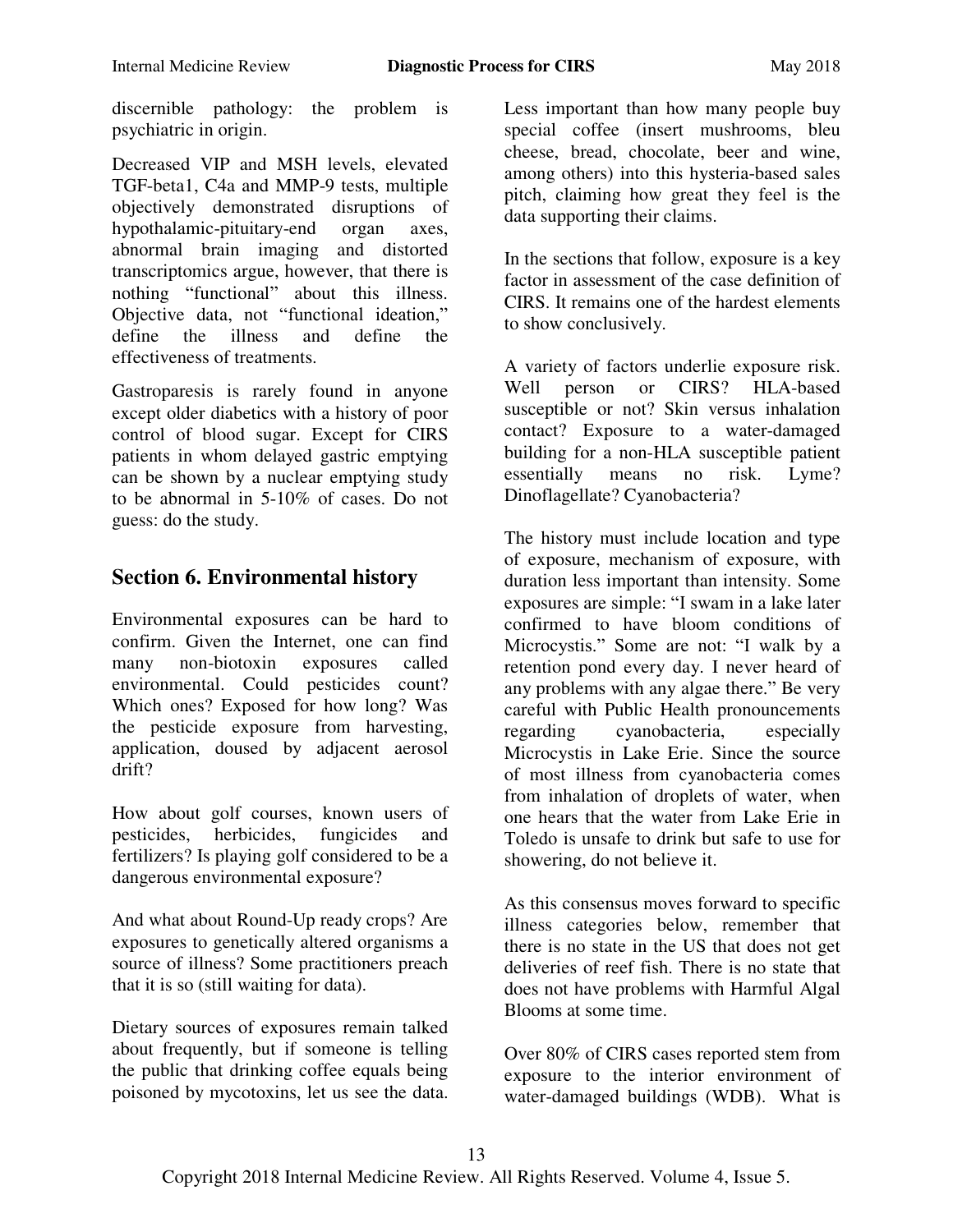not known is the effect microbial toxins versus microbial particles have on pathophysiology. Studies have shown that for every spore found, over 500 fragments are present (18). Fragments of amplified molds, bacteria, actinomycetes and mycobacteria may possess toxins and certainly contain inflammagenic material which, once the fragments are inhaled, are detected by the innate immune system starting the CIRS process in the genetically predisposed.

It may seem odd that, until recently, only fungal DNA measurements were used to assess human health risk. The EPA adopted the research advances coming from Vesper and colleagues, selling a license to use Vesper's methods commercially, beginning in 1996. This test, called the Environmental Relative Moldiness Index (ERMI) was found to be cumbersome in interpretation, as fungi counts from benign species added to supposed risk assessment. A follow-up test, HERTSMI-2, also based on spore equivalents/mg of dust, was found to be more specific and sensitive (19, 20).

As time has passed, use of molecular methods (21), especially including transcriptomics, is complementing proteomics in assessment of causation of patient illness following exposure to WDB. With a distinctive molecular pattern marking gene activation by trichothecenes and actinomycetes (16), together with clusters of differentiation for endotoxin exposure (CD14, ref 16) and beta glucans, (CD 248; ref 16), the era of reliance on urinary mycotoxin testing, uncompromisingly exposed as unreliable by the CDC (22) has passed.

Both fungal QPCR measures necessarily failed to identify risks from bacterial endotoxin and filamentous bacteria, actinomycetes. Now that advanced testing

for endotoxin and actinomycetes is available (EnviroBiomics and Mycometrics), as well as with quality-assured molecular methods, the future of accurate microbial assessments is bright. WDB are the most important exposures that results in CIRS.

# **Section 7. Environmental history specifically applied to WDB**

#### **OVERVIEW**

An Indoor Environmental Professional's (IEP) perspective **Michael Schrantz**, Tucson, Arizona

CIRS is surrounded by the primary concern of being exposed to a water-damagedbuilding (WDB). One of the first steps in the published Shoemaker Treatment Protocol is to remove the diagnosed patient from exposure to a WDB. While ERMI/HERTSMI-2 scoring offers a reliable, medically-backed and patient-driven index that SP-following physicians' use in their practice, such an index does not explain how and why a building may be labeled as a WDB. Understanding the environmental history of a building can provide additional evidence that it may, in fact, be a WDB.

The focus of this section is to help physicians better understand what makes a building a WDB, and more accurately recognize when exposure to their patients may be occurring.

#### **What is a Water-Damaged Building (WDB)?**

For our case definition, as used by the Surviving Mold community, any building (including residence, school, and workplace) that is suffering, or has suffered one or multiple events from damp conditions, or water damage is a WDB. Simply stated: uncorrected water intrusion lasting more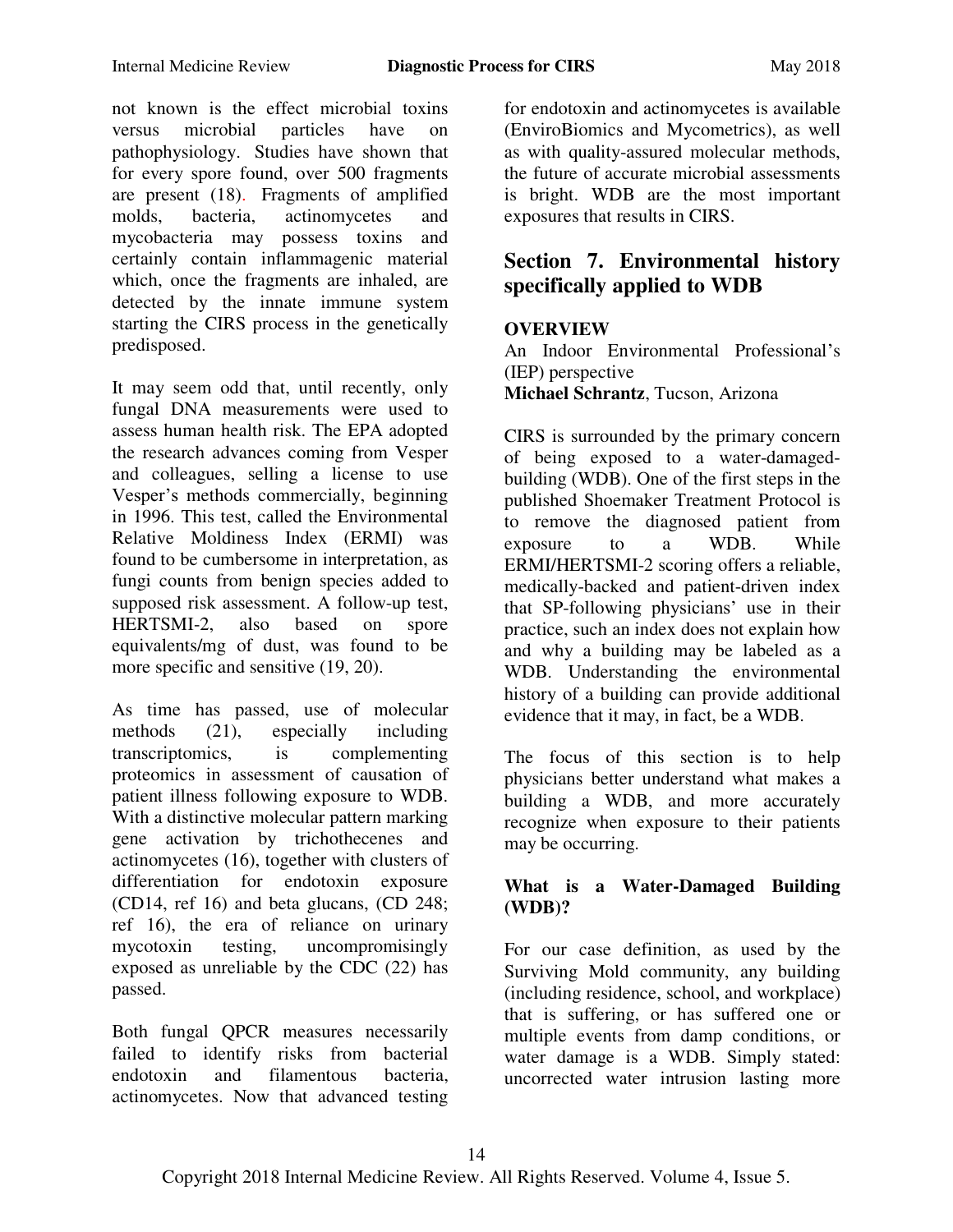than two days will be followed by microbial growth.

The World Health Organization estimates that up to fifty percent of buildings have suffered damp conditions (1). In an analysis of previously collected data on a nationwide sampling of office buildings, Mendell and Cozen found correlations between building conditions and worker symptoms that, if causal, "would suggest an increase in symptoms among the very large proportion of the U.S. workforce that is employed indoors" (2). Another analysis of office building data indicated that thirty to fifty percent of built office environments in the U.S. have suffered from water damage (3). A separate analysis of office building data found that 34% had current water damage in occupied spaces, 71% had past water damage in occupied spaces, and overall, 85% of the buildings had past water damage and 43% had current water damage (4). The economic and health impacts of WDBs are considerable, warranting closer observations (5).

In 2003, the Institute of Medicine reported finding causal links between WDBs and allergies, asthma and respiratory infection (6). We contend that there now needs to be concern for the causal link between WDBs and CIRS. Professional investigation of WDBs should not settle for questions about allergies and respiratory illnesses alone as older literature would suggest. The presence of a multi-symptom, multi-system illness in one or more occupants warrants referral for medical evaluation to see if the occupant meets the case definition for CIRS-WDB.

Given that brief, low-dose exposures can initiate systemic inflammation in susceptible people, it makes sense that remediation is likely to be more challenging when WDBs are occupied by one or more persons with

CIRS-WDB when compared to WDBs whose

occupants are healthy. The "healthy" occupant" routinely uses a rated furnace filter to *help* remove most pollen and intact spores. Removing smaller (ultra-fine & nano-sized particles) particles from the air/indoor environment, however, presents greater challenges and utilization of air filtration media not typically seen in residential settings (7). Further, excluding certain clean room operations, many buildings lack laminar air flow conditions indoors (8) resulting in decreased removal of total particulates in the occupied spaces (*example: office*) as a significant number of particles succumb to gravity and their own settling velocities (Stokes's Law). CIRS-WDB patients raise the bar on what constitutes remediation to a safe exposure level. We may learn that the higher standard of post-remediation safety and general cleanliness also helps patients with treatment-resistant asthma.

When moisture or unbound water (available water = water activity  $(a_w)$  reaches a level high enough to support microbial growth, such growth usually occurs (9). Roof leaks, plumbing leaks, floods and even elevated levels of moisture in the air can create these opportunistic environments. Ecological conditions indoors can be both independent and dependent of conditions outdoors.

The science of water is complicated. We know that our ecology on earth means that many microbes (fungi, bacteria, amoeba, for example) surround us; they are in abundance (10). They are also needed for survival on earth. Their abundance, combined with the correct amount of moisture (damp conditions) in our buildings, however, provides an environment conducive for microbial growth. These damp conditions do not just amplify the potential of microbial growth, they can increase the presence of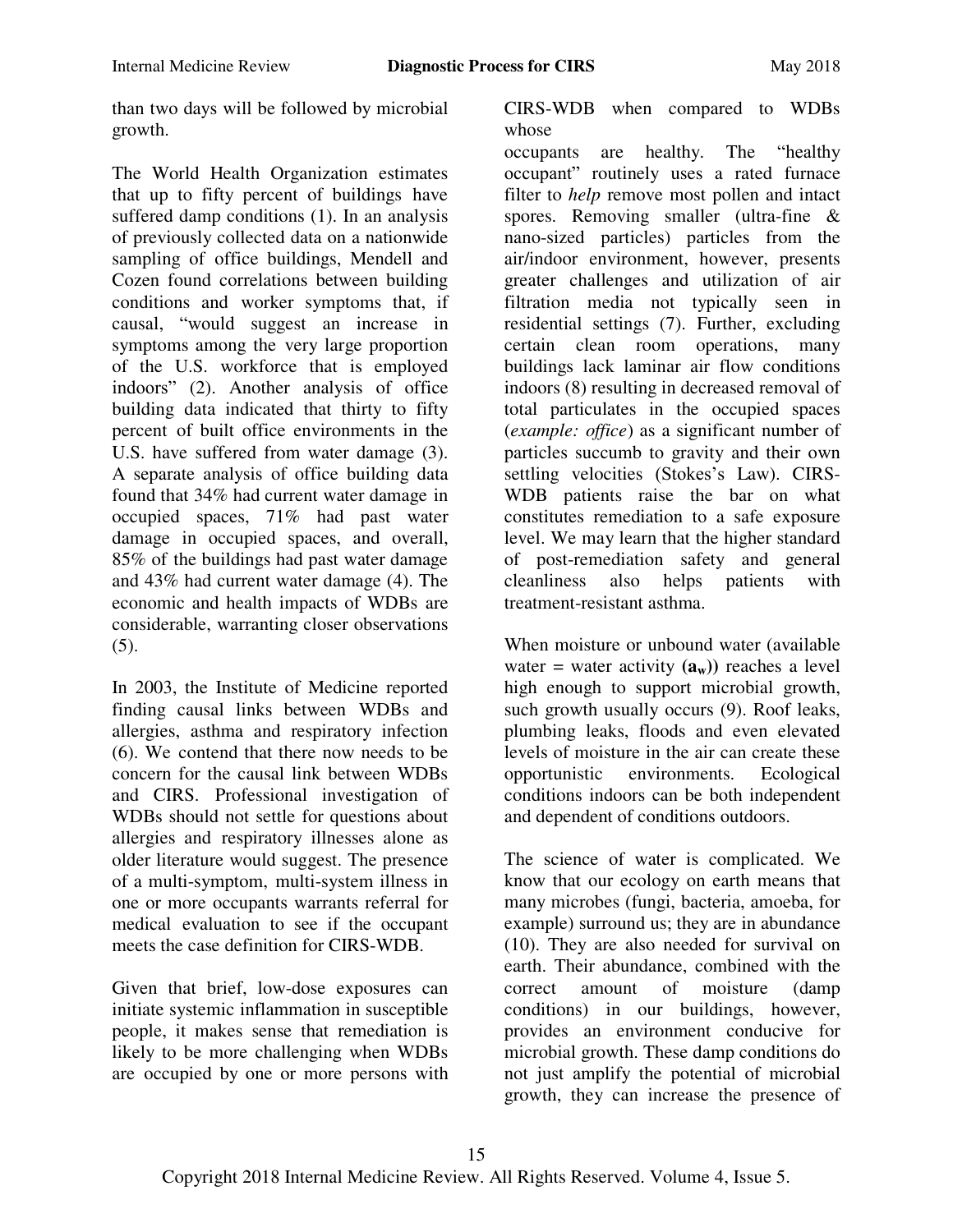other vectors (i.e., insects, rodents, and other carriers of exposure concerns) (11).

We understand that most fungi, for example, can grow on wetted drywall, wooden framing, or composite cabinetry (*i.e. cellulose-based materials*). Most of these wetted materials would have been exposed to enough moisture to sustain an  $a_w$  long enough to support growth  $(\sim$ >.68  $a_w$ ). Such conditions are easily met when a building has been impacted/damaged by water. These conditions are not subject to linear doseresponse ideas. The ecological environment in a building after a massive acute water event is trivially different from a much smaller but chronic event. Both events warrant concern.

While it may make a difference acutely, whether the home has a "small" water leak under the kitchen sink versus a whole-house flood, does that suggest that the kitchen sink leak should be of no concern and not addressed? No. Does a lesser quantity of water leaking under the kitchen sink guarantee that there will be less microbial growth? No. Any water intrusion or identified damp condition should put physician and patient on alert. In many of these situations, the consultation/guidance of a CIRS-knowledgeable Indoor Environmental Professional (IEP) is recommended.

Water does not just become a concern if it leaks into a home. Water (or moisture) is present everywhere, including crawlspaces and basements. By location, a crawlspace is almost always a part of the building, and thus a contaminated crawlspace can also define a home as a WDB. Most crawlspaces are unfinished, meaning efforts have not been made to seal, dry, and/or "contain" it. Unfinished crawlspaces often provide the ideal environment for microbial growth amplification. Due to various driving forces

(pressure/temperature/airflow differentials) and available pathways (gaps/cracks/penetrations) between a crawlspace and occupied spaces above (including soil gases below), we know that crawlspace-originating contaminants invariably can make their way indoors.

While dampness and water intrusions play a big role in identifying a WDB, even "musty" odors" can offer evidence to occupants that suggests an active (*growing/decomposing organic matter*) microbial source is present. One of the challenges with identifying a WDB is the fact that the building may not visually or historically provide evidence of being affected. A leak may have occurred years ago that resulted in microbial growth, but later dried up (naturally) leaving a significant portion of that growth in its place. Under the right conditions, this growth (source) of microbial growth may communicate into the occupied spaces of the home creating exposure concerns for a CIRS patient, yet the building may appear "perfect" or otherwise non-WDB.

This leads to the importance of not making assumptions, positive or negative, towards defining a WDB. Today, the Surviving Mold community has painstakingly built a small network of vetted IEPs that understand the built environment, the related building sciences, the physiology of microbial growth, and the comprehensive approach needed when working with CIRS patients.

Unfortunately, the supply of such vetted IEPs is low and they are in high demand. Most local "mold inspectors" have shown potential, but lack (in fairness) a much more needed understanding of CIRS, and the differences between the traditional ("industry-standard") and inflammatory sciences and methodologies used to identify a WDB.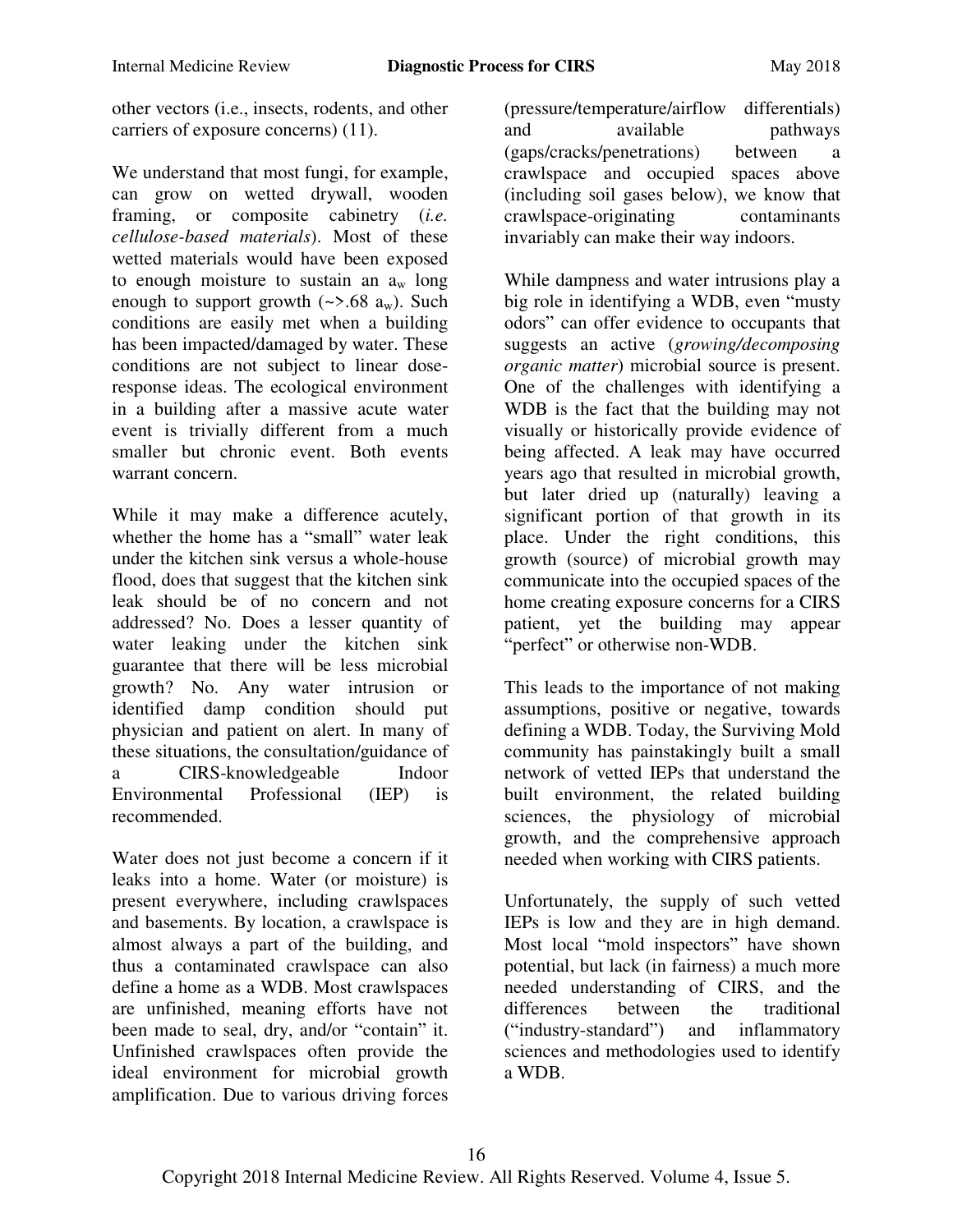While various mold analysis methods are available to help IEPs, patients, and physicians identify a "mold issue" or even location of contaminant sources, extreme caution is advised when interpreting the results. Here are a few considerations:

- Settle plates (Petri dishes) only identify viable spores that are supported by the agar on the plate. Non-viable spores, non-ideal growing conditions, and mold fragments (representing a majority of the exposure concerns) are NOT identified using this method of collection.
- Spore trap sampling can detect and identify both viable and non-viable spores but cannot identify certain smaller, fungal species, nor can they identify mold fragments especially those beyond the resolution limits offered by light microscopy. Spore trap sampling typically represents a very small sample size and inadequate representation of exposure when compared to QPCR analysis. Spore trapping is limited in time and location; never identifies Wallemia; can miss less aerodynamic Stachybotrys; never identifies the > 99.8% of indoor particulates that cause inflammation. Any effort to use sporetrapping to tell a CIRS patient that all field tests are normal and (thus) the "home is safe" is incorrect.
- Tape lift or swab sampling techniques can be used to help identify mold or unknown substance
- None of the methods above replace the<br>ONLY current metric current (ERMI/HERTSMI-2 performed by QPCR on settled dust) used in the Shoemaker Treatment Protocol to assess the average exposure in a home for someone with CIRS-WDB.

For physicians, repeated exposure to a WDB is evidenced by blood markers and symptoms. At this point, some physicians

have already suggested that the patient collect their own ERMI/HERTSMI-2 dust sample to validate exposure. A potential issue with that suggestion is when the dust sample results come back showing a "safe" building. This data would conflict with the patient's blood markers and/or symptoms. The complexities of dust sample collection, however, may have resulted in a falsenegative (or false-positive) result. It is possible that another contaminant source/s exist in the home that the ERMI/HERTSMI-2 method is unable to detect, especially bacterial endotoxin and/or actinomycetes. Further, there are concerns regarding where the sample was collected (i.e. near past/current water damage, near windows/plumbing, basement, and more). These are just a few reasons IEPs suggest that the patient consider consultation with a vetted IEP. Involving this IEP would help reduce the chance of sample error, and even be able to help identify other issues or contaminant sources that are affecting the patient.

In the case of an **incoming/new patient**, many physicians will have them initially collect their own ERMI/HERTSMI-2 dust sample. Typically, one sample is collected per floor of the home/building to provide an average exposure assessment (score). The results of this sample may show evidence that a WDB exists, and that exposures need to be further assessed. Two laboratories currently provide kits that the client can use and follow the instructions to collect this initial sample:

- Mycometrics LLC [https://www.mycometrics.com/onlin](https://www.mycometrics.com/online.html) [e.html](https://www.mycometrics.com/online.html) #1-732-355-9018
- EnviroBiomics, Inc. [https://www.envirobiomics.com/sho](https://www.envirobiomics.com/shopping) [pping](https://www.envirobiomics.com/shopping) #1-210-233-6162

Editor's note: additional documentation is available. See the IEP consensus from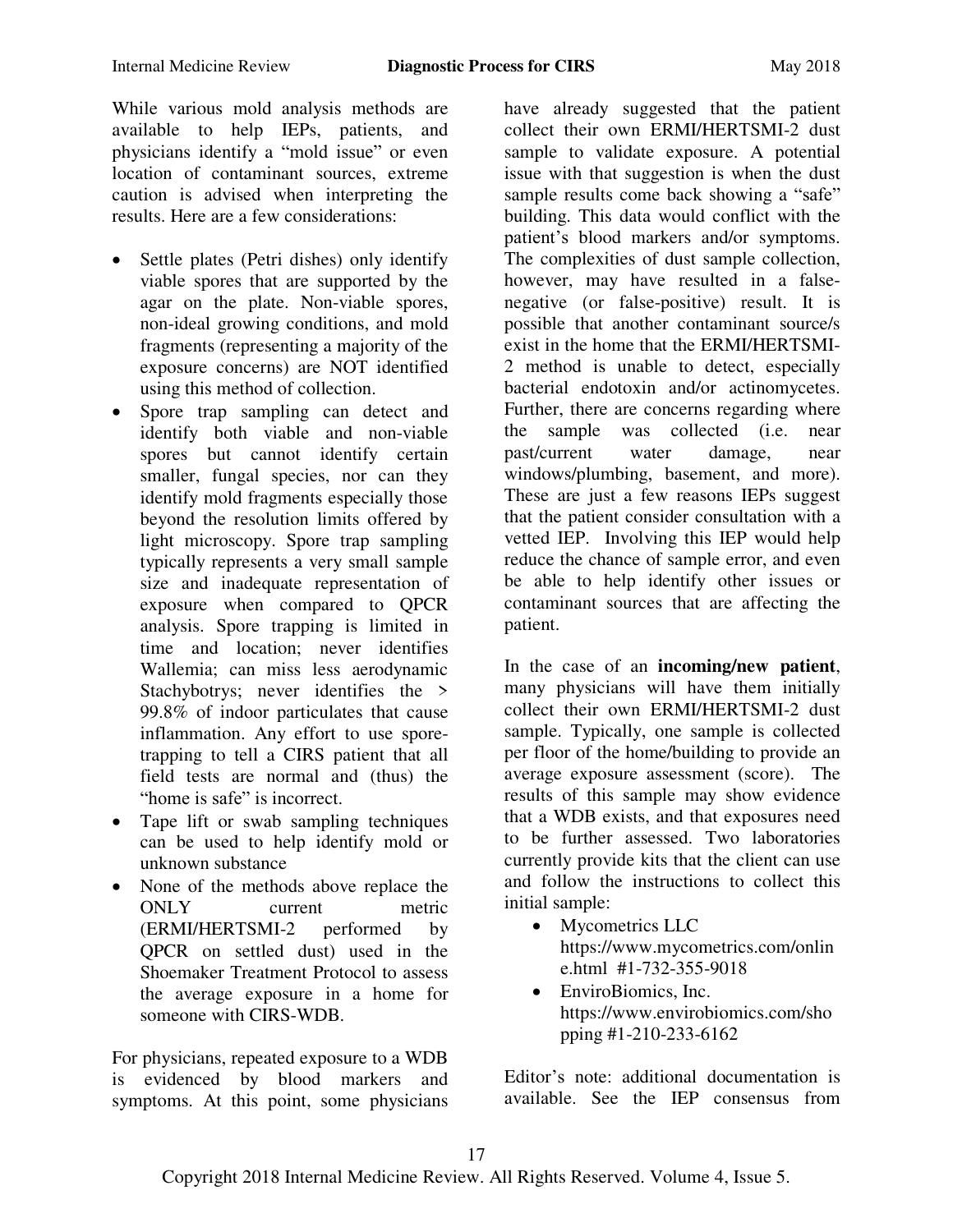4/2016 found on the home page of [www.survivingmold.com.](http://www.survivingmold.com/)

# **Section 8. Post Lyme Syndrome (CIRS-PLS)**

Chronic Inflammatory Response Syndrome-Post-Lyme Syndrome (CIRS-PLS) occurs after the acute phase of Lyme disease, marked by an end of antibiotic use. Lyme disease is the most common vector-borne disease in the United States and Europe (1). It is a systemic tick-borne infection caused by the bacteria *Borrelia burgdorferi*. In the acute phase of Lyme disease, symptoms reported in older literature include arthritis, meningitis, facial palsy and myocarditis (2). More recently, however, acute Lyme creates systemic inflammatory illness, with transcriptomic and proteomic markers seen within 48 hours of tick bite (3). The erythema migrans (EM) rash is a target lesion that is seen in fewer than 70% of acute cases (4). In the acute phase, patients develop increased complement split products of the third and fourth elements of complement. (5) These elevations are present in both EM-positive and EMnegative acute Lyme patients which make C4a and C3a useful biomarkers for Lyme disease.

For an estimated 20% of patients treated with antibiotics for acute Lyme disease, a post-treatment Lyme disease syndrome develops (6). This post-treatment Lyme disease is best understood as a chronic inflammatory response syndrome because of its parallels to other varieties of CIRS subtypes (7). These similarities include a strong genetic predisposition based on HLA haplotypes (15-6-51, 16-5-51, 4-3-53, 11-3- 52B). Additional proteomic parallels to other chronic inflammatory syndromes are lower levels of regulatory peptides, especially MSH, higher than normal levels of transforming growth factor beta-1, split products of activation of the third and fourth

element of complement and disrupted regulation of feedback control of osmolality by ADH and cortisol by ACTH. Various other diagnostic modalities are disrupted including deficits in visual contrast sensitivity (VCS) testing: stress echocardiograms revealing acquired<br>pulmonary hypertension: pulmonary hypertension; pulmonary function tests revealing restrictive lung disease; and brain volumetric studies (NeuroQuant®) findings of excessive atrophy of gray matter nuclear material in the bilateral putamen and right thalamic swelling. The notable divergences between the proteomic and diagnostic differences between CIRS-PLS and CIRS-WDB, the predominant chronic inflammatory response syndrome, are some of the HLA genetic haplotypes particular to increased Lyme but not WDB sensitivity; elevations of C3a, a complement pathway specific to bacterial sources of innate immune system perturbation and brain volumetric findings.

The use of transcriptomics using RNA-seq most strongly affirms the existence and pathophysiology of CIRS-PLS (7). While the clinical complaints of post-Lyme patients might be disregarded as subjective and the proteomic changes considered nonspecific, RNA-seq detects unique patterns of differential gene activation. These patterns have been sometimes referred to as a "transcriptomic signature." It demonstrates changes in the acute, post-treatment and chronic phases of Lyme disease. Bouquet, et al (7) assessed transcriptomics at three-time points: at the initial date seen and diagnosed with Lyme disease, after three weeks of antibiotics treatment and six months posttreatment. His study found marked differences in gene activation and suppression between cases and controls in 1,235 genes in the initial period. After three weeks of antibiotic treatment, 1,060 genes remained abnormal. The persistence of perturbed differential gene activation after antibiotic treatment offers genomic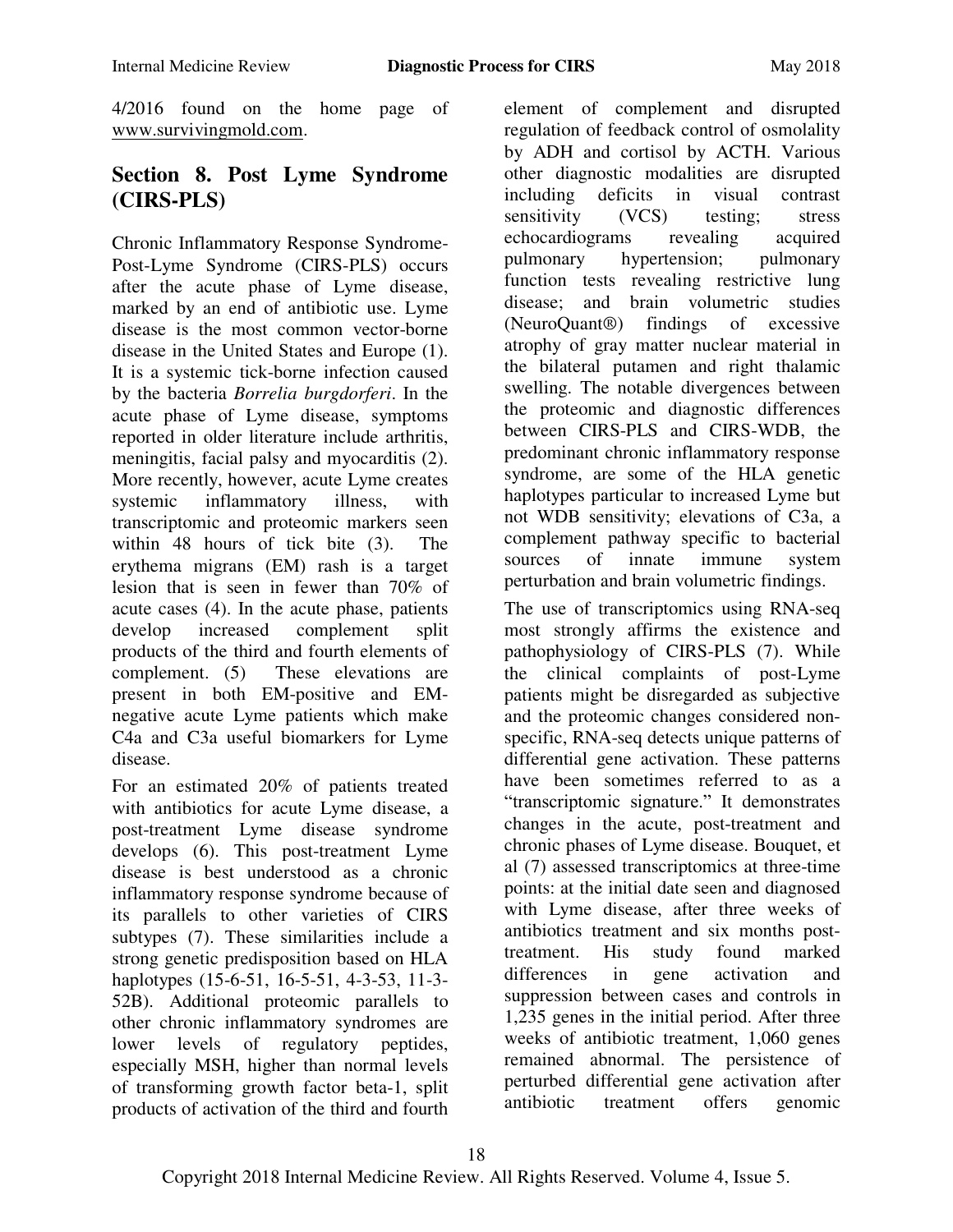validation of persistent illness and the concept of CIRS-PLS. After 6 months, 636 genes remained abnormal. Notably, there were no differences in abnormal gene activation between subjects who reported they were "fully recovered" and those who remained persistently symptomatic. The symptoms were not predictive of the persistence of perturbed differential gene activation. This finding advances the notion of the persistence of post-Lyme disease: patients presumably thought to have recovered from antibiotic treatment are experiencing objective subclinical pathology at the transcriptomic level.

The transcriptomic signature of posttreatment Lyme disease is unique compared with other inflammatory and immunemediated conditions. (7) There are two disturbed gene pathways specific to Lyme: glutathione-mediated detoxification and IL-6 signaling pathways. Pathway analysis in the six-month post-treatment group with publicly available transcriptome data sets from patients with chronic illnesses shows varying overlap of differentially expressed genes up to 60%. These other chronic illnesses include chronic fatigue syndrome, systemic lupus erythematosus and rheumatoid arthritis. A notable gene that is suppressed at all three-time points is eIF2. eIF2 is a gene pathway that modulates ribosome-transfer binding, the process underlying the start of translation. Disruption of translation interrupts the vital function of protein synthesis from messenger RNA. Down-regulation of eIF2 is not specific to Lyme disease. This suppression is also seen in patients

colonized with MARCoNS, SLE and RA. Restoration of eIF2 has been documented after use of exogenous VIP as part of the CIRS protocol (8).

Consistent with the theory that Post-Lyme Syndrome is a chronic inflammatory syndrome is the detection of upregulated pro-inflammatory cytokines. There are eight notable up-regulated inflammatory genes: interferon gamma, interleukin-1 beta, tumor necrosis factor alpha, interleukin-6, transforming growth factor beta-1, antiinflammatory cytokine interleukin-4, colony stimulating factor 2, cell surface and marker ligand CD40L. Genes upregulated after treatment of antibiotics include Toll like adapter molecule 1 and nuclear factor kappa-B.

Ryan and colleagues have found disruptions in microRNA (unpublished) not covered in the Bouquet study. The significance of perturbed microRNA is the implication that post-Lyme syndrome involves disruptions of the mechanisms of regulation of DNA expression. This finding extends the model for understanding PLS beyond the simplistic model of varying up-regulated and downregulated gene pathways. These transcriptomic deficits suggest the need for therapeutic approaches that eventually correct the abnormal gene expression. A future direction of research is assessing if the CIRS protocol resolves the gene activation abnormalities. Prior data has demonstrated the ability of the CIRS protocol to normalize the proteomic disturbances that remain post-treatment with antibiotics.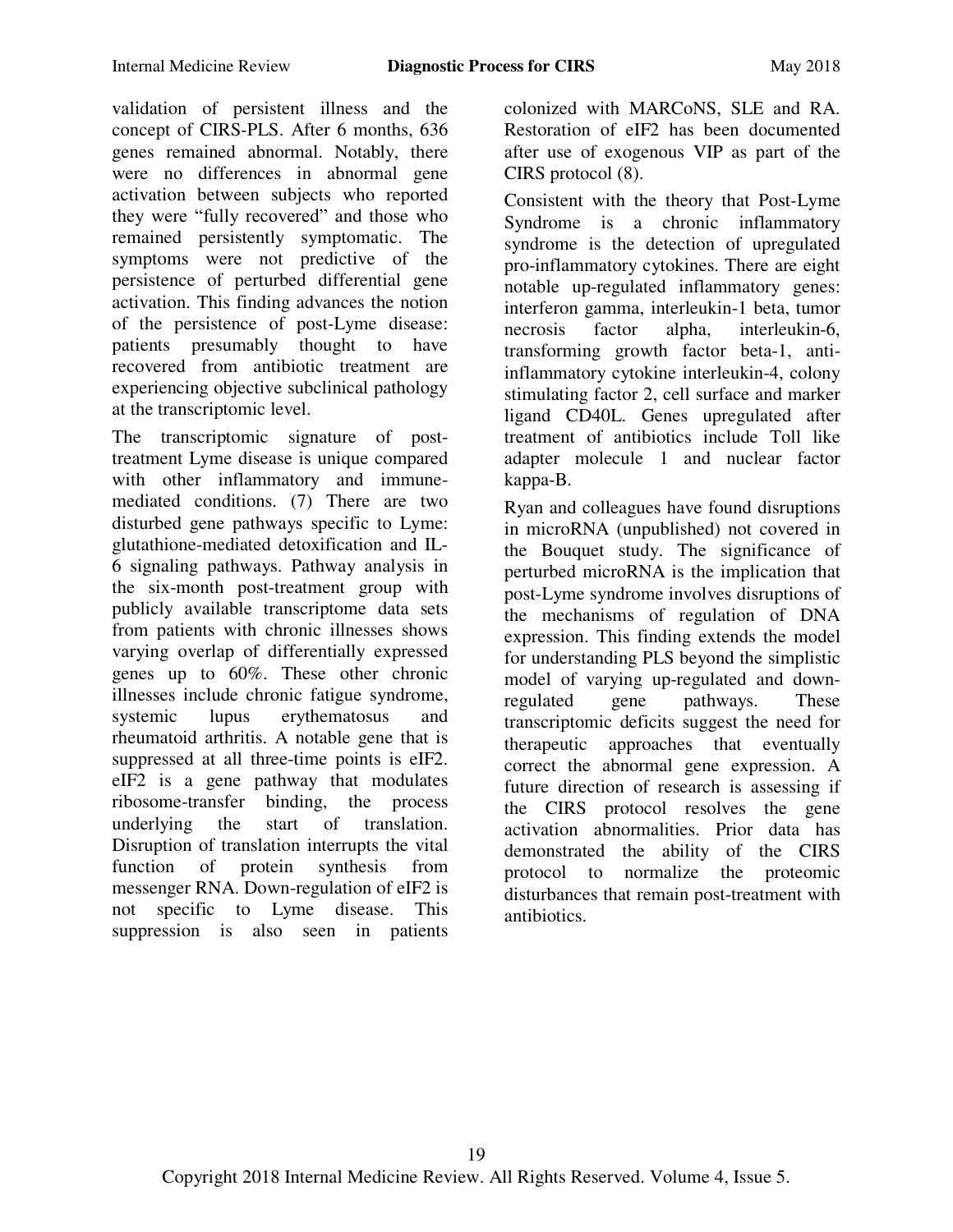| Measure        | Control | Before abx | After abx | After CIRS RX |
|----------------|---------|------------|-----------|---------------|
| $N=$           | 13      | 34         | 29        | 31            |
| <b>TGFB</b>    | 3621    | 6782       | 8967      | 4890          |
| C4a            | 3886    | 8149       | 6710      | 4120          |
| C3a            | 1124    | 1284       | 384       | 410           |
| <i>i</i> -Treg | 4.66    | 2.94       | 3.02      | 4.16          |
| t-Treg         | 4.25    | 2.44       | 2.98      | 3.86          |
|                |         |            |           |               |

**Table 3**. CIRS biomarker test values for different stages of Lyme disease. All data from private practice of RS.

The above table demonstrates biomarkers that measure innate immune system inflammation and immune function. At baseline, the patients with Lyme disease have perturbations in all five of these biomarkers. The proteomic abnormalities persist after antibiotic treatment excepting C3a which decreases to normal levels. One biomarker (TGF-beta1) worsens after antibiotics. Only after CIRS treatment do all five of these biomarkers approximate the levels found in controls. This finding has three significant implications. First, posttreatment Lyme syndrome is a demonstrable disease entity. Two, post-treatment Lyme syndrome is best characterized as a chronic inflammatory syndrome with elevations of innate immune system biomarkers consistent with inflammation. Third, the use of antibiotics followed by the CIRS protocol can restore patients with this condition, leading to clinical and objective metabolic improvement.

It must be noted that transmission of *B. burgdorferi* from person to person, or by nursing, has been suggested but never confirmed. Further, vectors other than ticks, including flies and mosquitoes, have been suggested to be vectors of *Borrelia*. As of the writing of this statement, no confirmation of this speculation has been produced.

# **Section 9. Chronic ciguatera (CIRS-Ciguatera)**

Ciguatera, also known as icthyosarcotoxism, is the most common fish-borne illness world-wide (1). A precise estimation is difficult to assess due to under-reporting and the limited use of objective diagnostic methods. Predictably, incidence rates vary widely by geography. A survey of 17 Pacific areas found an incidence of 194 per 100,000 people (2), while another study focused on the mainland United States estimated a rate of 5.6 per 100,000 people (3). The biotoxins involved are polycyclic ether toxins (4) produced by a dinoflagellate, *Gambierdiscus toxicus*. The ciguatoxins can activate voltage gated sodium channels and affect the release of substance P, calcitonin gene related peptide and VIP (5). Ciguatoxin ascends the food chain when it is consumed by smaller reef fish that are consumed by larger fish which are, in turn, eaten by humans. Identification of ciguatoxin contaminated fish can be confirmed by a variety of methods including quantitative PCR assay to detect *Gambierdiscus* using cytotoxicity or using mass spectrometry to detect toxin (6). After consuming contaminated fish, acute ciguatera illness may last for a few days to three months. This acute disease is a toxinmediated syndrome. The half-life of ciguatoxin in blood and tissues is on the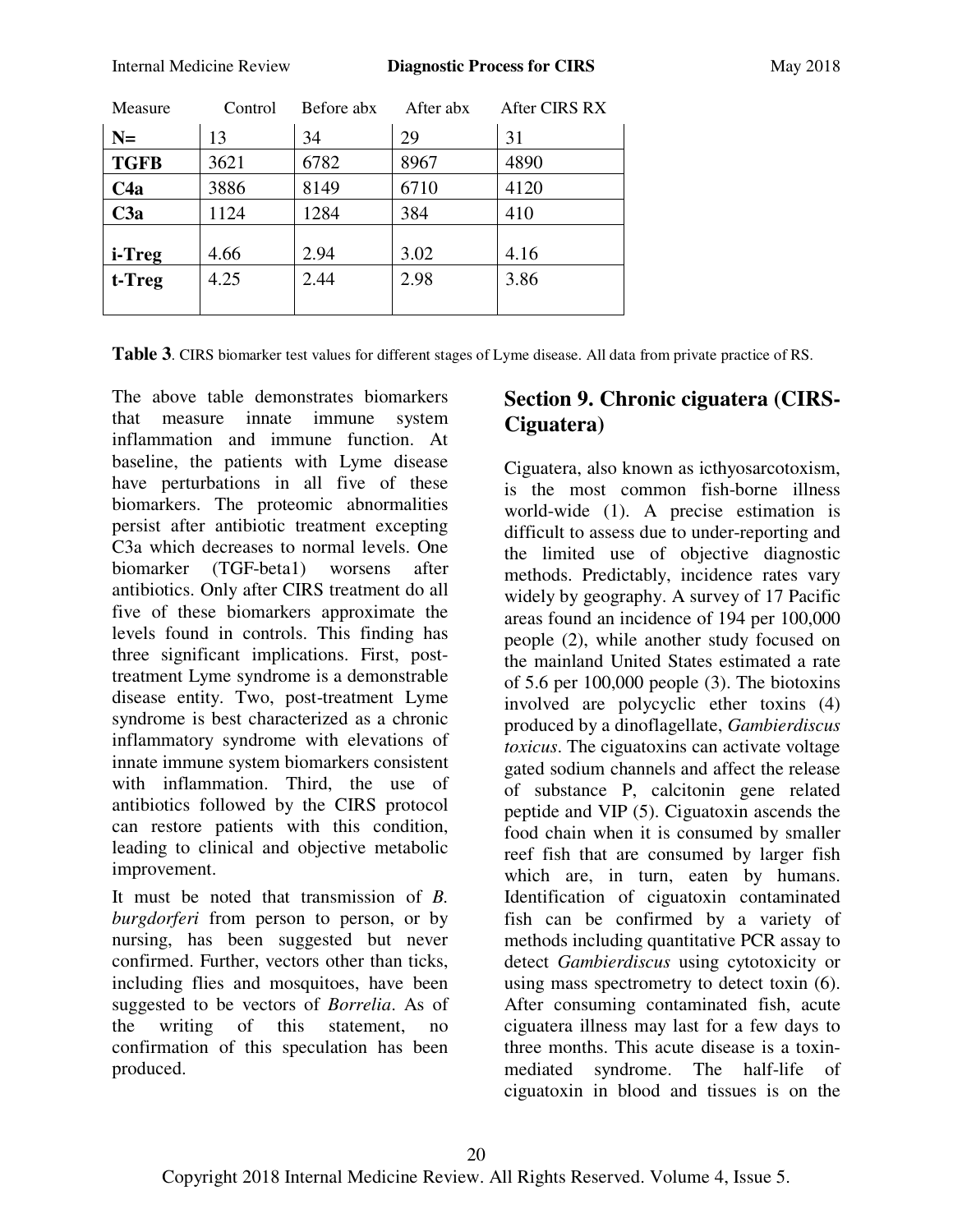order of days. Neurologic and gastrointestinal symptoms predominate the clinical presentation. About 90% of patients reported from the Pacific have extremity paresthesia, circumoral paresthesia and reversal of hot/cold sensation. Among the gastrointestinal symptoms are diarrhea (75%), nausea (45%), vomiting (35%), and abdominal pain (45%). Muscle aching (80%), fatigue (60%), itching (45%), headache (60%), sweats (35%), and paresis (10%) are also reported (7). Identifying acute ciguatera is a clinical diagnosis based on the development of neurological and gastrointestinal symptoms within 24 hours after eating reef fish. In some circumstances, the fish flesh consumed can be assessed by assay for ciguatoxin. Even rarer is assessing for specific transcriptomic signatures of acute ciguatera (1). Treatment of acute ciguatera is limited to watchful waiting, supportive care and a trial of mannitol  $(8)$ which is of uncertain value.

Of all acute ciguatera cases, an estimated 5% evolve into a chronic syndrome (9). Despite the increasing incidence of appearance of ciguatoxin-contaminated fish in non-tropical areas, recognition of ciguatera is often delayed due to lack of recognition of the toxin-related syndrome. Chronic ciguatera is best understood then as a chronic inflammatory response syndrome (1). Chronic ciguatera shows a marked genetic propensity to two specific HLA haplotypes: DRB1-4; DQ-3, DRB4-53 or DRB1-11; DQ-3; DRB3-52B (3). Additional proteomic parallels to other chronic inflammatory syndromes are lower levels of regulatory peptides, especially MSH, higher than normal levels of transforming growth factor beta-1, split products of activation of the fourth element of complement and disrupted regulation of feedback control of osmolality by ADH and cortisol by ACTH (1, 10). Various other diagnostic modalities are disrupted including deficits in VCS testing; stress echocardiograms revealing

acquired pulmonary hypertension; pulmonary function tests revealing restrictive lung disease; and brain volumetric studies (NeuroQuant®) finding of excessive atrophy of gray matter nuclear material in the bilateral pallidum, putamen and thalamus (1).

A transcriptomic case definition may also be viable. In a study of 11 patients with ciguatera-induced CIRS and 11 normal controls, transcriptomic analysis achieved 100% classification accuracy (11). There were characteristic effects on differential gene activation in regions involved with wound healing (CD9, CD36, vWF and Factor XIII); adaptive immunity (HLADQB1, DQB2, IL18R1, IL5RA); innate immunity (GZMK, TOLLIP, SIGIRR and VIPR2); and differential expression of long, non-coding sequences (lncRNA). The significance of a transcriptomic signature for chronic ciguatera is it may allow for differentiation amongst different subtypes of CIRS with one study. Since nearly all the proteomic and diagnostic modalities listed in the prior paragraph are indistinguishable from those found in CIRS-WDB and CIRS-Post-Lyme Syndrome, RNA-Seq allows for insights and diagnostic clarity that may be otherwise unobtainable.

# **Section 10. Pfiesteria (CIRS-Pfiesteria)**

Though far less prevalent than CIRS from water-damaged buildings and post-treatment Lyme disease, biotoxins from other organisms are important to recognize as potential causative agents for CIRS. *Pfiesteria* is of unique historical importance as it was Dr. Ritchie Shoemaker's initial investigation into this organism and the illness it caused that laid the foundation for discovering CIRS. In response to his investigation of the ecological disaster that led to fish kills in the Pocomoke River and a mysterious human illness in 1996, Dr.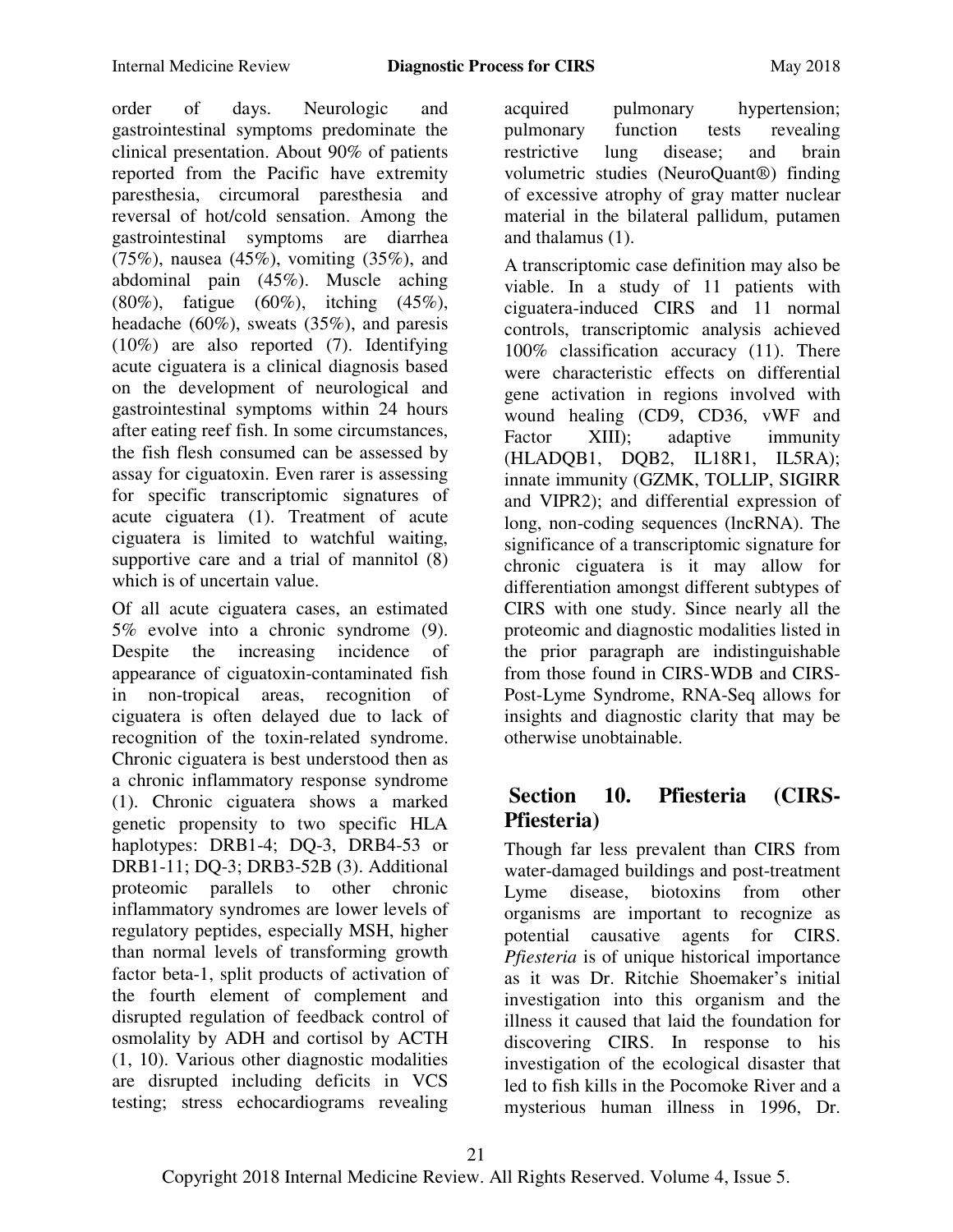Shoemaker published the first case reports of human illness caused by exposure to Pfiesteria toxin in 1997 (1). He published the first article identifying an effective treatment for Pfiesteria six months later (2).

*Pfiesteria* related fish kills affected not only the Pocomoke River in Maryland but also estuaries in the Chesapeake Bay, Virginia and North Carolina. These fish kills generally occurred under ecological conditions including elevated copper in porewater (water found in sediment), rain events and run off from chicken manure applied to no-till fields. Human illness caused by *Pfiesteria* has undergone multiple nomenclature changes. In Dr. Shoemaker's 1997 article first identifying this disease, it was referred to *Pfiesteria*-human illness syndrome. The Centers for Disease Control and Prevention named this disease Possible Estuary-Associated Syndrome. With the advance in understanding of the mechanisms of the chronic phase of human illness from *Pfiesteria*, the most accurate name would be CIRS-*Pfiesteria.* The acute phase of *Pfiesteria-*related illness is toxin-mediated and transmitted through direct contact with estuarine water or inhalation of aerosolized or volatilized toxin. Significant toxins producers are included in *Pfiesteria* complex organisms with specific mention of *Pfiesteria piscicida* and *Pfiesteria shumwaye*.

There are a host of nonspecific clinical symptoms that are also present in other forms of CIRS. In *Pfiesteria*, the most common of these nonspecific symptoms are cough, secretory diarrhea, headache, fatigue, memory impairment, rash, difficulty concentrating, light sensitivity, burning skin upon water contact, muscle ache and abdominal pain (3). Less common symptoms are upper airway obstruction, shortness of breath, confusion, red or tearing eyes, weakness or vertigo (4). VCS testing reveals sharply reduced scores for both the acute and chronic phase of this disease (4).

An early treatment protocol in 2001 described the use of cholestyramine and asneeded use of sorbitol and Prilosec to manage the possible side effects of constipation and reflux respectively (2). With advances in the understanding of the chronic phase of *Pfiesteria* induced illness as a CIRS, the application of the modern CIRS protocol is considered the updated standard of care.

# **Section 11. Cyanobacteria (CIRS-Cyanobacteria)**

CIRS can also result from exposure to toxic blooms of cyanobacteria, also known as blue-green algae. Ubiquitous in all aquatic environments, they are a phylum of bacteria<br>that obtains their energy through that obtains their energy through photosynthesis and are the only photosynthetic prokaryotes able to produce oxygen. Cyanobacteria, along with eukaryotic phytoplankton, form the basis of the aquatic food web. However, some cyanobacteria have the capacity to produce powerful toxic substances (1). Those known for their potential ability to produce cyanotoxins include *Anabaena, Aphanizomenon, Cylindrospermopsis, Lyngbya, Microcystis, Nodularia, Nostoc* and *Planktothrix*. These cyanotoxins include neurotoxins: anatoxin-a, anatoxinsa(s) and saxitoxins as well as the hepatotoxins: microcystin, nodularin and cylindrospermopsin (2).

The first literature reference for toxic cyanobacteria was in 1878 from the brackish water cyanobacteria *Nodularia spumigena*  when George Francis issued a report on sheep and cattle death in *Nature* called "Poisonous Australian Lake." (3). During the period of 2007–2011, Departments of Health and/or Environment from 11 states funded by the National Center for Environmental Health (NCEH), Centers for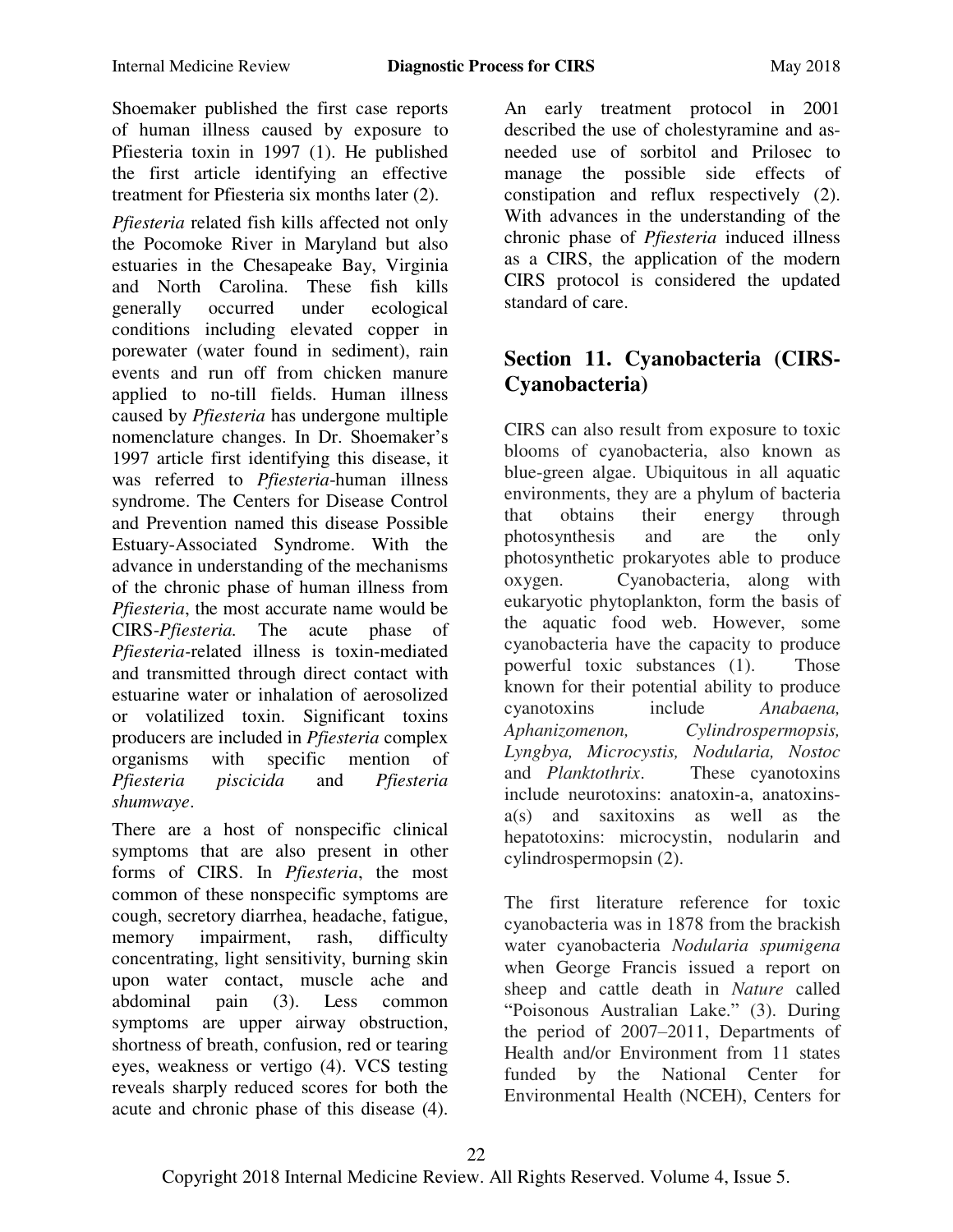Disease Control and Prevention contributed reports for 4534 events to the Harmful Algal Bloom-related Illness Surveillance System (HABISS) which included 458 cases of suspected and confirmed human bloomassociated illnesses and 175 animal morbidity and mortality events. However, the extent of human and animal exposures to these organisms or their toxins, and the public health impacts from acute exposures associated with recreational activities or chronic exposures associated with drinking water is unclear (4). It is possible that the incidence of CIRS from cyanobacteria will be on the increase as the EPA reports in their National Lakes Assessment (NLA) 2012, that the toxin microcystin is detected in 39% of lakes. There has been a significant increase in the percentage of cyanobacteria cell density, a measure of the density of cells that could produce cyanotoxins. In 2012 the NLA identified an increase of 9.5% in the detection of the toxin microcystin (5). At present, the US Federal government has not established exposure regulations for cyanobacteria or cyanotoxins, but several states have relied on guidelines published by the World Health Organization or have derived their own risk assessments to support public health decision-making for posting advisories or closing water bodies (6).

Exposure to cyanotoxins occurs via ingestion, inhalation or skin contact. Health effects associated with recreational water exposure to harmful algae blooms (HABs) include gastrointestinal, respiratory, eye, ear and dermatological effects with fever and neurological effects reported less frequently (7). As with CIRS-WDB and CIRS-PLS, exposures to HABs can lead to a chronic biotoxin-associated illness that is characterized by abnormalities in symptoms, VCS and multiple biomarkers that resolves with CSM therapy. A cohort of 10 people who experienced chronic illness after

exposure to Microcystis blooms were assessed before and after 2 weeks of CSM therapy. Mean symptoms decreased from 19.7 (out of 37), to 3.2, equaling controls. VCS increased by about 40%. All biomarkers normalized except MSH. Two HLA DR haplotypes (7-2-53 and 14-5-52B) were significantly overrepresented in this small cohort  $(8)$ .

The symptoms caused by cyanotoxins are like those of other biotoxin-mediated illnesses. As with other toxin molecules, the many cyanotoxins contain heterocyclic rings. The shape of the anion ring varies based on the species creating the toxin (9). The hepatotoxins are the most commonly found cyanotoxins.

Microcystin, named because it was first isolated from *Microcystis aeruginosa* (10), and nodularin, isolated from the cyanobacteria *Nodularia spumigena,* are cyclic peptides with seven amino acids and five amino acids respectively.

Over 60 different types of microcystin have been isolated from the species of *Anabaena*, *Hapalasiphon*, *Microcystis*, *Nostoc, Oscillatoria* and *Anabaenopsis.* The anatoxins and saxitoxins are alkaloids, containing ring structures with at least one carbon-nitrogen bond and have been isolated from the species of *Anabaena, Oscillatoria, Aphanizomenon, Lyngbya, Schizothrix, Cylindrospermopsis* and *Umezakia.* Species may or may not be toxic and even within a single-species bloom there may be a mixture of toxic and non-toxic strains (11). Cyanotoxins, like other toxin molecules, can be bound by CSM (12).

A unique cyanotoxin, BMAA, has been associated with neurologic deterioration following consumption on the island of Guam. Once thought to be related to consumption of fruit bats by the native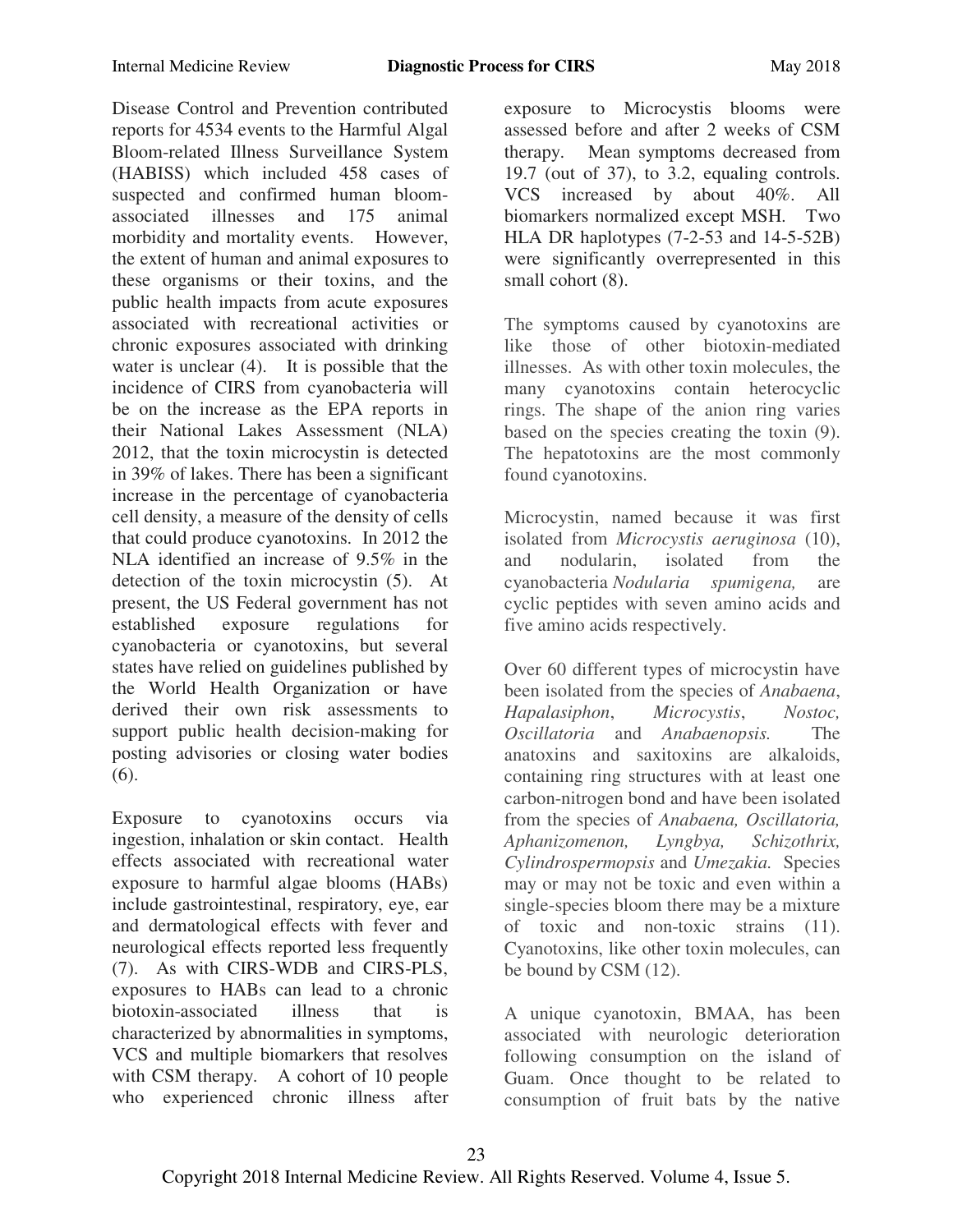Chamorro tribes, the cyanotoxicity, formed by root-dwelling Nostoc species in cycads, may be due to concentration of BMAA in seeds. Cycads seeds are ground into flour. Sorting out illness causation on Guam is confounded by ciguatera and moldy buildings. Detection of BMAA is expensive and time-consuming (13).

### **Section 12. Differential diagnosis**

The differential diagnosis of CIRS has been likened to a differential diagnosis of all medical illness. CIRS is a systemic problem: it is not organ-based so much as it is bodybased. Practically any disease, any disease mechanism, any perturbation of inflammation can theoretically be seen in CIRS.

Differential diagnosis is a process essentially of sorting; taking what fits and separating out what does not fit. Since all inflammation can be seen in CIRS, the process of sorting can be quite complex.

Begin the sorting process by recognizing that CIRS cases must meet a published, peer-reviewed case definition. There will be potential for exposure identified. The first question in differential diagnosis is, is there exposure to a water-damaged building? Is there exposure to a source of biotoxins? If not, is there no *potential for exposure*? What this means is that it is very hard to remember in a 20-year illness what building one might have been in 20 years ago, as we have seen repeatedly in cases of chronic ciguatera. Often people will forget what they ate and when they ate it in relationship to a disease. The problem is even worse with Lyme disease in that some people will not remember a tick bite but still can have Lyme. Other people will have a tick bite but no Lyme rash (erythema migrans). In Lyme, we end up being forced to rely on an inherently flawed antibody test as opposed to a physiologic test to assist us in diagnosis.

If the potential for exposure can be satisfied, the next requirement is that we have a multisystem, multi-symptom illness. In turn, the symptoms must meet the criteria from cluster analysis. The sorting process is now becoming clearer in that, if one does not have a multi-system, multi-symptom illness, they do not have a CIRS. If they do not have eight symptom clusters as an adult, or 6 as a child, it is likely that they do not have a CIRS. They may have something else similar, but not CIRS.

Further, the case definition includes not just symptoms alone, but lab abnormalities seen in published peer-reviewed literature. We will see reduction of the normal levels of regulatory neuropeptides especially MSH. We will see elevation of at least of one of three inflammatory markers of TGF-beta1, C4a and MMP-9. We will see dysregulation of ACTH and cortisol; we will see dysregulation of ADH and osmolality with a frequency that is quite high  $(280\%)$ . In addition, we will see abnormalities in gliadin antibodies and VEGF. The issues we faced in the past with CIRS is that we did not know the transcriptomic signatures that these illnesses have. We hope to distinguish CIRS-PLS from CIRS-WDB readily with transcriptomics. We have published on transcriptomics of ciguatera; we have published transcriptomics of mold (5, in references, Sections 1-6).

We add NeuroQuant® findings to the differential diagnosis to quickly make things easier. Lyme has distinctive abnormalities as does CIRS-WDB. Other illnesses do not have those findings. One might simply say, well why not start with the NeuroQuant<sup>®</sup>? We often do!

The differential diagnosis process never stops in the sense that as we continue with therapy there will be resolution of individual physiological abnormalities, *one by one*, as we institute sequential treatments that fix physiological abnormalities. We make no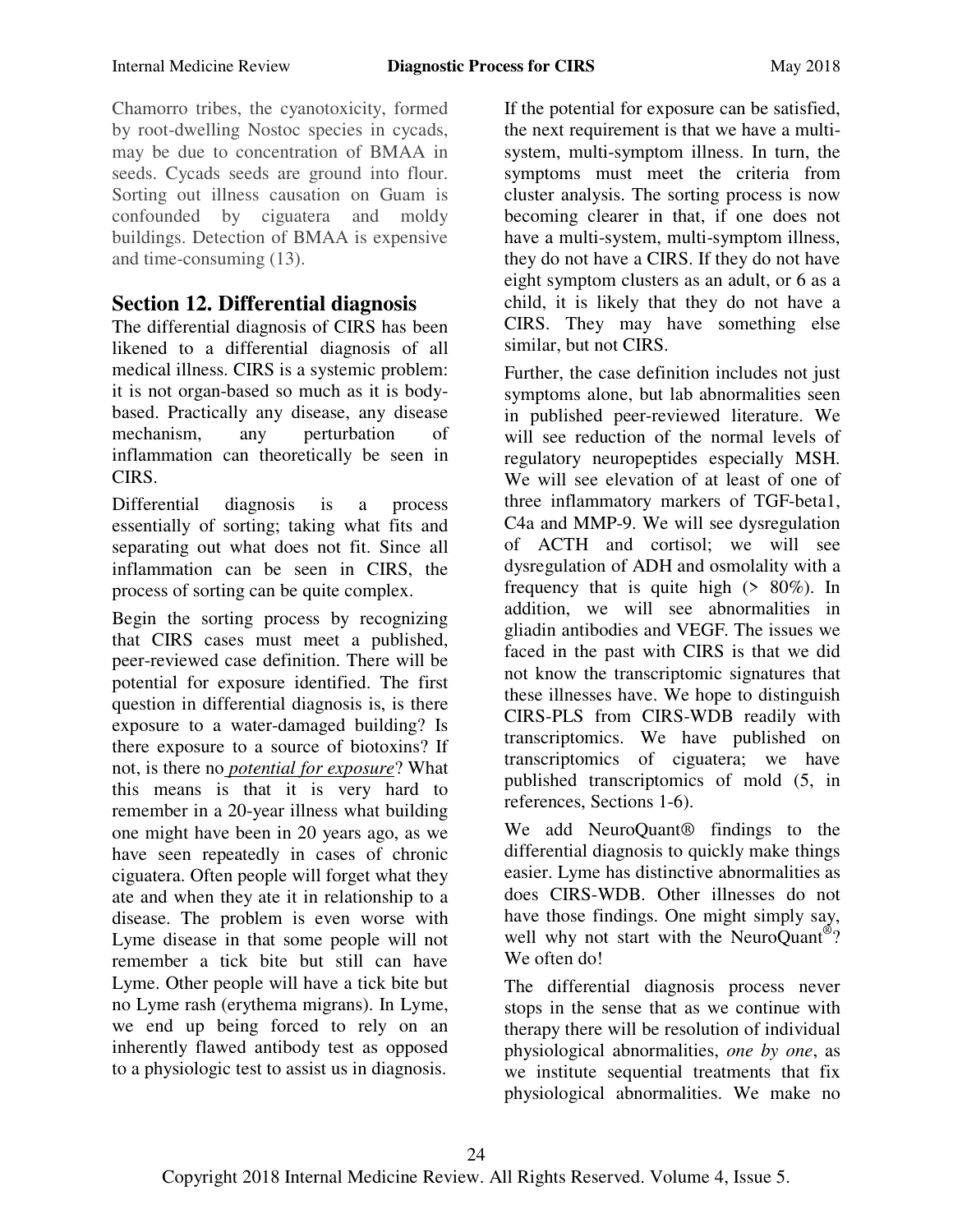effort to do two things at a time; such "shotgun" medicine has no role in CIRS.

Differential diagnosis only ends when there is (i) near-100% exclusion of all possible causes of a given patient's illness or (ii) we have resolution of symptom abnormalities; VCS abnormalities; laboratory abnormalities; nasal culture abnormalities; and transcriptomic abnormalities. We must not abandon another vital element of differential diagnosis: simply recognizing the remote possibility of an alternative medical diagnosis is never exclusionary for the approach of a treating physician: "To a reasonable degree of medical certainty, it is my opinion that Mrs. XYZ has CIRS." Finally, while we want to have NeuroQuant® abnormalities resolved as quickly as transcriptomics that takes more time than what initial therapy alone requires.

### **Section 13. Physical exam**

A carefully performed physical exam remains a second fundamental basis of medical diagnosis beyond history. Physical exams provide a basis for confidence in diagnosis with positive and negative findings, both important in the process of sorting out what illness or group of illnesses is present in a patient with complex multisystem, multi-symptom illness.

Vital signs are done routinely on all new patients to include blood pressure, temperature, pulse and respirations. Of these four vital signs, careful assessment of respiration is most often skipped. It only takes 30 seconds to count breathing and look for Cheyne-Stokes respirations in individuals with cognitive effects. Blood pressure tells us if we can use losartan down the road; it also tells us if we need to worry about problems with adrenoceptors if blood pressure is suppressed. The character of the pulse provides clues to ectopic beats. It only takes 30 seconds: do not skip. Short cuts in temperature taking are common but nothing

replaces an old-fashioned mercury thermometer, when available, under the tongue.

Please use the tools of physical exam properly. Otoscopes are held upside down. Left hand, left ear. Right hand, right ear. Stethoscopes are placed on bare skin. When I see TV actors listening to lungs through a shirt or a sweater I cringe; even worse if a health care provider does this.

There are multiple possible tip-offs to the presence of a CIRS. Look for a resting tremor of the outstretched fingers, spread wide apart. Place a piece of paper on the top of the spread apart fingers to make a resting tremor obvious to the examiner and patient alike. Look for evidence of abnormal skin turgor, rashes, venous stasis changes and the like. Look especially for evidence of enlargement of turbinates and or polyps upon nasal exam. Transillumination of sinuses is frequently done with limited return. Look for evidence of gingivitis. One of the most important indicators of dental biofilm formers is refractory genitival abnormalities.

HEENT evaluation includes determining the presence or absence of pallor, erythema of the cheeks approximating a butterfly rash but sparing the nasal bridge ("mold facies" often misdiagnosed as rosacea), the presence of scleral injection and acne. The exam should also note the presence of goiter (thyroid illness frequently accompanies CIRS), the size of cervical lymph nodes and presence of any cranial nerve dysfunctions (often with CN VII weakness). Carotid upstroke should be full without any bruit. Look for jugular venous distention. especially in someone who has evidence of right ventricular hypertrophy on EKG.

Pulmonary exam takes at least 15 seconds. Do not skip. Listen for symmetry and for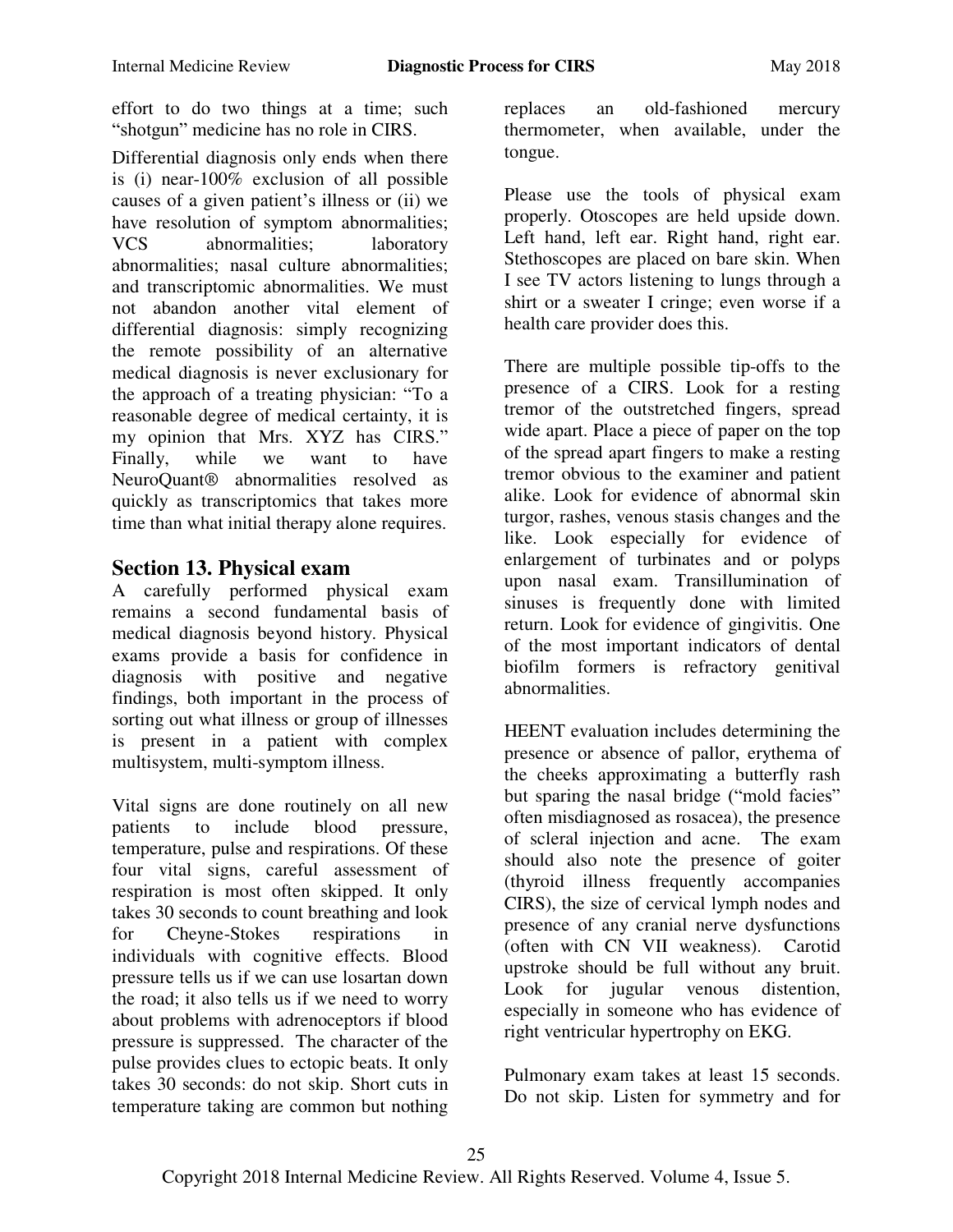evidence of mucous plugging with change after cough. Crackling rales and evidence of dullness, usually at the right base, possibly indicate a pleural effusion. Evaluate for wheeze, rhonchi, decreased diaphragm excursion, post-tussic rales. Ask for three maximal inspirations and then listen for inspiratory rales.

Cardiovascular exam looks for evidence of cardiovascular compromise. It seems straightforward, but we know that individuals who are disproportionally long in wingspan compared to height are a greater risk to develop abnormalities in thoracic and abdominal aorta that can lead to aneurysm formation. Listen carefully for wide splitting of S1 vs. a gallop rhythm. If you hear an S3 or an S4 (it is not necessarily your job to distinguish the two, but it is your job to hear one) look for a reason for cardiovascular compromise of either volume-overload and pressure-overload, both from right ventricle and pulmonary artery or systemically.

Abdominal exam is rarely helpful unless there is enlargement of liver and spleen. Trained observers can feel kidneys reliably, but this skill diminishes with extra patient weight (a problem commonly seen in leptin resistant patients with CIRS).

Extremity exam demands looking for evidence of true arthritis together with evidence of peripheral edema (pitting or not, unilateral or not) and venous thrombosis. Capillary refill may be diminished in fingers and toes if end organ profusion is diminished. Hands and feet should be evaluated for coolness, discoloration and perfusion. Proximal (shoulder shrug) and distal arm strength (grip) should be recorded. Handedness should be noted and dominant arm strength in anti-gravity muscles, compared to the non-dominant arm should be tested 3 times (for initial strength and fatiguing). Joints should be evaluated for pain, erythema, swelling and heat. Look also for sensory deficits.

Mental status is usually normal but there is often dropout of specific abilities. Most notably, math functions, performed without paper and pen, are frequently diminished. Asking questions such as, "What is 91 divided by 7" or, "What is 65 plus 17", will frequently elicit delayed and/or incorrect answers.

The CIRS physical rarely requires rectal, pelvic or breast exams except as history indicates. Always have a chaperone if private area exams are planned.

There are a few tricks that go along with physical exam that CIRS docs will perform that other docs rarely do. Performance of measurement of wingspan compared to height takes 5 seconds but is associated with a more common finding of HLA 11-3-52B and elevated TGF-beta1. Similarly, stroking the skin, as if making a tic tac toe board on a patient's back, is an easy way to look for dermatographia. While some providers think this shows evidence of mast cell activation, a positive finding simply reflects the presence of increased levels of C4a.

Ancillary findings are equally important as vital signs regarding oximetry, 12-lead EKG and pulmonary functions with spirometry. If for example, there is a discrepancy between the counted pulse and the recorded pulse with pulse-ox, you have a duty to explain the difference. Any oxygen saturation under 92% should create red flags immediately. Look on an EKG for evidence of abnormal rhythm, prior myocardial injury and voltage suggesting overload either of the right or left ventricle or both. Spirometry gives us two of the most important recordings at bedside, for primary care and CIRS. Low forced vital capacity (FVC) tells us about a restrictive lung disease; and low forced expiratory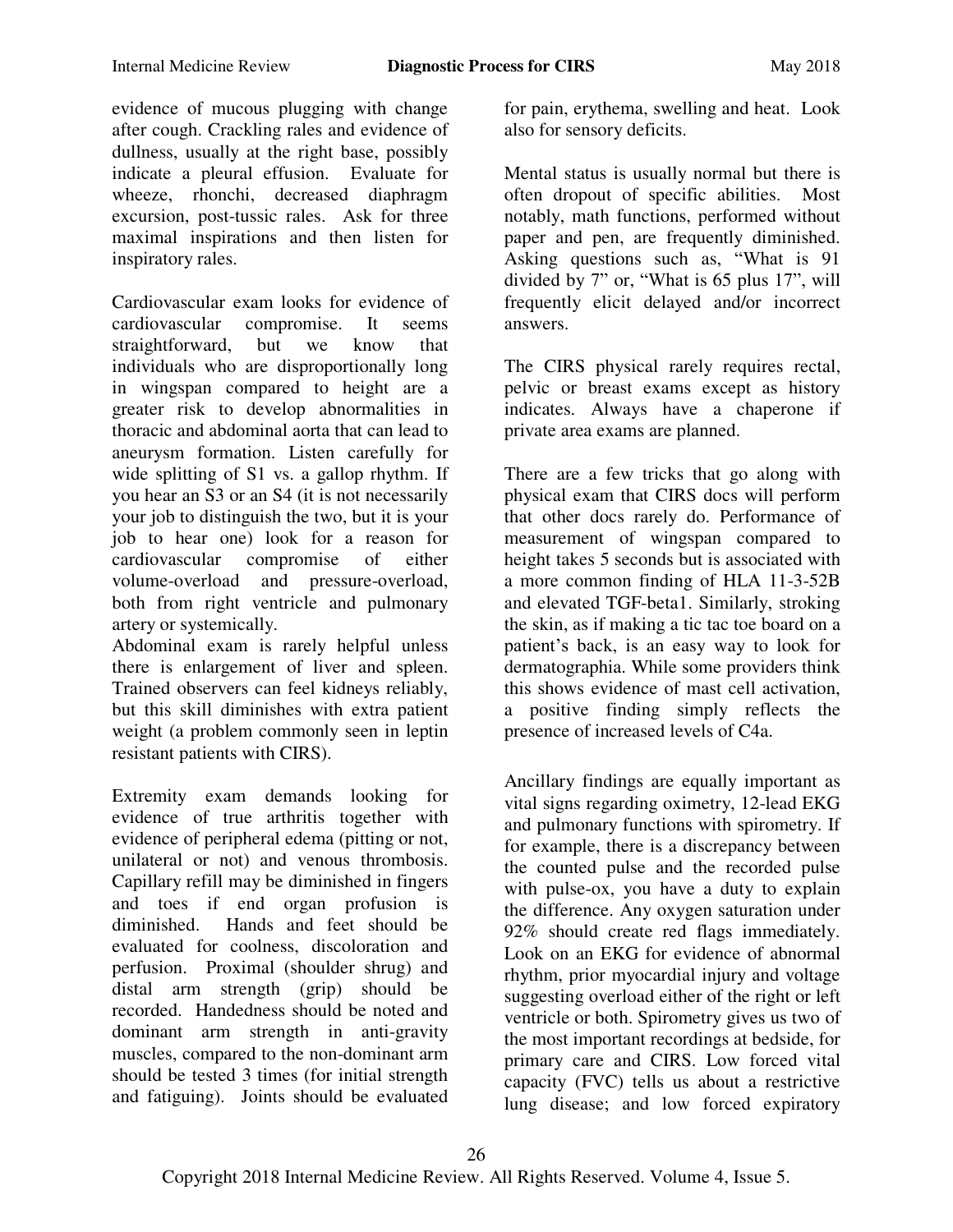volume in 1 second (FEV-1) tells us about obstructive lung disease. If a patient has given their very best effort and can only blow out for three seconds, be looking for restrictive lung disease or some. The spirometry computer will call the test inadequate; it is more important to sort out the mechanism of the inadequateness.

### **Section 14. Ancillaries - VCS**

- 1. Either perform in person (better) or review VCS performed online at [www.survivingmold.com](http://www.survivingmold.com/) (accept no substitutes).
- 2. Look for inability to see 7 in column C or 6 in column D.
- 3. Near visual acuity must be better than 20:50
- 4. Lighting must be greater than 70 foot lamberts (get a meter, do not guess)
- 5. If positive VCS (shows deficit) and positive symptom clusters, the likelihood of CIRS exceeds 98.5% (shown in 2005 and replicated routinely)

Visual contrast sensitivity (VCS) testing has been used clinically for years and remains the most accurate test for functional vision (25). VCS testing is best done in person at each office visit. Contrast is one of the seven main functions of vision facilitated by the optic nerve which provides the neurologic basis of vision. When we test for contrast, we control for other elements of vision such as near vision, far vision, static, motion, peripheral vision and night vision; we are looking only at contrast. Contrast is the ability to see an edge. What this means is that if I look at a door frame and I see a white background and a black door frame, I can identify what is background and what is frame very easily. Contrast sensitivity looks at the graded change of contrast at different light frequency (cycles per degree of visual arc) that we use to make a grid of five

separate frequencies. This grid begins at 1.5 cycles per degree of visual arc extending in discrete intervals  $(3, 6, 12, 18)$  up to 18 cycles per degree of visual arc. Remember visual acuity is tested at 24 cycles per degree of visual arc.

Dr. Ken Hudnell, neurotoxicologist for the US EPA NHEERL in Research Triangle Park, NC, was the first to use VCS testing in biotoxin illnesses. His landmark work in 1997 (32) paved the way for others to follow. Our group was able to reproduce the observations of Dr. Hudnell of visual contrast being abnormal in that same fish killing dinoflagellate (*Pfiesteria*) illness, but treatment, beginning with cholestyramine, the first medication step of what is now a 11-step protocol, corrected the visual contrast abnormalities! With re-exposure, however, visual contrast deficits reappeared, identical to the initial deficits, usually within 36 hours.

If new symptoms are appearing during therapy, or if prior symptoms recrudesce, VCS can point the way to re-exposure (scores in columns C and/or D will fall). Do not use VCS to make nutritional-related diagnoses.

# **Section 15. Ancillaries Transcriptomics**

The most sophisticated genomic testing available today is transcriptomics. We look at differential gene activation using a Next Generation DNA Sequencer that performs RNA Seq. The Human Genome Project, completed in the early 2000's at the cost of billions of dollars, identified thousands of genes that code for proteins. What we saw then was the total genome structure, including duplicate copies called copy number variation (CNVs). Later, we learned that everyone had slight variations in their genes, called single nucleotide polymorphisms or SNPs. Many of these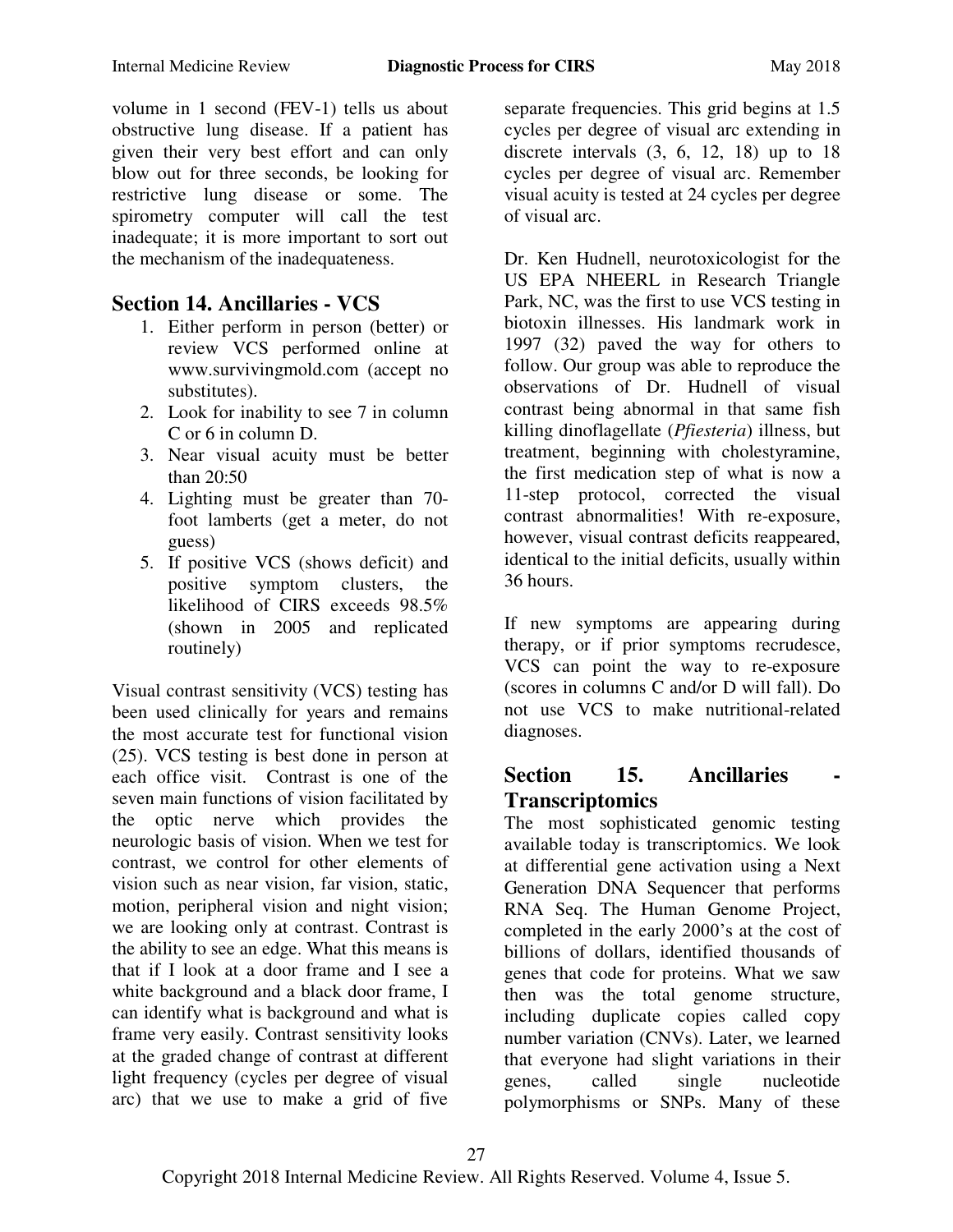SNPs are now known to be important markers of disease because they can indicate a change in protein function or activity. However, these SNPs are fixed and do not change throughout your life. The most impactful modulator of cellular activity is likely differential gene expression, since the amount of the gene expressed is ultimately in control of protein levels and cellular output. Based on current conditions, the genome will output a certain combination of genes, but when the conditions change, the gene output will change to best adapt to the new conditions or demands. This is generally what determines one's day to day, or even morning to night physiology.

What neither the first sequencing of the human genome, nor the later identification of various SNPs, could identify is this dynamic yet critical differential gene activity.

Remarkably, environmental stimuli, and there are many, can cause gene activation in minutes, if not faster. Such rapid changes in gene activity provide incredibly precise adaptations of the host to a rapidly changing environment. If the host is a one-celled creature, like bacteria or a fungus, it might be easier to conceive of the survival benefits that accrue from rapid responses to moisture, foodstuffs and chemical signals. Yet the same concepts apply to "higher", more complicated life-forms, like humans, as well.

We now know that the static genome is actively manipulated, constantly increasing production of some gene transcripts and decreasing others in response to its environment. Regulation is complex: nuclear transcription factors and newly discovered long non-coding RNAs, together with microRNAs and circular RNAs, as well as methylation and acetylation (do not forget demethylation and deacetylation!) can shut off and turn on gene function. If this sounds complicated, it is. Research into the interacting complexities of so many layers of regulation has progressed beyond its infancy, but new discoveries are published every month.

We are at the beginning of a new era in science where we can use genomics, *transcriptomics* for those that are sticklers for words, to our advantage in that we could find a distinct fingerprint for CIRS from water-damaged buildings, another for ciguatera and another for PLS. Not only will transcriptomics aid diagnostically but will likely also revolutionize individualized therapy to many illnesses, CIRS included. The application of genomics to human illness is just in its infancy.

# **Section 16. Ancillaries - Pulmonary artery pressure**<br>Additional object

objective indicators of physiologic complications due to an inflammatory response syndrome are obtained through echocardiography. "Echos" are usually done resting, most often performed to assess function of the left ventricle as well as to assess the pumping function of the heart. Each echo will assess function of multiple cardiac structures; we are interested in the velocity of the tricuspid regurgitant flow, also called the tricuspid jet. Blood can go backwards from the right ventricle to the right atrium passing "the wrong way" across the tricuspid valve. The rate of backwards flow is measured in meters/second. The velocity is recorded accurately by the machine on at least four separate views during a routine echocardiogram. Curiously, cardiac sonographers are trained to label the tricuspid jet qualitatively as either absent, trace, mild or moderate. This is an unfortunate problem in that the CIRS health provider needs to know whether or not there is elevated pulmonary artery pressure, a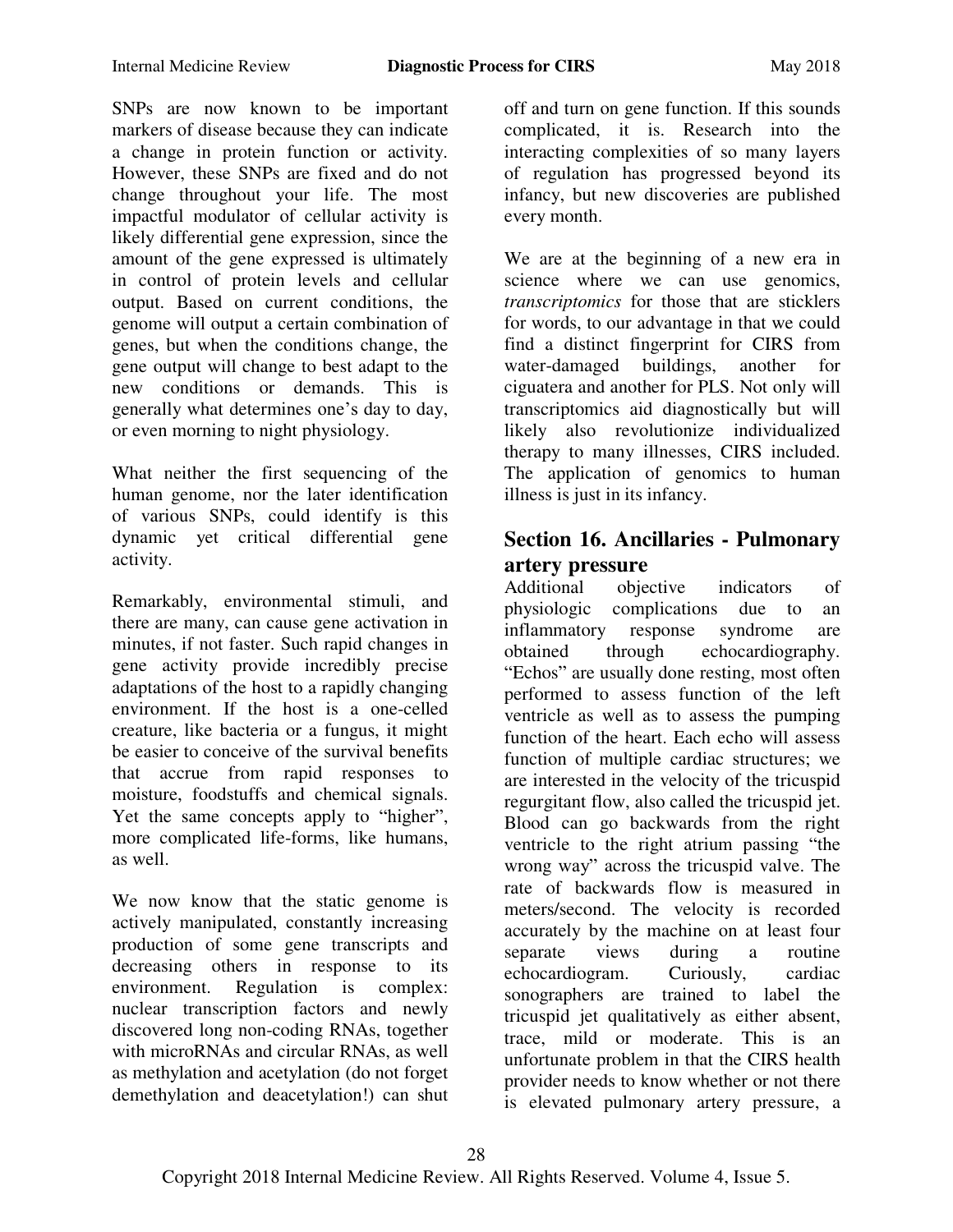result that must be calculated. Since the echo machine generates numbers for each of the four ways the jet is measured, an average can be generated.

We use the tricuspid jet velocity to calculate the pulmonary artery pressure indirectly. We square the tricuspid jet number and then multiply that number by 4. To that product, we add the right atrial pressure (usually between 5 and 10 mm) to give us a calculated pulmonary artery pressure. Any resting pulmonary artery pressure (PASP) greater or equal to 30mm of Hg is consistent with pulmonary hypertension. *Any tricuspid jet greater than 2.5 meters per second will arouse concern about pulmonary artery systolic pressure in people with CIRS.* 

For individuals with normal pulmonary artery pressure at baseline or patients with health symptoms such as unexplained cough, shortness of breath or chest pain, it can be useful to perform stress echocardiography. In this modification of the basic echo technique, an individual has two sonograms done. The first is at baseline, as discussed. The second is done after maximal exercise, requiring a target heart rate of 90% of predicted.

Stress testing is most often performed to look for problems with performance of the left ventricle. Exercise stress testing is a fundamental diagnostic aid that can help identify the presence of coronary artery disease. In our example, we are not looking for left ventricular problems; we want to know the pulmonary artery pressure change with exercise. Any rise in PASP pressure over 8 mm of Hg is abnormal.

The mechanics of performing a stress echo can become problematic. Here is someone, following possibly 11 minutes of maximal exercise, for example, exhausted, breathing heavily and leaning forward after the stress

portion of this stress echo. Now the echo sonographer will insist that within 30 seconds the patient lie down. The out of breath patient lies down on the exam table for a repeat measurement of tricuspid jet.

As you might imagine, most sonographers are not asked to interrogate the tricuspid valve after exercise. It helps to talk to your cardiopulmonary staff to make sure they know exactly where they are going to place their transducer before the exercise begins.

We use pulmonary artery pressure as an inclusion criterion for use of vasoactive intestinal polypeptide (VIP) as treatment. If PA pressure rises more than 8 mm, the indication for use of VIP becomes stronger.

# **Section 17. Ancillaries - VO2 max and anaerobic threshold**

Another important cardiovascular diagnostic test is a cardiopulmonary exercise test (CPET). While the name of this test sounds like a stress echo, it is different. This test measures oxygen usage and carbon dioxide production in performance of exercise, usually on a bicycle. The test is somewhat cumbersome in that a patient is strapped to EKG monitors and is peddling maximally on a bike all the while breathing with hoses, tubes and a mask used to record oxygen consumption.

In 2015, the Institute of Medicine (9) emphasized the importance of cardiopulmonary exercise testing in their redefinition of chronic fatigue syndrome (CFS) as Systemic Exercise Intolerance Disorder (SEID). This effort fell short, however, of making CPET a biomarker necessary to diagnose SEID. The IOM simply returned to an updated, but still inadequate, non-specific symptom-only definition, one that essentially applies to 100% of all CIRS cases.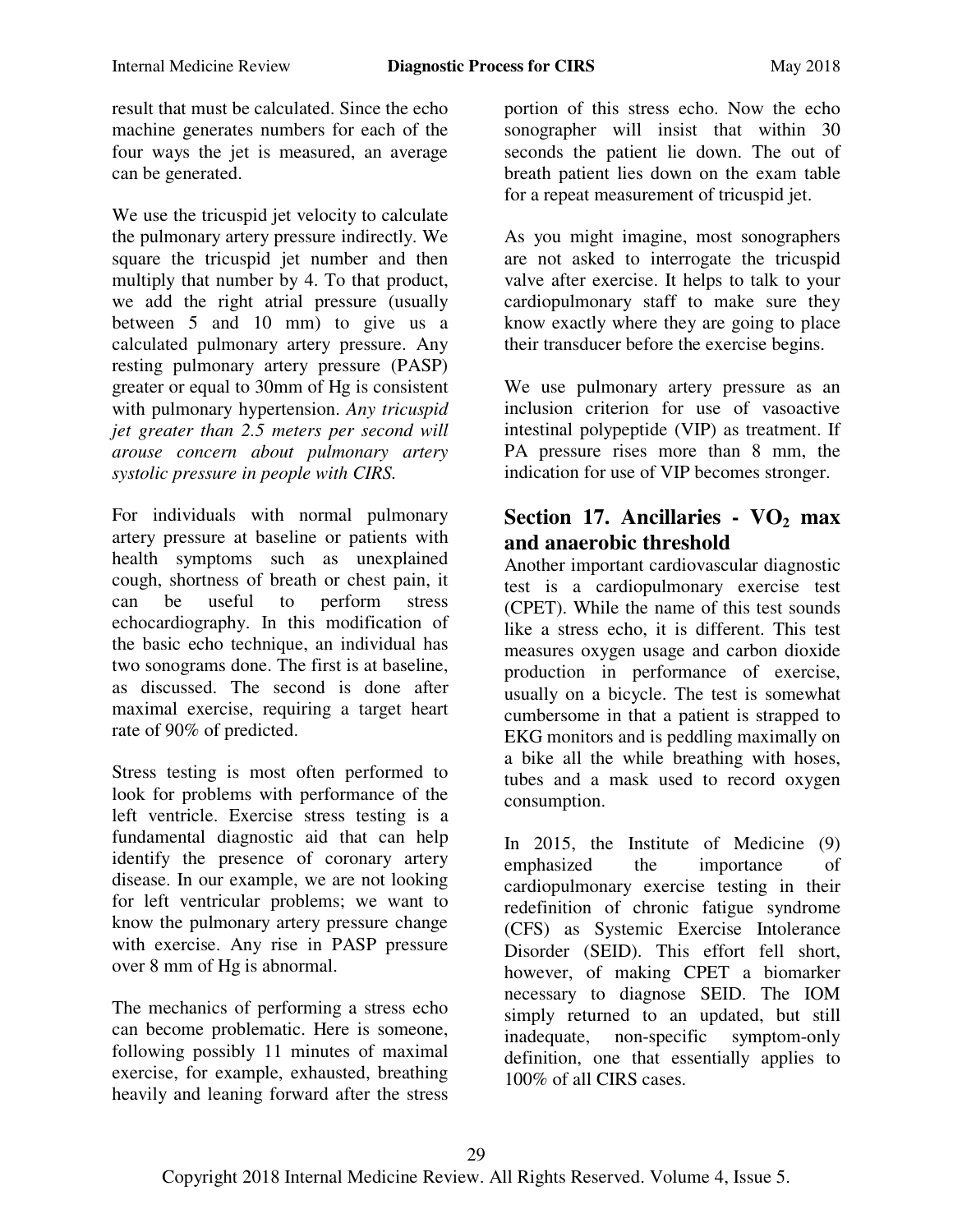Much is known about the importance of VO<sup>2</sup> max (milliliters of oxygen consumed per kilogram per minute) as this is an important mechanism used to classify possible disability. We know that there is a difference between  $VO<sub>2</sub>$  max of women and men. We also know that age has a role in normal ranges for  $VO_2$  max. Based on our practice data (unpublished), it is not unusual in the face of chronic fatiguing illness for a 50-year-old woman to have a  $VO<sub>2</sub>$  max of approximately 20 ml per kilogram per minute (with slightly higher values for men) raising the diagnosis of chronic fatiguing illness.

The tables for Cardiovascular Fitness Classification are published in the AMA Guides to Evaluation Disability and Impairment; Social Security uses  $VO<sub>2</sub>$  max as one of the key elements in assessing disability.

Functionally, even more important than  $VO<sub>2</sub>$ max is a delineation of anaerobic threshold (AT). This is the maximum level of activity achieved through available oxygen (aerobic metabolism). Mitochondria, the energy powerhouses of the cell, need oxygen to break down fragments of glucose, releasing water, carbon dioxide and energy (ATP). For those with low AT, even walking slowly up a flight of stairs results in reduced oxygen delivery, in turn diminishing aerobic energy production. When AT is exceeded, as in the stairs example, oxygen is not available as needed for mitochondria to produce the full complement of 38 ATP from a single molecule of glucose. Without oxygen to supply the electron transport chain, a single glucose molecule will now just provide two molecules of ATP, or a 5% efficiency in the face of oxygen depletion. In turn, as glucose and glycogen stores are quickly exhausted, the energy depleted cell looks for additional sources of fuel. In the face of low MSH, leptin resistance is often present, preventing

normal use (through direct beta oxidation) of fatty acids for fuel (the "second wind" most runners have experienced). In "desperation," lean body mass, our protein reserves, are broken down into amino acids, with direct conversion of amino acids (especially alanine and glutamine) to glucose. The demand for ATP may create protein wasting syndromes that conserve fat reserves (the more detailed physiology can get complicated).

If AT is depressed, even trying to do a few things extra when a patient has a day with a bit more energy than most, results in glycogen depletion. Do not forget, glycogen replenishment is a slow process: patients will feel exhausted until their "batteries are recharged." Terms for this commonly observed phenomenon include "push/crash;" "delayed recovery from normal activity;" and "post-exertional malaise." Simply stated: "the patient did too much."

But contrary to the IOM opinion, low AT is not uncommon, not just in SEID. In CIRS, the oxygen delivery problem is complicated by lack of normal blood flow into capillary beds, not to mention nuclear encoded mitochondrial gene problems. Still, capillary hypoperfusion is the mechanism that underlies deficits in VCS which is a hallmark of CIRS.

Performing CPET twice, 24 hours apart, can objectively document the push/crash syndrome. Maximal effort on Day 1 often demonstrates low  $VO<sub>2</sub>$  max and impaired AT. Because maximal effort was given (push) the first day, at risk CIRS patients will often perform even more poorly (crash) on Day 2.  $VO<sub>2</sub>$  max and AT are commonly even lower on the second day highlighting the push/crash phenomenon. CPET performed over two consecutive days can provide objective evidence of physical disability.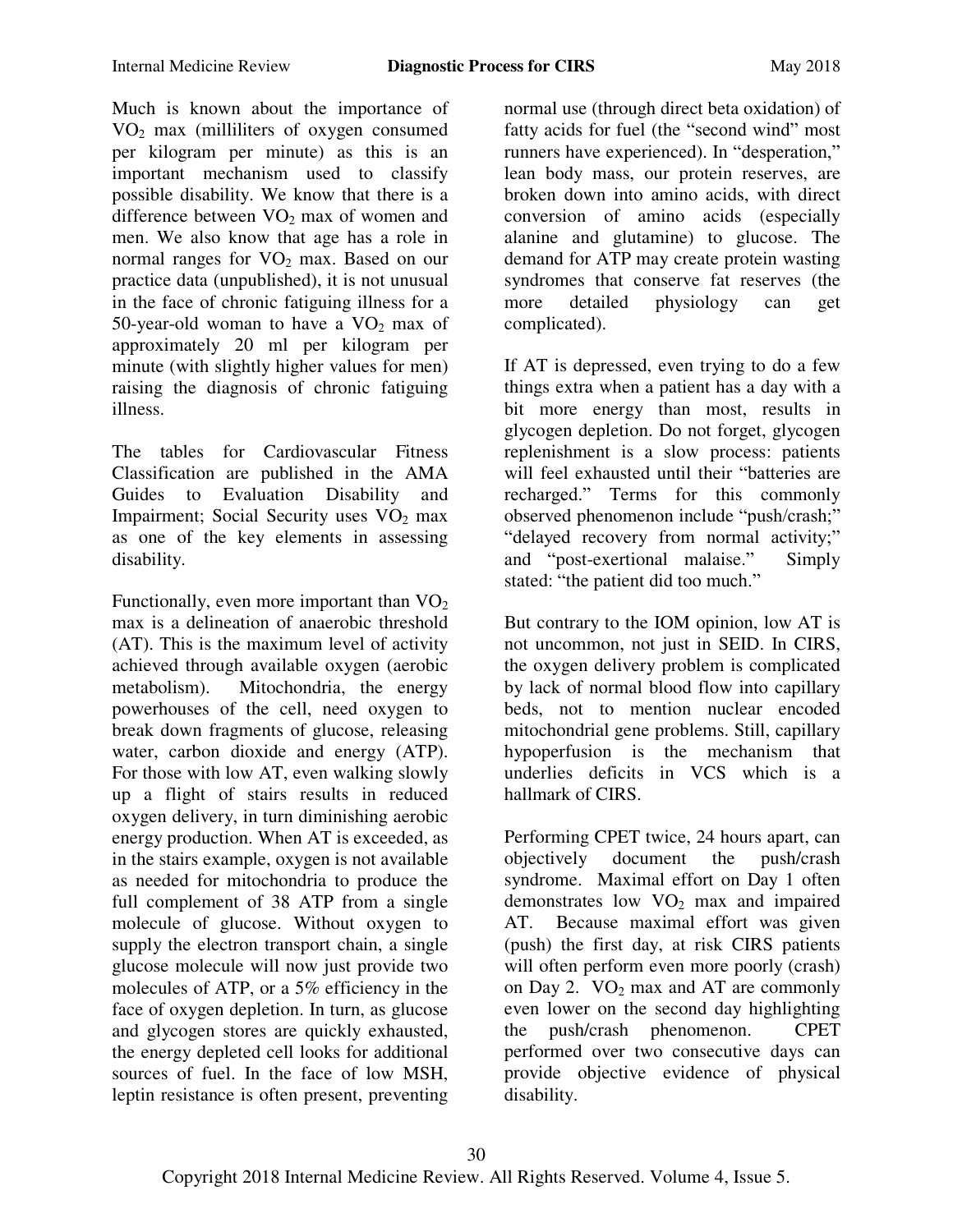# **Section 18. Ancillaries - von Willebrand's factors**

Additional problems in CIRS paradoxically include both excessive clotting and bleeding. Just like in sepsis, where multiple inflammatory mediators are activated including complement, Th1, Th2 and Th17, coagulation defects also appear. So too for CIRS: fully two thirds of CIRS patients will have abnormalities in a comprehensive von Willebrand's profile (data not published).

In CIRS, shortness of breath will be reported by over 80% of patients. Asthma might be involved, but restrictive lung disease, interstitial lung disease and pulmonary emboli are all primary features of the differential diagnosis. Similarly, when exposure to a building results in unexplained nosebleeds and hemoptysis, immediately think of acquired von Willebrand's disease (AvWD), an easily treated condition using a medication (desmopressin) that costs about a nickel. If the differential diagnosis did not include AvWD, uncontrolled hemorrhage might follow.

Conversely, elevated levels of vWF raise the risk of intravascular clotting, with deep vein thrombosis and pulmonary emboli possible. Whenever, for example, a patient suffers clotting around an intravenous catheter (especially PICC lines), make sure that elevated vWF factors are not the underlying problem.

# **Section 19. Ancillaries NeuroQuant**

For most medical practices, NeuroQuant® (NQ) might appear to be just be a spin-off of MRI of the brain, but for CIRS providers, NQ has made (i) identification and (ii) separation of CIRS-WDB, CIRS-PLS,

traumatic brain injury, PTSD, ciguatera and multi-nuclear atrophy straightforward. When added to an MRI of the brain, NQ is found to be an illness-specific indicator. Use of sequential NQ testing has shown there is much more plasticity of an injured brain to heal than once thought (18). With low cost, rapid turnaround times and no need for contrast dyes, NQ adds powerful weight to assessment of cognitive dysfunction, including evaluation of possible risk for development of dementia.

As all research efforts to date in the CIRS movement, data driven studies involving institutional review board approval (IRB), good statistics and good science have carried the day. We can look at a General Morphometry Report (GMR) produced by NQ, rapidly identify microscopic interstitial edema, atrophy and patterns of brain injury accurately. Much of the unsupported ideas about PTSD being purely a psychiatric condition will need to be re-evaluated now that we have indications of a unique volumetric measure that correlates with symptoms. Now that we can use NQ to identify and correct grey matter nuclear atrophy, we hope a new era will arrive in the field of treatment of neurodegenerative illnesses.

# **Section 20. Proteomics**

Basic concepts have been published in multiple papers. We are looking at multisystem dysfunction, with genetic susceptibility; deficiency of neuroregulatory peptides; inflammatory involvement of Th1, Th 17, complement, coagulation; deficiency of T regulatory cells. The basics of the role of innate immune inflammatory pathways have been summarized in a schematic called the Biotoxin Pathway.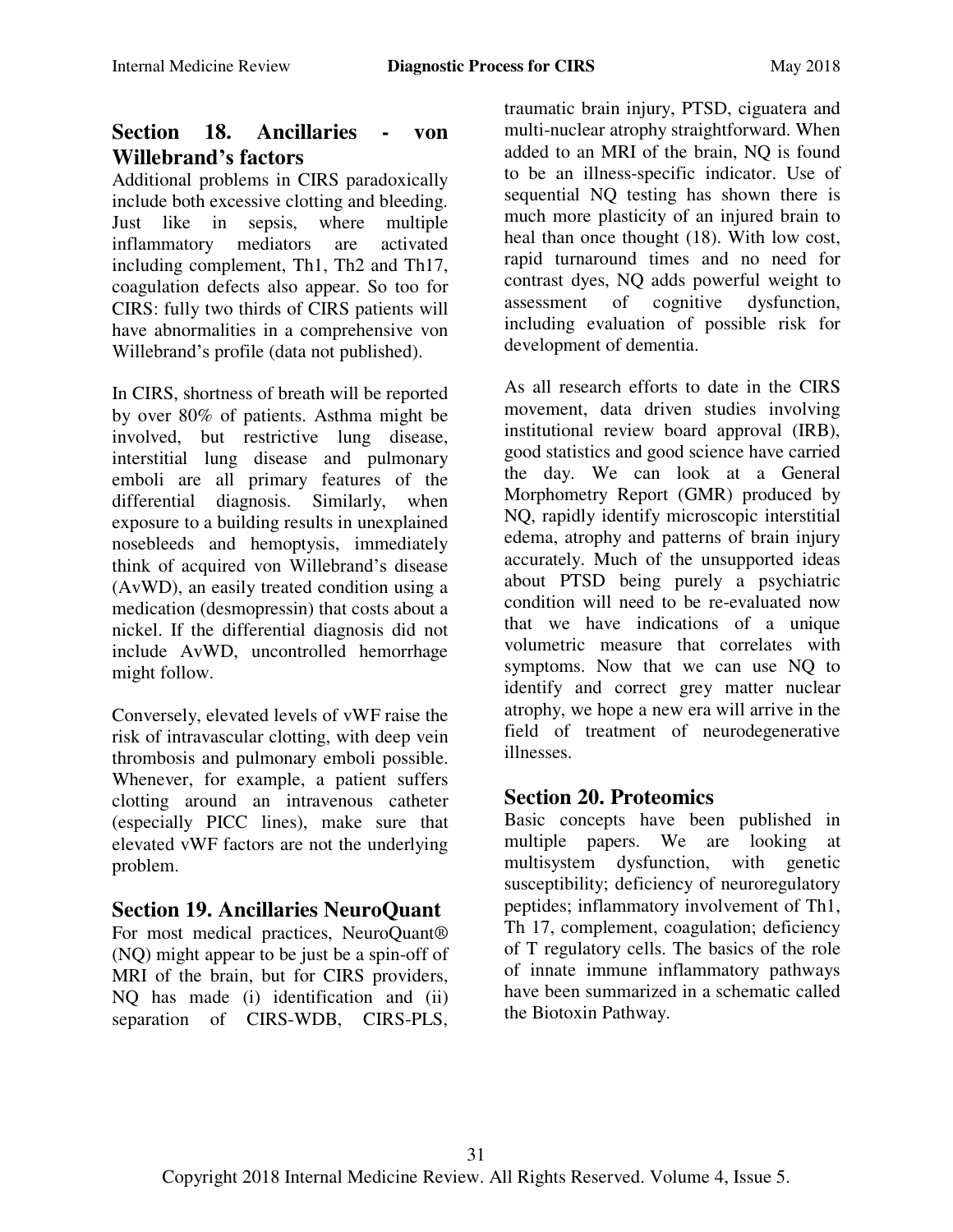#### **Biotoxin Illness Pathway: A Description of the Progressive Stages of CIRS Pathophysiology**



#### **Stage 1: Biotoxin Effects**

Within normal hosts, exposure to biotoxin will result in an innate immune response via the production and release of innate inflammatory markers (1). This will in turn signal an adaptive immune response with resultant specific antibody formation to the offending agent (2). The antibody tags the biotoxin, signaling it for destruction and subsequent removal from the body (3). With activation of the adaptive immune system, inhibitory signals are released to downregulate the innate immune response, preventing chronic innate immune activation (4).

In contrast, hosts predisposed to chronic inflammatory response syndrome (CIRS) exhibit disruptions in their adaptive and innate immune mechanisms when exposed to biotoxins (5), precluding the removal of the offending agents. The resultant, persistent biotoxicity creates an upregulation of the innate immune system (6, 7), which if left unchecked will manifest as CIRS (8). Specific HLA immune response genes (HLA-DR genes) have been linked to an increased risk for CIRS (9, 10). The biotoxins bind to certain cell surface receptors such as Toll (11), mannose (12), and L-type lectin (13). Recognition and binding of the biotoxin at these receptors leads to specific upregulation of inflammatory pathways, resulting in an abnormal rise in inflammatory markers such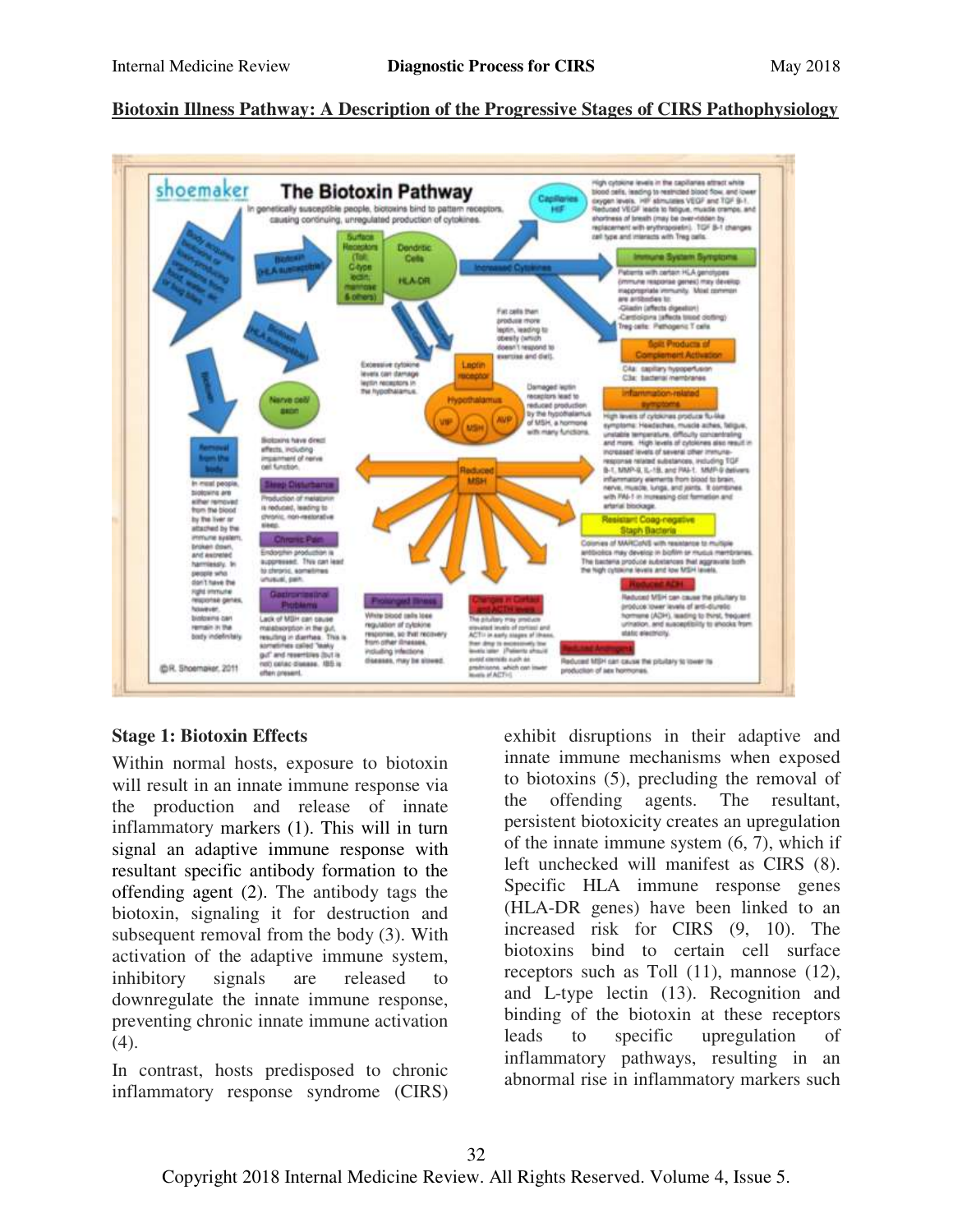as cytokines (12), TGF-beta1, and split products of complement (14).

In addition to triggering systemic inflammation, biotoxins can also have a direct neurotoxic effect (9). In most patients, visual contrast sensitivity (VCS) testing can detect deficits caused by biotoxicity affecting the neurologic function in the visual system (15).

#### **Stage 2: Cytokine Effects (MMP-9, Leptin, MSH, Coagulopathies, Hypoperfusion)**

The upregulation of the innate immune system results in increased cytokine levels, which in turn bind to receptors on certain white blood cells (16), signaling the release of MMP-9 into the bloodstream (17). MMP-9 enzymatically degrades the proteins found in the protective extracellular matrix of blood vessel walls, allowing other inflammatory markers originating in the bloodstream to penetrate sensitive tissues such as the brain (18). Elevated MMP-9 has been linked to increased risk of atherosclerotic plaque formation, progression, and rupture (19). Additionally, high MMP-9 adversely affects joints (20), muscles (21), and nerves (22).

Leptin also plays a key role in the biotoxin illness pathway. Leptin is primarily produced in adipocytes; acting as both a hormone and cytokine, it links the neuroendocrine and immune systems (23). Leptin's cytokine action is exerted upon macrophages resulting in synthesis of additional pro-inflammatory cytokines (23), such as TNF $\alpha$ , IL-1 and IL-6 (24). These cytokines can in turn stimulate further production of leptin from adipocytes, creating a positive feedback loop that perpetuates the innate inflammation (24).

As opposed to leptin's driving force on the innate immune system during CIRS, leptin's normal physiologic hypothalamic influence

is numbed due to competing cytokines that block the leptin hypothalamic receptor (23). Certain cytokines such as interleukin (IL)-6, IL-11, IL-12, and oncostatin M are capable of such a feat due to their structural similarity to leptin (24). The leptin receptor blockage creates leptin resistance (25), which in turn causes upregulation of leptin production (23). In normal physiology, leptin binds receptors located within the arcuate nucleus of the hypothalamus (26). This signals for enzymatic cleavage of the preformed

prohormone proopiomelanocortin (POMC)

into the following hormones: alpha melanocyte stimulating hormone (MSH), adrenocorticotropic

hormone (ACTH), and endorphins (26). Inevitably, the leptin receptor blockade in CIRS leads to loss of hormonal regulatory control due to disruption of the POMC pathway with decreased levels of the hypothalamic hormones (23). Leptin resistance also leads to a decreased ability to mobilize fat stores for energy, resulting in recalcitrant weight gain in some patients (27) that does not respond to typical measures of diet and exercise (28).

MSH is a crucial neuroregulatory peptide hormone with anti-inflammatory actions achieved through numerous signaling pathways (23). By inducing cyclic adenosine monophosphate (cAMP) and inhibiting nuclear factor  $\kappa\beta$  (NF-κβ) (29), MSH is capable of downregulating expression of pro-inflammatory cytokines such as TNFα, IL-1 beta, IL-6 (which are all typically upregulated by leptin) and interferon gamma (23). Through these means, MSH regulates both peripheral cytokine responses and intracerebral inflammation (23, 29). MSH deficiency leads to unchecked cytokine effects, manifesting as numerous symptoms such as muscle aches, temperature instability, headaches, and decreased ability to concentrate.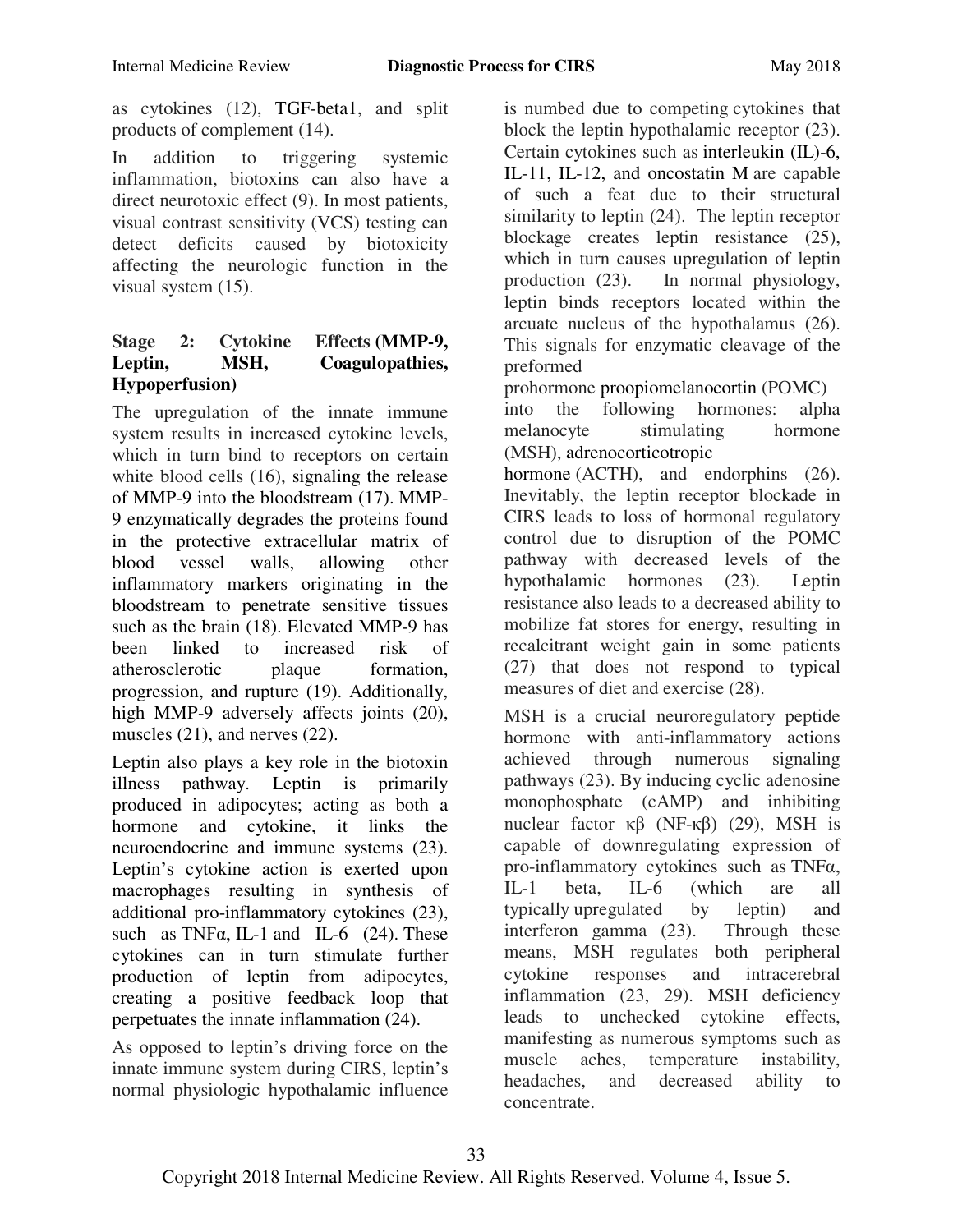Additionally, cytokines can cause elevated levels of plasminogen activator inhibitor-1 (PA1) (5), along with abnormal levels of von Willebrand's factor (VWF) and Factor VIII (30) leading to coagulopathies in some CIRS patients (31).

Capillary hypoperfusion can occur due to cytokine effects, including those produced by TNF $\alpha$  (23, 32). It has been suggested that this decrease of microvascular perfusion could be from either vasoconstriction due to direct cytokine effects or recruitment of leukocytes causing obstruction of vessels (33). The latter is based on a phenomenon occurring at times of inflammation: leukocytes are marginalized to the endothelial cell (EC) wall of a venule; a weak adhesion occurs between the leukocyte and the EC wall via a tethering and rolling process; the adhesion is strengthened through leukocyte activation resulting in a stationary attachment (34).

#### **Stage 3: Reduced VEGF & Elevated** TGFbeta

In response to cytokine-induced hypoxia, upregulation of hypoxia inducible factor (HIF) genes occurs, which in turn promote the increase production of vascular endothelial growth factor (VEGF) (35) and transforming growth factor beta (TGF-beta (36). VEGF is known for vasodilation (37), angiogenesis, and neuroprotection (38). VEGF can be conspicuously high or low in patients with CIRS (23). With VEGF deficiency, there is loss of neuroprotection with noted increased permeability of blood brain barrier (39), as well as capillary hypoperfusion (23). Symptoms associated with low VEGF include shortness of breath, cognitive dysfunction (28), fatigue, and muscle cramps (40).

TGF-beta induces VEGF production (41), and promotes stiffening of soft, pliable epithelial cells (42). This latter process is known as epithelial mesenchymal

transformation (EMT) (42). Such remodeling in the lung tissue can result in a restrictive airway pattern and fibrosis (43). Like VEGF (44), TGF-beta can increase blood brain barrier permeability (45).

#### **Stage 4: Immune System Effects (Tregs,**  TGF-beta**, Antibodies, C4a)**

Persistent innate inflammation leads to abnormal T cell responses (46) and dysregulated complement cascade (5, 14, 47).

In a normal host, there is tight regulation over the production of mature effector helper T (Th) cells and regulatory T (Treg) cells (46). Each of these mature T cells have specific functions in the immune system: Th1 and Th17 are implicated in autoimmune diseases; Th<sub>2</sub> are involved in allergies; Tregs modulate inflammatory responses through regulation of Th cells (48). Cytokines play a role in dictating maturation of naïve CD4+ T cells into the various functional subtypes: IL-12 and interferon gamma induce TH1 cells; IL-4 induces Th2 cells; IL-6, IL-23, and elevated TGF-beta induce Th17 cells; IL-2 and normal levels of TGF-beta induce Treg cells (46). Additionally, specific intracellular proteins<br>known as "suppressors of cytokine known as "suppressors of cytokine signaling" (SOCS) 1 and SOCS 3 influence cytokine effects on both maturing effector helper T cells and Tregs (46).

The forkhead box P3 (FOXP3) gene is the "master of gene control" for Tregs (49). In SOCS1 deficient Tregs, there is a loss of FOXP3 expression, leading to production of pathogenic Tregs (46). Although CD4+CD25+ Treg cells normally suppress autoimmunity (49), once they become pathogenic T cells in the face of ongoing inflammation they can induce autoimmunity (46) and to create tissue inflammation (50). In CIRS patients, levels of circulating CD4+CD25+ Tregs were noted to decrease on Day 1 upon re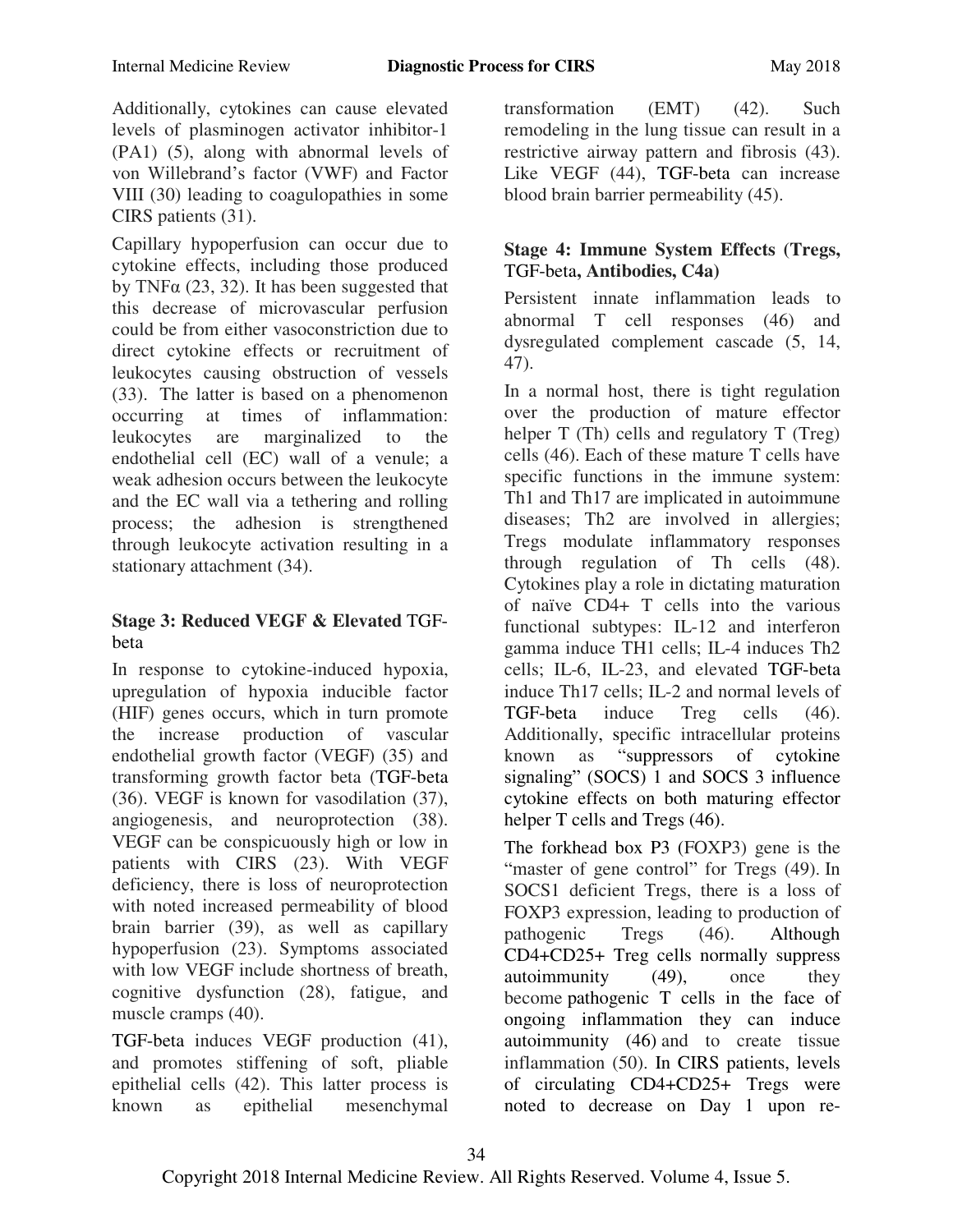exposure to a water damaged building (WDB) without spontaneous return to normalcy (51). This finding supports the notion that the innate inflammation incited by inhalation of particulates from the WDB exposure induced conversion of CD4+CD25+ Tregs into pathogenic Tregs, thereby decreasing measurable levels of the CD4+CD25+ Tregs (51).

Additionally, TGF-beta regulates pathways that initiate and maintain expression of FOXP3, thereby manipulating production of Treg cells (52).

CIRS patients can develop autoimmunity as evidenced by the following antibodies: antigliadin antibodies (gluten sensitivity), anticardiolipin antibodies (ACLA) (53), antineutrophil

cytoplasmic antibodies (ANCA) (28), and more.

CIRS can also involve derangements in the complement cascade, indicated by elevated C4a levels (5, 14, 47). C4a elevations occur through activation of the classical and mannose-binding lectin pathways (10) and trigger an amplified release of downstreamsignaling proteins, promoting a swift inflammatory response (1). Additionally, some patients may experience autoactivation of the C4a protease enzyme known as mannose-binding proteinassociated serine *protease* (MASP2), giving rise to markedly elevated C4a levels (10). The MASP2 auto-activation results in a "sicker quicker" phenomenon upon reexposure (28). Symptoms of elevated C4a include fatigue, musculoskeletal issues (54), capillary hypoperfusion, and cognitive impairment (31).

driven conversion of T helper cells into CD4+CD25+ Treg cells, leading to suppression of hypersensitivity and autoimmune diseases (55), is diminished in MSH deficiency. With loss of leukocyte regulation over cytokine responses, patients may succumb to opportunistic infections (28) and have slower recovery from infections (56). MSH tightens junctions in the gut lining and has anti-inflammatory effects in the colon (57). As observed in CIRS (28), loss of intestinal epithelial tight junctions can lead to increased intestinal permeability (aka leaky gut), allowing foreign material such as toxins, bacteria, and food antigens into the body (58). Leaky gut has been linked to predisposition to autoimmunity (58), which is seen in some cases of CIRS.

and gut malabsorption (28). The MSH

Leptin resistance also causes low endorphin levels, resulting in loss of modulation of pain perception which leads to chronic pain and unusual pain (28).

#### **Stage 6: Antibiotic Resistant Staph Bacteria**

Multiple antibiotic resistant coagulase negative *Staph* (MARCoNS) bacteria colonize in mucosal membrane surfaces (59) with minimal difficulty due to the MSH deficient state in CIRS patients (28). MARCoNS evade host defenses through biofilm formation (59). Additionally, they can secrete exotoxins A and B (60) which split MSH molecules apart, causing further reduction in MSH levels. Coagulase negative *Staph* are known to secrete hemolysins which can increase inflammation in the host (61). MARCoNS can also alter genomic expression of host genes (14).

# **Stage 5: Low MSH and Endorphins**

Chronic leptin resistance limits production of MSH. Low MSH levels lead to further immune system dysfunction, sleep issues,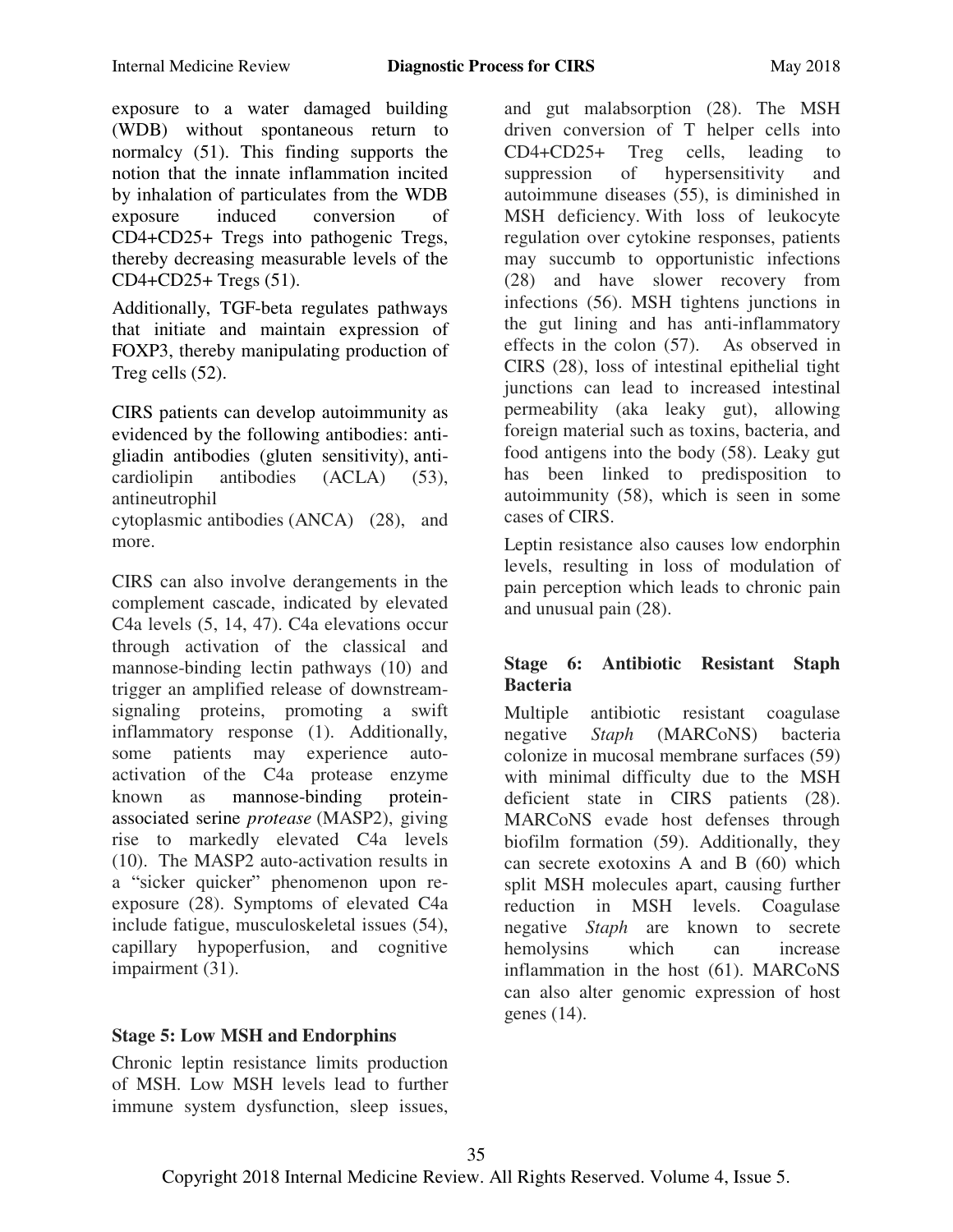#### **Stage 7: Pituitary & Hypothalamic Hormone Effects**

As the chronic inflammation continues, further hormonal dysregulation ensues.

Released in response to stress, cortisol is typically tightly regulated by ACTH through the hypothalamic-pituitary-adrenal (HPA) axis and is a good reflection of neuroendocrine wellbeing (62). Unfortunately, 50% of CIRS patients with low MSH will experience loss of cortisol regulation (28). During the beginning stages of CIRS, simultaneous measures of ACTH and morning cortisol are often high with minimal symptoms (28). However, as CIRS progresses, ACTH and morning cortisol levels fall resulting in a marked increase in symptoms (28). Decreased ACTH production due to hypothalamic leptin resistance results in altered sleep regulation  $(63)$ .

Androgen production is downregulated in 40-50% of CIRS patients (28). Additionally, in patients deficient in vasoactive intestinal peptide (VIP), estradiol levels may be elevated due to an overactive aromatase enzyme (28) which converts androgens (i.e. *dehydroepiandrosterone* (*DHEA*),

androstenedione, testosterone) into estrogens (i.e. estrone, estradiol) (64).

Antidiuretic hormone (ADH) is secreted by the posterior pituitary and is involved in regulation of sodium and water balance (65). The hypothalamus responds to the concentration of solute (i.e. serum osmolality) in the blood through osmoreceptors (65). If the serum osmolality is too high, the hypothalamus signals to the pituitary to secrete ADH into the bloodstream (65). ADH subsequently induces the kidneys to reabsorb free water, thus diluting the blood (65). Approximately 60% of CIRS patients will have dysregulation of ADH/serum osmolality levels (28). Resultant symptoms include static electrical shocks, migraine-like headaches, excessive thirst with frequent urination, and dehydration (28).

VIP is a neuroregulatory peptide hormone produced in the hypothalamus that is often diminished in CIRS (14). VIP deficiency can lead to shortness of breath with exercise (28), and pulmonary hypertension (66) that is reversible with exogenous administration of VIP (67). Lastly, VIP can downregulate cytokines (56), making it invaluable to the CIRS treatment protocol for refractory patients.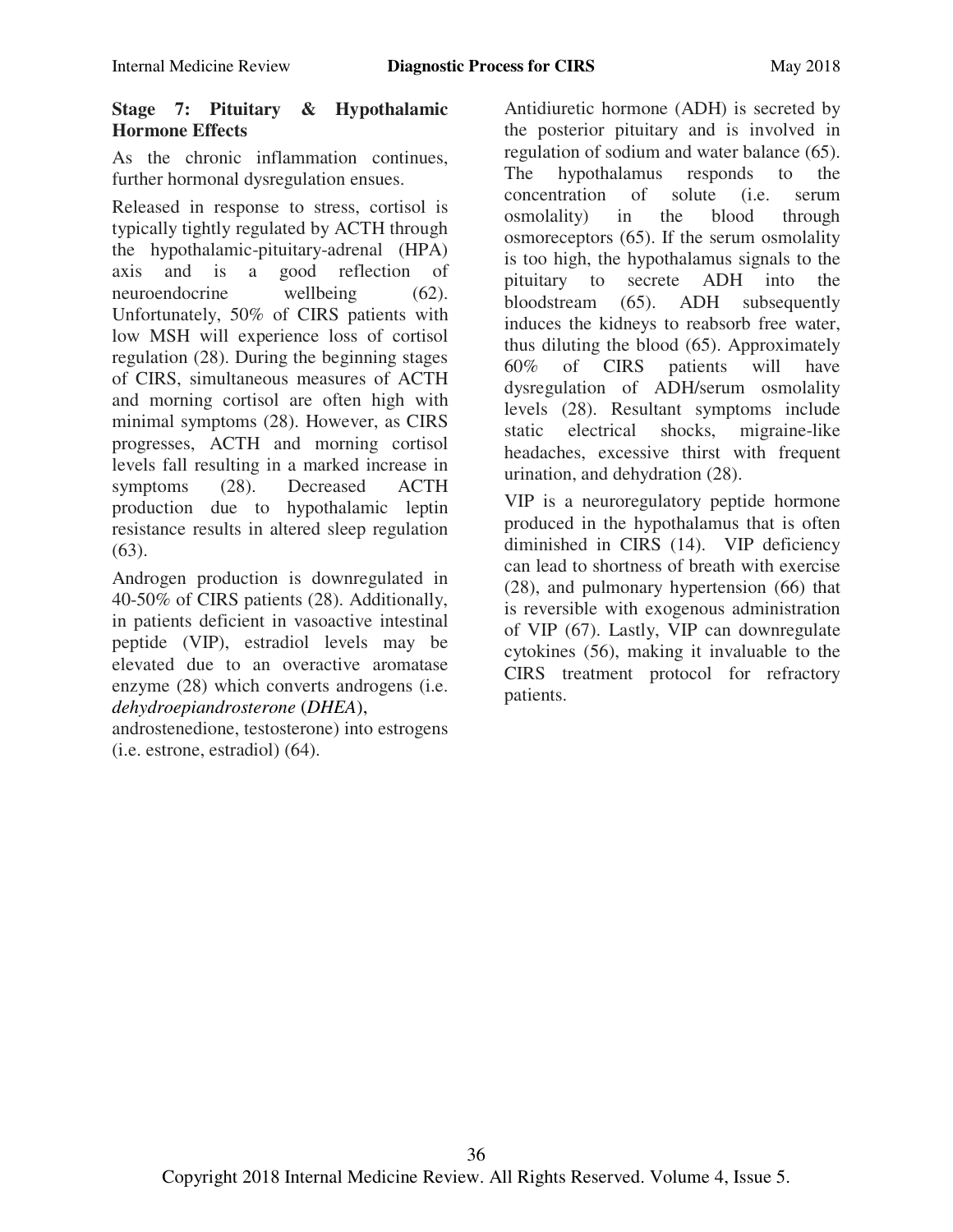# **References: Sections 1-6**

- 1. Medically sound investigation and remediation of water-damaged buildings in cases of CIRS-WDB. Part 1. Berndtson K, McMahon S, Ackerley M, Rapaport S, Gupta S, Shoemaker R. 10/15. [www.survivingmold.com.](http://www.survivingmold.com/) Accessed 7/23/2017.
- 2. Shoemaker R, House D, Ryan J. Defining the neurotoxin derived illness chronic ciguatera using markers of chronic systemic inflammatory disturbances: A case/control study. Neurotoxicol Teratol 2010; 32(6):633-9.
- 3. Shoemaker R, House, D, Ryan J. Neurotoxicology and Teratology doi: 10.1016/j.ntt.2014.06.004. Structural brain abnormalities in patients with inflammatory illness acquired following exposure to waterdamaged buildings: A volumetric MRI study using NeuroQuant.
- 4. Shoemaker R, House D. Characterization of chronic human illness associated with exposure to cyanobacterial harmful algal blooms predominated by Microcystis, in Cyanobacterial Harmful Algal Blooms: State of the Science and Research Needs, edited by HK Hudnell, US EPA; ISOC HAB. Advances in Experimental Medicine and Biology, Volume 619, 2/08.
- 5. Ryan, J, Shoemaker R. RNA-Seq on patients with chronic inflammatory response syndrome (CIRS) treated with vasoactive intestinal polypeptide (VIP) shows a shift in

metabolic state and innate immune functions that coincide with healing. Med Res Arch 2016; 4(7): 1-11.

- 6. McMahon S, Shoemaker R, Ryan J. Reduction in Forebrain Parenchymal and Cortical Grey Matter Swelling across Treatment Groups in Patients with Inflammatory Illness Acquired Following Exposure to Water-Damaged Buildings. Journal of Neuroscience and Clinical Research 2016; 1: 1-4
- 7. Shoemaker R, House D, Ryan J. Vasoactive intestinal polypeptide (VIP) corrects chronic inflammatory response syndrome (CIRS) acquired following exposure to waterdamaged buildings. Health 2013; 5(3): 396-401.
- 8. Shoemaker R, Katz D, Ackerley M, Rapaport S, McMahon S, Berndtson K, Ryan J. Intranasal VIP safely restores atrophic grey matter nuclei in patients with CIRS. Internal Medicine Review 2017; 3(4): 1-14.
- **9.** [Ryan](https://www.ncbi.nlm.nih.gov/pubmed/?term=Ryan%252520JC%25255BAuthor%25255D&cauthor=true&cauthor_uid=25889530) J, [Wu Q,](https://www.ncbi.nlm.nih.gov/pubmed/?term=Wu%252520Q%25255BAuthor%25255D&cauthor=true&cauthor_uid=25889530) [Shoemaker](https://www.ncbi.nlm.nih.gov/pubmed/?term=Shoemaker%252520RC%25255BAuthor%25255D&cauthor=true&cauthor_uid=25889530) R. Transcriptomic signatures in whole blood of patients who acquire a chronic inflammatory response syndrome (CIRS) following an exposure to the marine toxin ciguatoxin. BMC Med Genomics 2015; 8, 2015.
- 10. Shoemaker R. Possible Estuary-Associated Syndrome, Environmental Health Perspectives 2001; 109(5): 539-545. Grand Rounds in Environmental Medicine.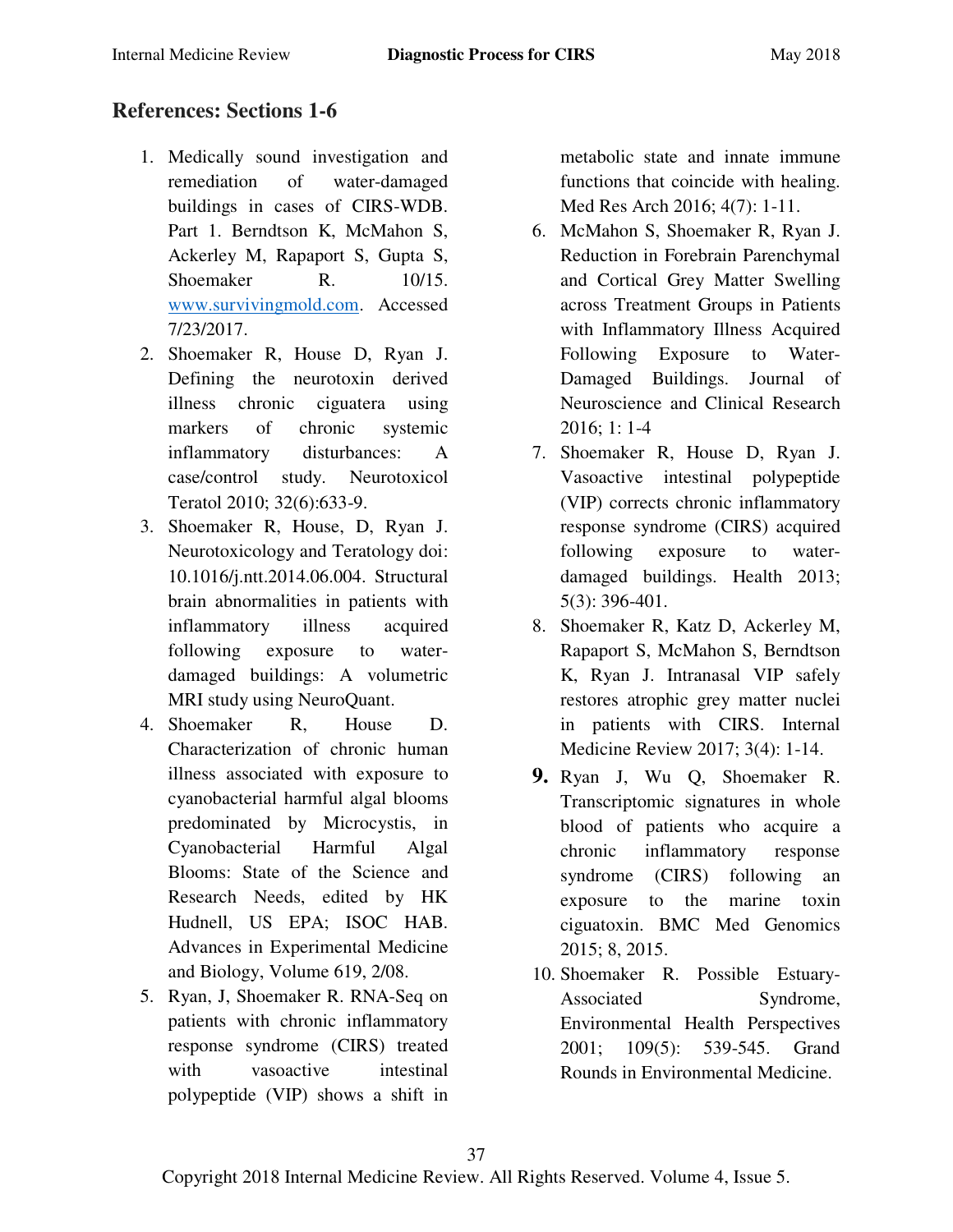- 11. Shoemaker R. Residential and Recreational Acquisition of Possible Estuarine Associated Syndrome: A New approach to Successful Diagnosis and Therapy, Environmental Health Perspectives, Special CDC *Pfiesteria* Supplement, 2001; 109S5; 791-796.
- 12. Thomas L. NEJM 1972; 287(11): 553-555. Notes of a biology-watcher. Germs.
- 13. Griffith D, Lewis S, Rossi A. Rennie J, Salisbury L, Merriweather J, Templeton K, Walsh T, RECOVER Investigators. Systemic inflammation after critical illness: relationship with physical recovery and exploration of potential mechanisms. Thorax 2016; 71: 820-9.
- 14. Grander W, Dunser M, Stollenwerk B. Siebert U, Dengg C, Koller B, Eller P, Tilg H. C-reactive protein levels and post-ICU mortality in nonsurgical intensive care patients. Chest 2010; 138: 856-62.
- 15. Shoemaker R, Mark L, McMahon S, Thrasher J, Grimes C. 2010. Policyholders of America. Research Committee Report on diagnosis and treatment of chronic inflammatory response syndrome caused by exposure to the interior environment of water-damaged buildings.
- 16. Shoemaker R, Ryan J. Ebook. 3/1/2018. A Gene Primer for Health Care Providers: The Genomics of CIRS and Associated Molecular Pathways: Interpreting the Transcriptomics Results.
- 17. Naviaux R, Naviaux J, Li K, Bright T, Alaynick W, Wang L, Baxter A, Nathan N, Anderson W, Gordon E. Metabolic features of chronic fatigue syndrome. PNAS Early Edition 2017; doi/10.1073/PNAS. 1607571113.
- 18. Cho S-C, Seo S-C, Schmechel D, Grinshpun S, Reponen T. Aerodynamic characteristics and respiratory deposition of fungal fragments. Atmos Env 2005; 39:5454-5465.
- 19. Shoemaker, RC and Lark, D 2016, HERTSMI-2 and ERMI: ―Correlating Human Health Risk with Mold Specific qPCR in Water-Damaged Buildings", #658 in Proceedings of the 14th International Conference on Indoor Air Quality and Climate, International Society for Indoor Air Quality and Climate, Ghent, Belgium.
- 20. Shoemaker R, Lark D, Ryan J. Healthy Buildings Europe 2017. Exposure to buildings with elevated MSQPCR reduces health benefits from VIP treatment of CIRS-WDB.
- 21. Petska J. Deoxynivalenol-induced pro-inflammatory gene expression: mechanism and pathological sequelae. Toxins 2010; 2: 1300- 1307.
- 22. Kawamoto M, Page E. Notes from the field: use of unvalidated urine mycotoxin tests for the clinical diagnosis of illness-US 2014. M MWR 2015; 64(6): 157-158.

# **References: WDB**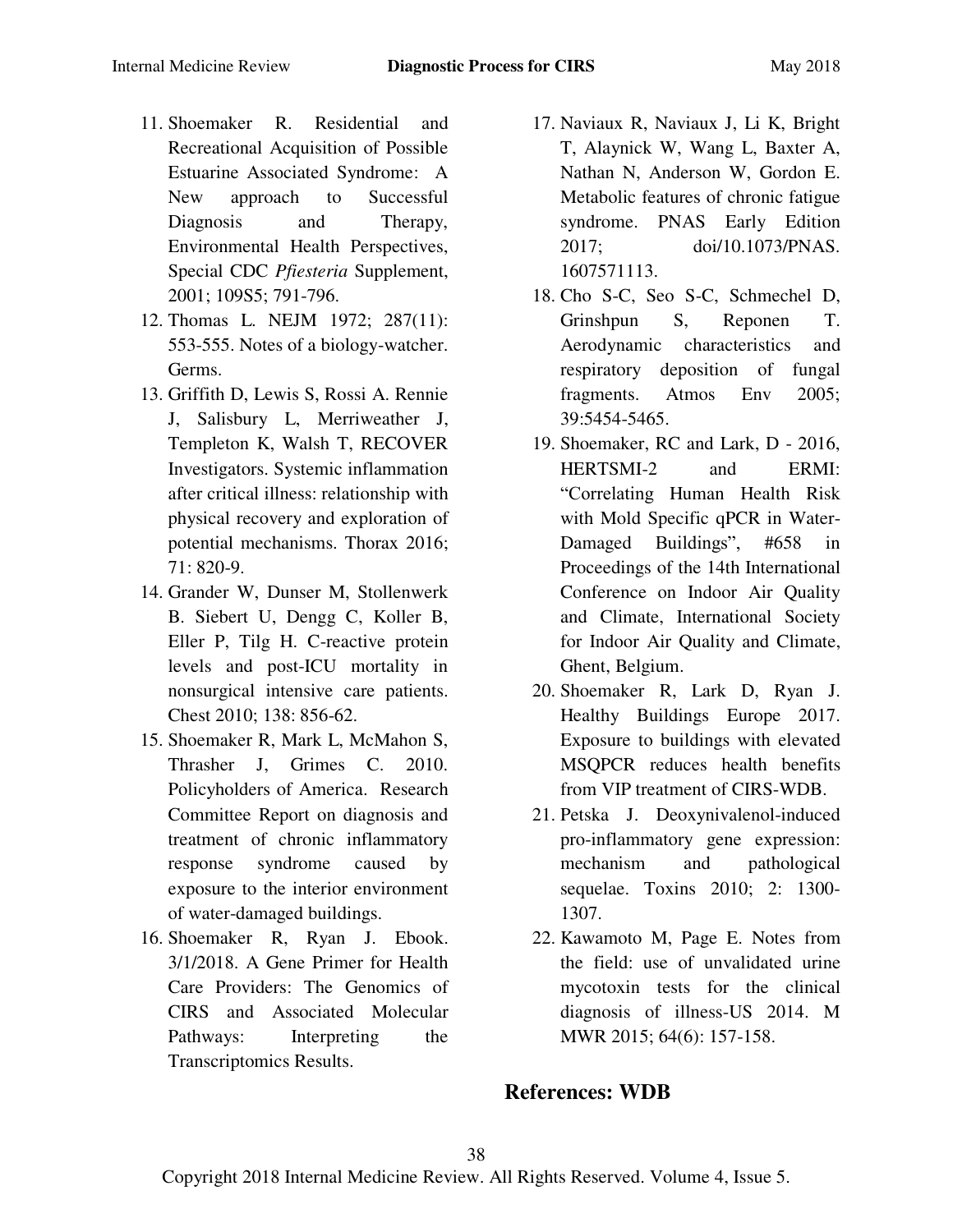- 1. Afshari A, Anderson HR, Cohen A, de Oliveira Fernandes E, Douwes J, Gorny R, Hirvonen M-R, Jaakola J, Levin H, Mendell M, Molhave L, Morwska L, Nevalainen A, Richardson M, Rudnai P, Schleibinger HW, Schwarze PE, Seifert B, Sigsgaard T, Song W, Spengler J, Szewzyk R, Panchatcharam S, Gallo G, Giersig M, Nolokke J, Cheung K, Mirer AG, Meyer HW, Roponen M. (2009). World Health Organization guidelines for indoor air quality: dampness and mould. WHO guidelines for indoor air quality.
- 2. Mendell MJ, Cozen M. (2002) Buildingrelated symptoms among workers and risk factors for moisture and contamination: Preliminary analyses of U.S. EPA BASE data. LBNL51567, Lawrence Berkeley National Laboratory.
- 3. Mendell, M. J. (2005). Indoor environments and occupants' health: What do we know? Implementing Health-Protective Features and Practices in Buildings: Workshop Proceedings., Federal Facilities Council Technical Report #148.
- 4. OSHA (1970). OSH Act of 1970 Section  $5(a)(1)$ . U. D. of. Labor. Washington DC. Park, J. H. and J. M. Cox-Ganser (2011). "Mold exposure and respiratory health in damp indoor environments." Front Biosci (Elite Ed)3: 757-771.
- 5. Mendell, M. J., W. J. Fisk, K. Kreiss, H. Levin, D. Alexander, W. S. Cain, J. R. Girman, C. J. Hines, P. A. Jensen, D. K. Milton, L. P. Rexroat and K. M. Wallingford (2002). "Improving the health of workers in indoor environments: priority research needs for a national occupational research agenda." Am J Public Health92(9): 1430-1440.
- 6. Clark, N., Ammann, H., Brennan, T., Brunekreef, B., Douwes, J., Eggleston, P., Fisk, W., Fullilove, R., Guernsey, J., Nevalainen, A., Essen, S. (2004). Damp Indoor Spaces and Health., The National Academies Press
- 7. Stephens, B., & Siegel, J. A. (2013). Ultrafine particle removal by residential heating, ventilating, and air-conditioning filters. *Indoor Air,23*(6), 488-497. doi:10.1111/ina.12045
- 8. Whyte, William. *Cleanroom Technology: Fundamentals of Design, Testing and Operation*. 2nd ed., (pp. 7 & 26). John Wiley & Sons, 2010.
- 9. Pitt, J. I., & Hocking, A. D. (2009). *Fungi and food spoilage* (3rd ed.). New York, NY: Springer. 3-4. doi:10.1007/978-0-387-92207-2
- 10. Macher, J., Ammann, H. M., & American Conference of Governmental Industrial Hygienists. (1999). *Bioaerosols: Assessment and control*. (pp. 18-3, 19-5, 20-2). Cincinnati, Ohio: ACGIH.
- **11.** *Prevention of allergy and allergic asthma: based on the WHO/WAO Meeting on the Prevention of Allergy and Allergic Asthma, Geneva, 8-9 January 2002*. (2003). Geneva: World Health Organization.

# **References: Post Lyme Syndrome**

- 1. Stanek G, Wormser G, Gray J, Strle F. Lyme borreliosis. Lancet 379.9814 (2012): 461-473.
- 2. Aucott J, Morrison C, Munoz B, Rowe P, Schwarzwalder A, West S. Diagnostic challenges of early Lyme disease: lessons from a community case series. BMC Infectious Diseases 9; (2009): 79.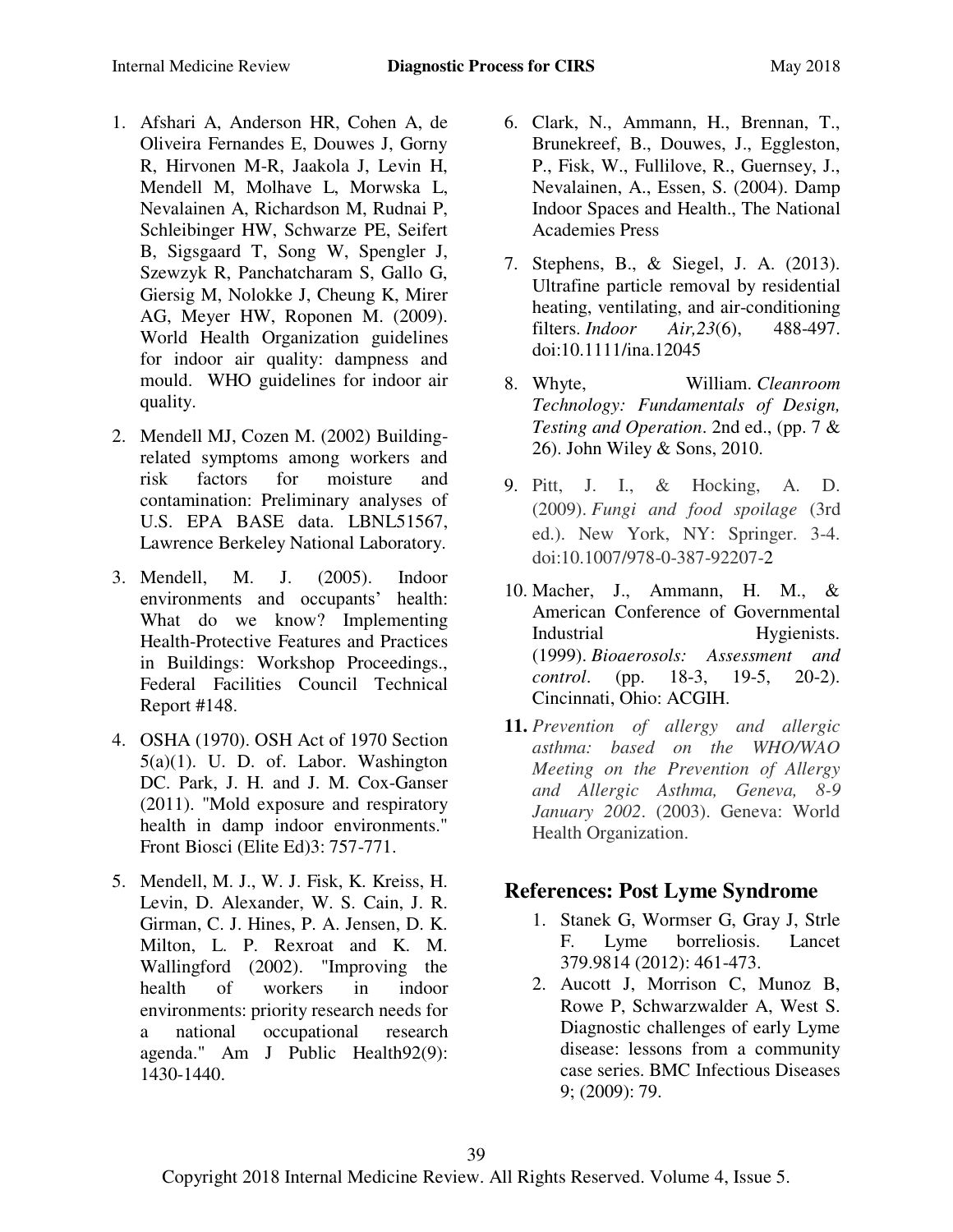- 3. Shoemaker R, Andrew H., Annalaura M, Ryan J. "Inflammation Induced Chronic Fatiguing Illnesses: A steady march towards understanding mechanisms and identifying new biomarkers and therapies." Internal Medicine Review 3.11 (2017): 1-29.
- 4. Tibbles C, Edlow J. Does this patient have erythema migrans? Jama 297.23 (2007): 2617-2627.
- 5. Shoemaker R, Giclas, P, Crowder C, House D, Glovsky M. Complement split products C3a and C4a are early markers of acute Lyme disease in tick bite patients in the United States. International Archives of Allergy and Immunology 146.3 (2008): 255- 261.
- 6. Aucott J, Crowder L, Kortte K. 2013. Development of a foundation for a case definition of post-treatment Lyme disease syndrome. Int J Infect Dis 17:e443– e449. [http://dx.doi.org/10.1016/j.ijid.2013.](http://dx.doi.org/10.1016/j.ijid.2013.01.008) [01.008.](http://dx.doi.org/10.1016/j.ijid.2013.01.008)
- 7. Bouquet J, Soloski M, Swei A, Cheadle C, Federman S, Billaud J, Rebman A, Kabre B, Halpert R, Boorgula M, Aucott JN, Chiu C. Longitudinal transcriptome analysis reveals a sustained differential gene expression signature in patients treated for acute Lyme disease. MBio 7.1 (2016): e00100-16.
- 8. Ryan J, Shoemaker R. RNA-Seq on patients with chronic inflammatory response syndrome (CIRS) treated with vasoactive intestinal polypeptide (VIP) shows a shift in metabolic state and innate immune functions that coincide with healing. Med Res Arch 2016; 4(7): 1-11.

# **References: Ciguatera**

- 1. Shoemaker R, Ryan J. 2018. Chapter 94 Ciguatera: a treating physician's perspective on a global illness. CRC Handbook. CRC Press, in press.
- 2. Skinner M, Brewer T, Johnstone R, Fleming L, Lewis R. Ciguatera fish poisoning in the Pacific Island (1998 to 2008). PLoS Negl Trop Dis 2011; 5: e.1416
- 3. Radke E, Reich A, Morris J. Epidemiology of ciguatera in Florida. Am J. Trop Med Hyg. 2015; 93: 425-32.
- 4. Lewis R, Holmes M. Origin and transfer of toxins involved in ciguatera. Comp Biochem Physiol C 1993; 106: 615.28.
- 5. Le Garrec R, L'herondelle K, Le Gall-Ianotto C, Lebonvallet N, Leschiera R, Buhe V, Talagas M, Vetter I, Lewis R, Misery L. Release of neuropeptides from a neuro-cutaneous co-culture model: A novel in vitro model for studying sensory effects of ciguatoxins. Toxicon 2016; 116: 4-10.
- 6. Nishimura T, Hariganeya N, Tawong W, Sakanari H, Yamaguchi H, Adachi M. Quantitative PCR assay for detection and enumeration of ciguatera-causing dinoflagellate Gambierdiscus spp. in coastal areas of Japan. Harmful Algae 2016; 52: 11-22.
- 7. Bagnis R, Kuberski T, Laugier S. Clinical observation on 3,009 cases of ciguatera (fish poisoning) in the South Pacific. Am J Trop Med Hyg 1979; 28: 1067-73.
- 8. Thomas L. Notes of a biologywatcher. Germs. NEJM 1972; 287(11): 553-54.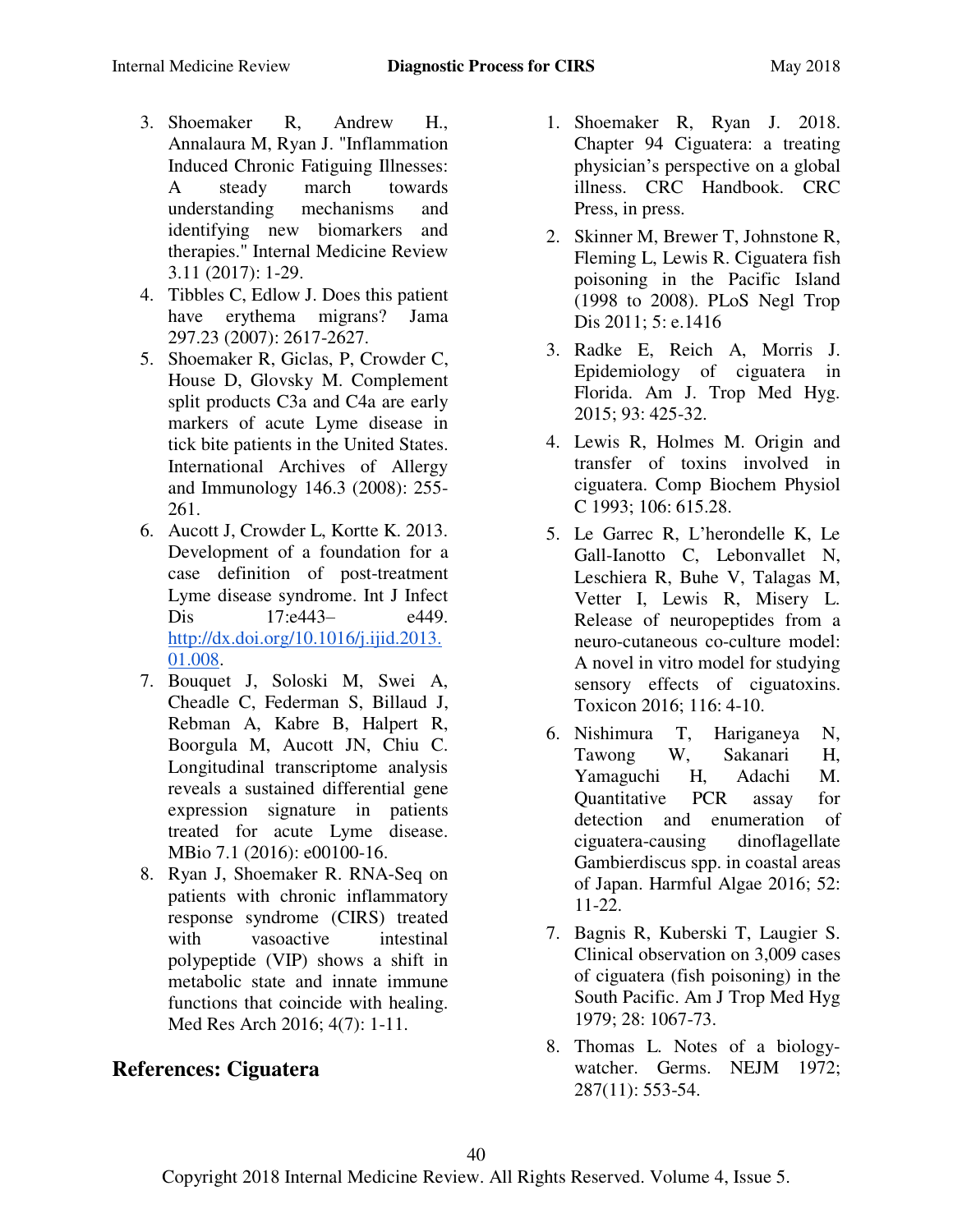- 9. Shoemaker R, Rash J, Simon E. Sick Building Syndrome in waterdamaged buildings: Generalization of the chronic biotoxin-associated illness paradigm to indoor toxigenic fungi in Johanning E. Editor, Bioaerosols, Fungi. Bacteria, Mycotoxins and Human Health; 2005; pg 66-77.
- 10. Shoemaker R, House D, Ryan J. Defining the neurotoxin derived illness chronic ciguatera using markers of chronic systemic inflammatory disturbances: A case/control study. Neurotoxicol Teratol 2010; 32(6):633-9.
- **11.** Ryan J, Wu Q, Shoemaker R. Transcriptomic signatures in whole blood of patients who acquire a chronic inflammatory response syndrome (CIRS) following an exposure to the marine toxin ciguatoxin. BMC Med Genomics 2015; 8:15-21.

### **References: Pfiesteria**

- 1. Shoemaker R. "Diagnosis of Pfiesteria-human illness syndrome." Maryland Medical Journal 1997; 46: 521-523.
- 2. Shoemaker R. "Treatment of persistent Pfiesteria-human illness syndrome." Maryland Medical Journal 47 1998; 47: 64-66.
- 3. [Collier DN,](https://www.ncbi.nlm.nih.gov/pubmed/?term=Collier%20DN%5BAuthor%5D&cauthor=true&cauthor_uid=12144078) [Burke WA.](https://www.ncbi.nlm.nih.gov/pubmed/?term=Burke%20WA%5BAuthor%5D&cauthor=true&cauthor_uid=12144078) Pfiesteria complex organisms and human illness. [South Med J.](https://www.ncbi.nlm.nih.gov/pubmed/12144078) 2002; 9(7):720- 6.
- 4. Shoemaker R, Hudnell K. Possible estuary-associated syndrome: symptoms, vision, and treatment. Environmental Health Perspectives 109 (2001): 539-545.

### **References: Cyanobacteria**

- 1. Huisman J, Matthijs H, Visser, P. Eds, Harmful Cyanobacteria Aquatic Ecology Series. Dordrecht, The Netherlands. 2005 Springer.
- 2. Carmichael W. Health effects of toxin-producing cyanobacteria: the CyanoHABs, Human and Ecological Risk Assessment 2001; 7: 1393-1407.
- 3. Carmichael W. A world overviewone hundred twenty seven years of research on toxic cyanobacteriawhere do we go from here? Adv Exp Med Biol. 2008; 619: 105-25.
- 4. Backer L, Manassaram-Baptiste D, LePrell R, Bolton B. Cyanobacteria and Algae Blooms: Review of Health and Environmental Data from the Harmful Algal Bloom-Related Illness Surveillance System (HABISS) 2007–2011 Toxins 2015; 7: 1048-1064.
- 5. USEPA. National Lakes Assessment 2012: A Collaborative Survey of Lakes in the United States. EPA 841-R-16-113. U.S. Environmental Protection Agency, Washington, DC. 2016; 2; [https://nationallakesassessment.epa](https://nationallakesassessment.epa.gov/) [.gov/](https://nationallakesassessment.epa.gov/) retrieved on 3/3/18
- 6. Hudnell H, Backer L, Anderson J, Dionysiou D. United States of America, Historical Review and Current Policy Addressing Cyanobacteria, In Chorus I, editor: Approaches to cyanotoxin risk assessment, risk management and regulations in different countries Federal Environment Agency, Germany Dessau-RoBlau; December 2012. 141
- 7. Hilborn E, Roberts V, Backer L, DeConno E, Egan J, Hyde J,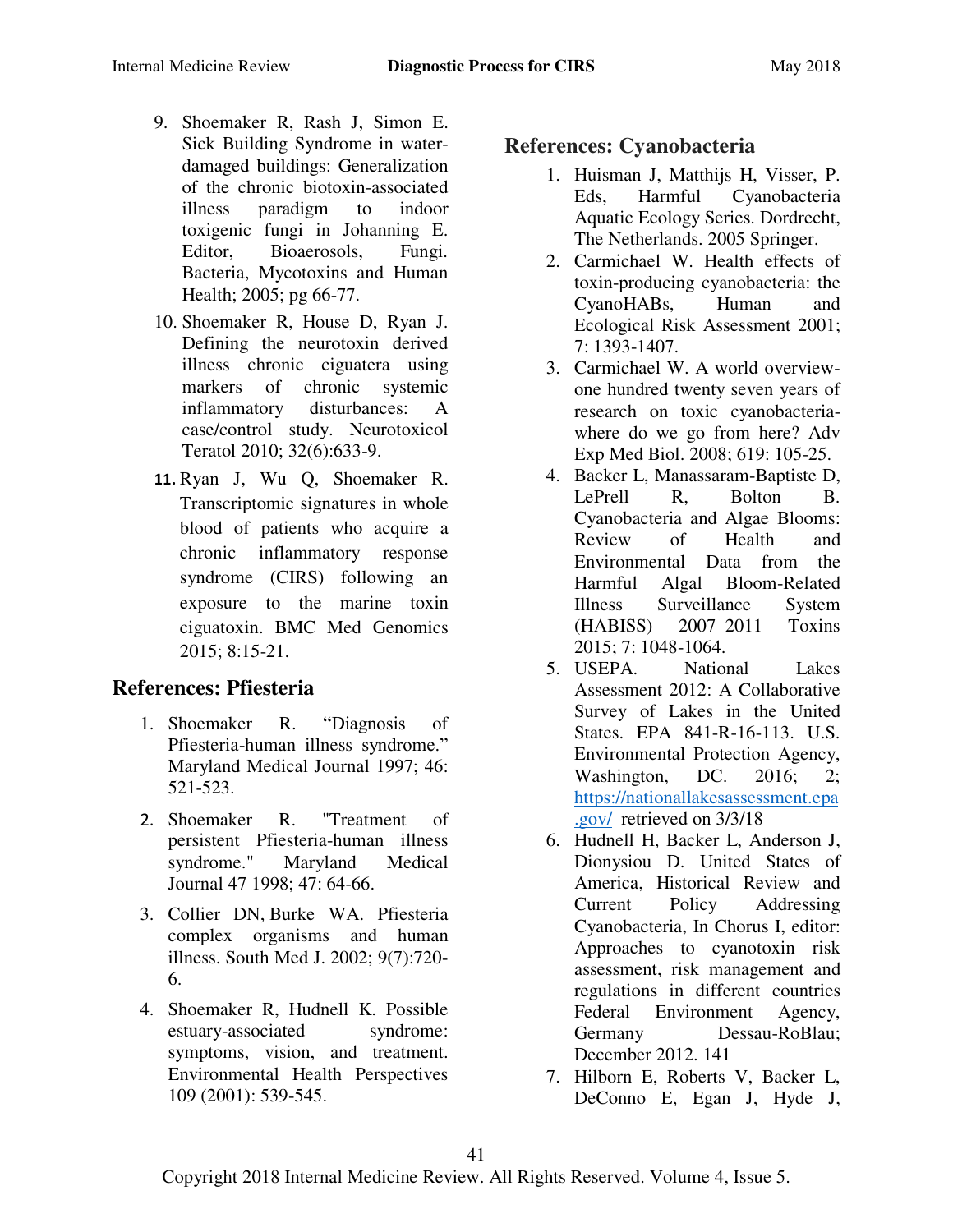DiOrio M, Mohr M, Hardy F, Wade T, Yoder J. Hlaysa, M. Algal Bloom–Associated Disease Outbreaks Among Users of Freshwater Lakes — United States, 2009–2010 Weekly CDC Morbidity and Mortality Weekly Report, January 10, 2014 / 63(01);1115. https://www.cdc.gov/mmwr/previe w/mmwrhtml/mm6301a3.htm retrieved on 3/3/18

- 8. Shoemaker R, House D. Characterization of chronic human illness associated with exposure to cyanobacterial harmful algal blooms predominated by Microcystis, In: Hudnell H, editor: Cyanobacterial Harmful Algal Blooms: State of the Science and Research Needs, Advances in Experimental Medicine & Biology 619: Springer 2008 New York, NY Springer 2008 653-654
- 9. Shoemaker R. Desperation Medicine. Baltimore, MD: Gateway Press; 2006. 301-305.
- 10. Carmichael W, Yu MJ, He Z, He J, Yu J. Occurrence of the toxic cyanobacterium (blue-green alga) Microcystis aeruginosa in central China. Arch Hydrobiol 1998; 114: 21-30.
- 11. Sivonen K, Gary J. Cyanobacterial Toxins In: 1999. Chorus I, Bartram J. Editors Toxic Cyanobacteria in Water: A guide to their public health consequences, monitoring and management. New York, NY.
- 12. Dahlem A, Hassan A, Swanson S, Carmichael W, Beasley V. A model system for studying the bioavailability of intestinallyadministered microcystin-LR, a hepatotoxin from the

cyanobacterium Microcystis aeruginosa. Pharm. Toxicol. 1989; 64: 177-181.

13. Bradley WG, Mash DC. Beyond Guam: The cyanobacteria/BMAA hypothesis of the cause of ALS and other neurodegenerative diseases, Amyotrophic Lateral Sclerosis, 1999; 10:Sup 2, 7-20, DOI: [10.3109/17482960903286](https://doi.org/10.3109/17482960903286009) [009](https://doi.org/10.3109/17482960903286009) viewed 3/10/18

# **References: Biotoxin Pathway**

- 1. Janeway C, Travers P, Walport, M.. Immunobiology: The Immune System in Health and Disease. 5th edition. New York, NY: Garland Science; 2001. Principles of Innate and Adaptive Immunity. [http://www.ncbi.nlm.nih.gov/books/](http://www.ncbi.nlm.nih.gov/books/NBK27090/) [NBK27090/](http://www.ncbi.nlm.nih.gov/books/NBK27090/) retrieved on 3/3/18
- 2. Coico R, Sunshine G. Immunology: A Short Course.  $6<sup>th</sup>$  ed. Hoboken, NJ: John Wiley & Sons, Inc; 2009.
- 3. Murphy K, Weaver C. Janeway's Immunology.  $9<sup>th</sup>$  edition. pp. 431-432. New York, NY: Garland Science Publisher; 2017.
- 4. Mogensen T. [Pathogen recognition](https://www.ncbi.nlm.nih.gov/pubmed/19366914)  [and inflammatory signaling in innate](https://www.ncbi.nlm.nih.gov/pubmed/19366914)  [immune defenses.](https://www.ncbi.nlm.nih.gov/pubmed/19366914) Clin Microbiol Rev. 2009;22(2):240-73. Table of Contents. doi: 10.1128/CMR.00046- 08.
- 5. Ryan J, Wu Q, Shoemaker R. [Transcriptomic signatures in](https://www.ncbi.nlm.nih.gov/pubmed/25889530) [whole blood of patients who acquire](https://www.ncbi.nlm.nih.gov/pubmed/25889530)  [a chronic inflammatory response](https://www.ncbi.nlm.nih.gov/pubmed/25889530)  [syndrome \(CIRS\) following an](https://www.ncbi.nlm.nih.gov/pubmed/25889530) [exposure to the marine toxin](https://www.ncbi.nlm.nih.gov/pubmed/25889530)  [ciguatoxin.](https://www.ncbi.nlm.nih.gov/pubmed/25889530) BMC Med Genomics. 2015; 8:15. doi: 10.1186/s12920- 015-0089-x.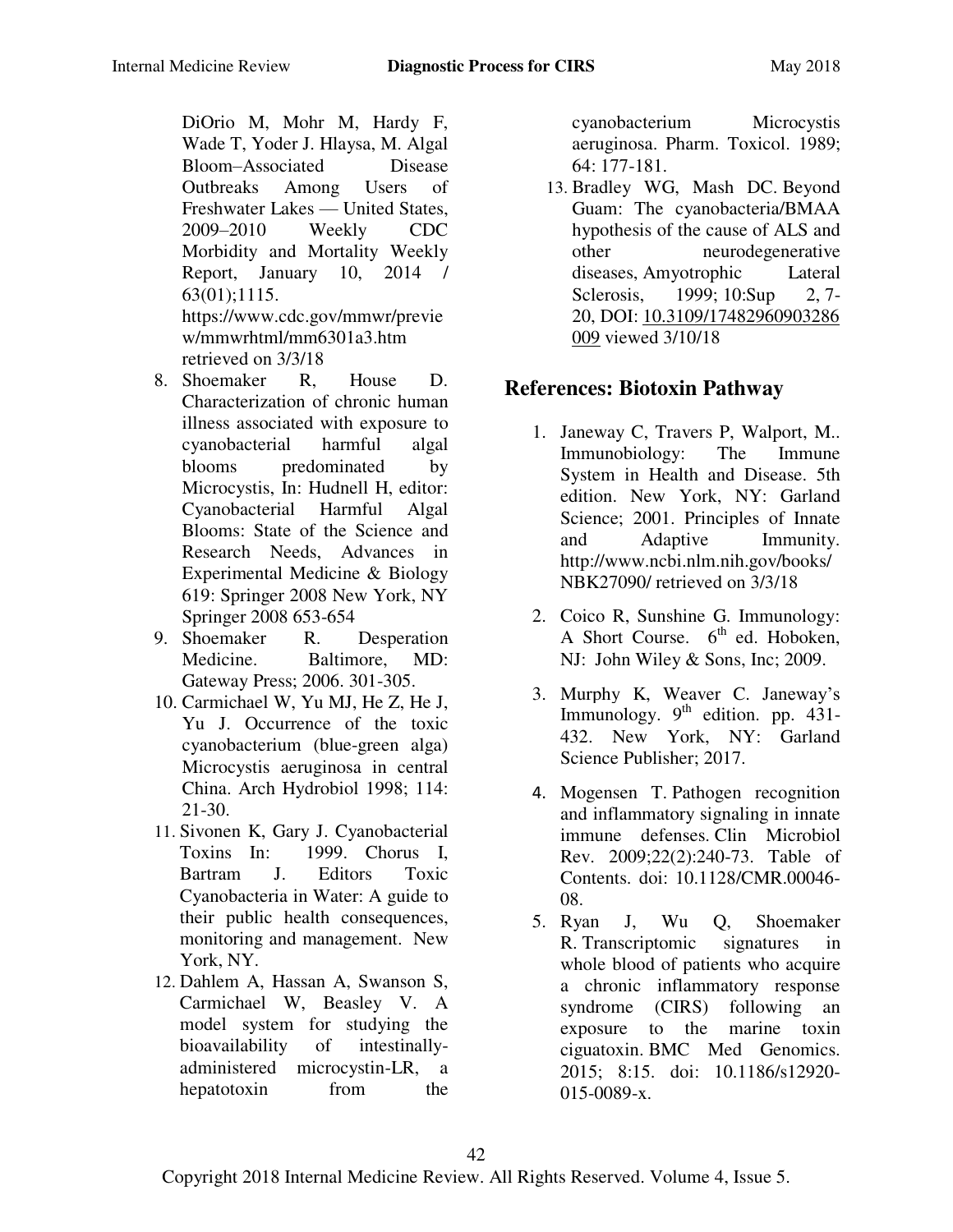- 6. Gonzalez-Rey E, Chorny A, Delgado M. [Regulation of immune tolerance](https://www.ncbi.nlm.nih.gov/pubmed/17186031)  [by anti-inflammatory](https://www.ncbi.nlm.nih.gov/pubmed/17186031)  [neuropeptides.](https://www.ncbi.nlm.nih.gov/pubmed/17186031) Nat Rev Immunol. 2007; 7(1):52-63.
- 7. Perry V. [The influence of systemic](https://www.ncbi.nlm.nih.gov/pubmed/15265532)  [inflammation on inflammation in the](https://www.ncbi.nlm.nih.gov/pubmed/15265532)  [brain: implications for chronic](https://www.ncbi.nlm.nih.gov/pubmed/15265532)  [neurodegenerative disease.](https://www.ncbi.nlm.nih.gov/pubmed/15265532) Brain Behav Immun. 2004; 18(5):407-13.
- 8. McMahon S, Shoemaker R, Ryan J. Reduction in Forebrain Parenchymal and Cortical Grey Matter Swelling Across Treatment Groups in Patients with Inflammatory Illness Acquired Following Exposure to Water-Damaged Buildings. J Neurosci Clin Res. 2016; 1(1):1-4.
- 9. Shoemaker R, Rash J, Simon E. ―Sick Building Syndrome in Water Damaged Buildings: Generalization of the Chronic Biotoxin Associated Illness Paradigm to Indoor Toxigenic Fungi. Bioaerosols, Fungi, Bacteria, Mycotoxins and Human Health." Bioaerosols, Fungi, Bacteria, Mycotoxins and Human Health: Patho-Physiology, Clinical Effects, Exposure Assessment, Prevention and Control in Indoor Environments and Work. Fungal Research Group Foundation, Inc, 2006. pp. 52–63. E. Johanning, editor.
- 10. Shoemaker R, House D, Ryan J. Defining the neurotoxin derived illness chronic ciguatera using markers of chronic systemic inflammatory disturbances: A case/control study. Neurotoxicol Teratol. 2010 Nov-Dec; 32(6):633- 639.
- 11. Roeder A, Kirschning C, Rupec R, Schaller M, Weindl G, Korting H. [Toll-like receptors as key](https://www.ncbi.nlm.nih.gov/pubmed/15682636)  [mediators in innate antifungal](https://www.ncbi.nlm.nih.gov/pubmed/15682636)  [immunity.](https://www.ncbi.nlm.nih.gov/pubmed/15682636) Med Mycol. 2004; 42(6):485-98.
- 12. Drummond R, Gaffen S, Hise A, Brown G. [Innate Defense against](https://www.ncbi.nlm.nih.gov/pubmed/25384766)  [Fungal Pathogens.](https://www.ncbi.nlm.nih.gov/pubmed/25384766) Cold Spring Harb Perspect Med. 2014; 5(6). pii: a019620. doi: 10.1101/cshperspect.a019620.
- 13. Hoving J, Wilson G, Brown G. [Signaling C-type lectin receptors,](https://www.ncbi.nlm.nih.gov/pubmed/24330199)  [microbial recognition and](https://www.ncbi.nlm.nih.gov/pubmed/24330199)  [immunity.](https://www.ncbi.nlm.nih.gov/pubmed/24330199) Cell Microbiol. 2014; 16(2):185-94. doi: 10.1111/cmi.12249.
- 14. Shoemaker R, House D, Ryan J. Vasoactive intestinal polypeptide (VIP) corrects chronic inflammatory response syndrome (CIRS) acquired following exposure to waterdamaged buildings. Health. 2013;5(3):396-401.
- 15. Hudnell H. [Chronic biotoxin](https://www.ncbi.nlm.nih.gov/pubmed/16102938)[associated illness: multiple-system](https://www.ncbi.nlm.nih.gov/pubmed/16102938)  [symptoms, a vision deficit, and](https://www.ncbi.nlm.nih.gov/pubmed/16102938)  [effective treatment.](https://www.ncbi.nlm.nih.gov/pubmed/16102938) Neurotoxicol Teratol. 2005 Sep-Oct; 27(5):733-43.
- 16. Melamed D, Messika O, Glass-Marmor L, Miller A. Modulation of matrix metalloproteinase-9 (MMP-9) secretion in B lymphopoiesis. International Immunology. 2006; 18(9):1355– 1362. [https://doi.org/10.1093/intimm](https://doi.org/10.1093/intimm/dxl068) [/dxl068](https://doi.org/10.1093/intimm/dxl068) retrieved on 3/3/18
- 17. Di Girolamo N, Indoh I, Jackson N, Wakefield D, McNeil HP, Yan W, Geczy C, Arm J, Tedla N [Human](https://www.ncbi.nlm.nih.gov/pubmed/16888026)  [mast cell-derived gelatinase B](https://www.ncbi.nlm.nih.gov/pubmed/16888026)  [\(matrix metalloproteinase-9\) is](https://www.ncbi.nlm.nih.gov/pubmed/16888026)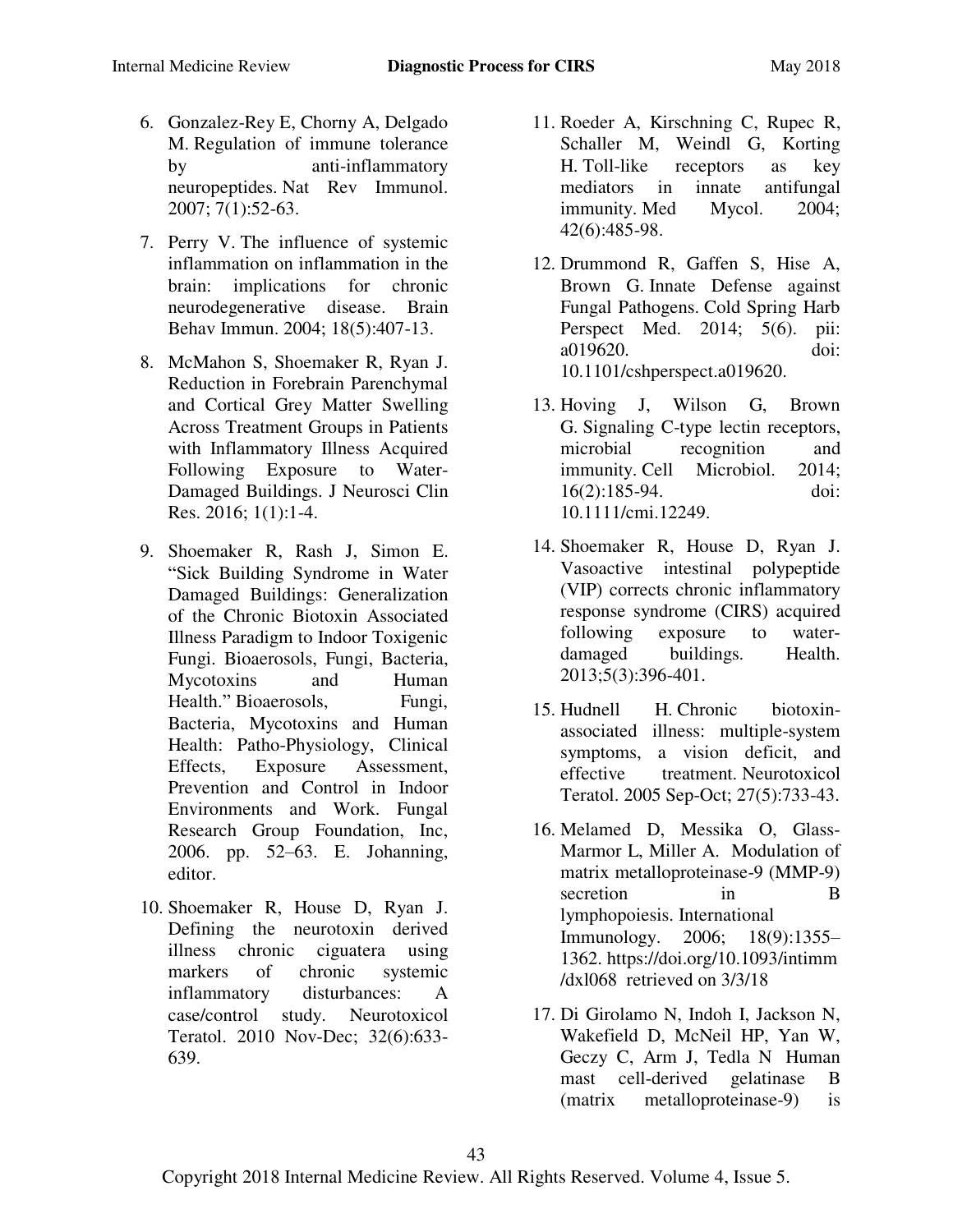[regulated by inflammatory](https://www.ncbi.nlm.nih.gov/pubmed/16888026)  [cytokines: role in cell migration.](https://www.ncbi.nlm.nih.gov/pubmed/16888026) J Immunol. 2006; 177(4):2638-50.

- 18. Rempe R, Hrtz A, Bauer B. [Matrix](https://www.ncbi.nlm.nih.gov/pubmed/27323783)  [metalloproteinases in the brain and](https://www.ncbi.nlm.nih.gov/pubmed/27323783)  [blood-brain barrier: Versatile](https://www.ncbi.nlm.nih.gov/pubmed/27323783)  [breakers and makers.](https://www.ncbi.nlm.nih.gov/pubmed/27323783) J Cereb Blood Flow Metab. 2016; 36(9):1481-507. doi: 10.1177/0271678X16655551.
- 19. Yabluchanskiy A, Ma Y, Iyer R, Hall M, Lindsey M. [Matrix](https://www.ncbi.nlm.nih.gov/pubmed/24186934)  [metalloproteinase-9: Many shades of](https://www.ncbi.nlm.nih.gov/pubmed/24186934)  [function in cardiovascular](https://www.ncbi.nlm.nih.gov/pubmed/24186934)  [disease.](https://www.ncbi.nlm.nih.gov/pubmed/24186934) Physiology (Bethesda). 2013; 28(6):391-403. doi: 10.1152/physiol.00029.2013.
- 20. Rose B, Kooyman D. A Tale [of Two](https://www.ncbi.nlm.nih.gov/pubmed/27478294)  [Joints: The Role of Matrix](https://www.ncbi.nlm.nih.gov/pubmed/27478294)  [Metalloproteases in Cartilage](https://www.ncbi.nlm.nih.gov/pubmed/27478294)  [Biology.](https://www.ncbi.nlm.nih.gov/pubmed/27478294) Dis Markers. 2016; 2016:4895050. doi: 10.1155/2016/4895050.
- 21. Chen X, Li Y. [Role of matrix](https://www.ncbi.nlm.nih.gov/pubmed/19667757)  [metalloproteinases in skeletal](https://www.ncbi.nlm.nih.gov/pubmed/19667757)  [muscle: migration, differentiation,](https://www.ncbi.nlm.nih.gov/pubmed/19667757)  [regeneration and fibrosis.](https://www.ncbi.nlm.nih.gov/pubmed/19667757) Cell Adh Migr. 2009; 3(4):337-41.
- 22. Lakhan S, Avramut M. [Matrix](https://www.ncbi.nlm.nih.gov/pubmed/22970361)  [metalloproteinases in neuropathic](https://www.ncbi.nlm.nih.gov/pubmed/22970361)  [pain and migraine: friends, enemies,](https://www.ncbi.nlm.nih.gov/pubmed/22970361)  [and therapeutic targets.](https://www.ncbi.nlm.nih.gov/pubmed/22970361) Pain Res Treat. 2012; 2012:952906. doi: 10.1155/2012/952906.
- 23. Shoemaker R, House D. [Sick](https://www.ncbi.nlm.nih.gov/pubmed/17010568)  [building syndrome \(SBS\) and](https://www.ncbi.nlm.nih.gov/pubmed/17010568)  [exposure to water-damaged](https://www.ncbi.nlm.nih.gov/pubmed/17010568)  [buildings: time series study, clinical](https://www.ncbi.nlm.nih.gov/pubmed/17010568) [trial and mechanisms.](https://www.ncbi.nlm.nih.gov/pubmed/17010568) Neurotoxicol Teratol. 2006 Sep-Oct; 28(5):573-88.
- 24. Iikuni N, Lam Q, Lu L, Matarese G, La Cava A. [Leptin and](https://www.ncbi.nlm.nih.gov/pubmed/20198122)  [Inflammation.](https://www.ncbi.nlm.nih.gov/pubmed/20198122) Curr Immunol Rev. 2008; 4(2):70-79.
- 25. Park H, Ahima RS. Leptin Signaling. F1000 Prime Reports. 2014; 6:73. doi:10.12703/P6-73
- 26. D'Agostino G, Diano S. [Alpha](https://www.ncbi.nlm.nih.gov/pubmed/20617297)[melanocyte stimulating hormone:](https://www.ncbi.nlm.nih.gov/pubmed/20617297)  [production and degradation.](https://www.ncbi.nlm.nih.gov/pubmed/20617297) J Mol Med (Berl). 2010; 88(12):1195-201. doi: 10.1007/s00109-010-0651-0.
- 27. Harris R. [Direct and indirect effects](https://www.ncbi.nlm.nih.gov/pubmed/23685313)  [of leptin on adipocyte](https://www.ncbi.nlm.nih.gov/pubmed/23685313)  [metabolism.](https://www.ncbi.nlm.nih.gov/pubmed/23685313) Biochim Biophys Acta. 2014; 1842(3):414-23. doi: 10.1016/j.bbadis.2013.05.009.
- 28. Shoemaker R. Surviving Mold: Life in the Era of Dangerous Buildings. Baltimore, MD: Otter Bay Books; 2010.
- 29. Singh M, Mukhopadhyay K. [Alpha](https://www.ncbi.nlm.nih.gov/pubmed/25140322)[melanocyte stimulating hormone: an](https://www.ncbi.nlm.nih.gov/pubmed/25140322) [emerging anti-inflammatory](https://www.ncbi.nlm.nih.gov/pubmed/25140322)  [antimicrobial peptide.](https://www.ncbi.nlm.nih.gov/pubmed/25140322) Biomed Res Int. 2014; 02014:874610. doi: 10.1155/2014/874610.
- 30. Denis C, Kwack K, Saffaripour S, Maganti S, André P, Schaub R, Wagner D. Interleukin 11 [significantly increases plasma von](https://www.ncbi.nlm.nih.gov/pubmed/11154224)  [Willebrand factor and factor VIII in](https://www.ncbi.nlm.nih.gov/pubmed/11154224) [wild type and von Willebrand](https://www.ncbi.nlm.nih.gov/pubmed/11154224)  [disease mouse models.](https://www.ncbi.nlm.nih.gov/pubmed/11154224) Blood. 2001 Jan 15; 97(2):465-72.
- 31. Shoemaker R, Maizel M. Exposure to Interior Environments of Water-Damaged Buildings Causes a CFSlike Illness in Pediatric Patients: A Case/Control Study. Bulletin of the IACFS/ME. 2009; 17(2).
- 32. Dawson D, Martin D, Hallenbeck J. [Inhibition of tumor necrosis factor](https://www.ncbi.nlm.nih.gov/pubmed/8939476)[alpha reduces focal cerebral ischemic](https://www.ncbi.nlm.nih.gov/pubmed/8939476)  [injury in the spontaneously](https://www.ncbi.nlm.nih.gov/pubmed/8939476)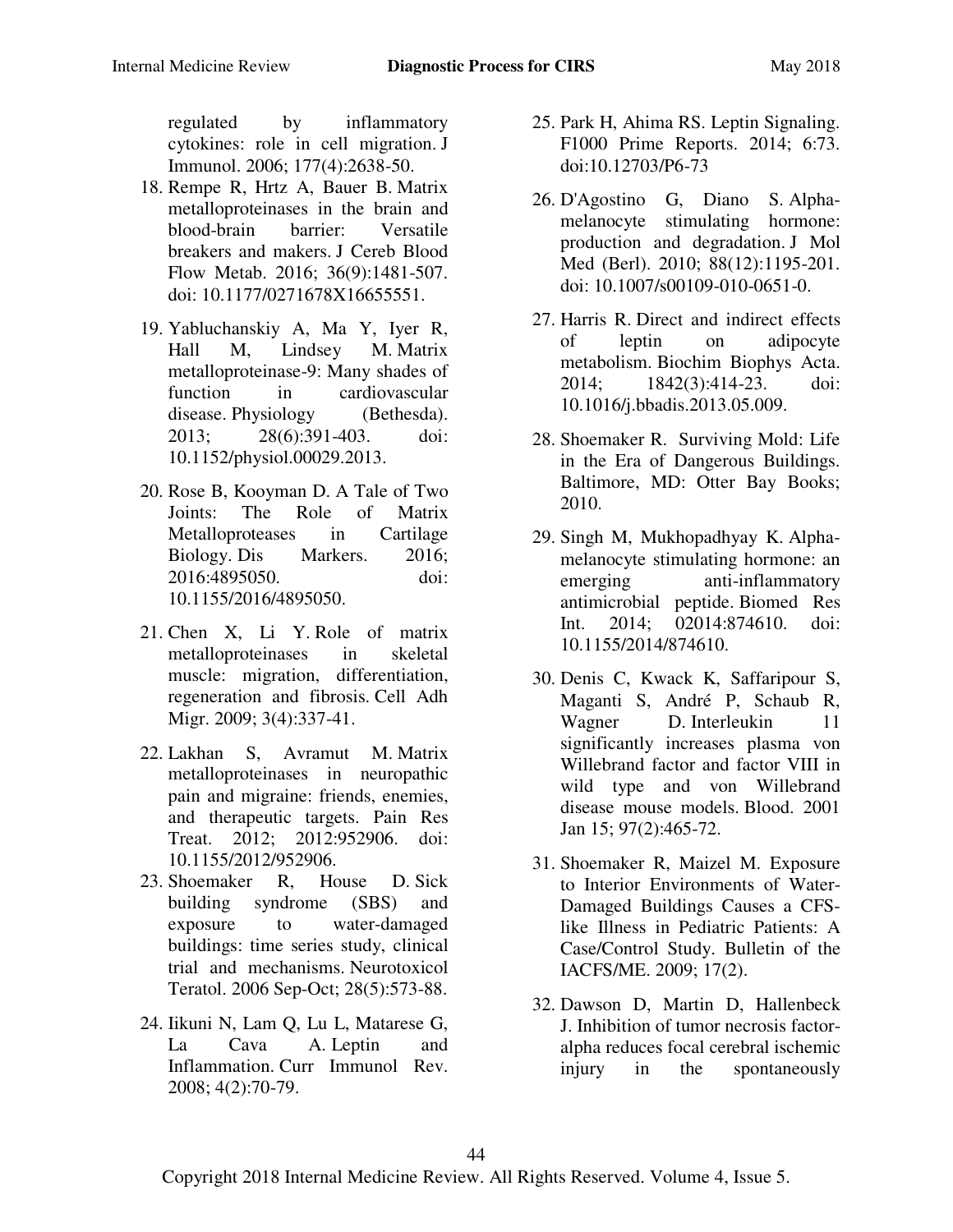[hypertensive rat.](https://www.ncbi.nlm.nih.gov/pubmed/8939476) Neurosci Lett. 1996; 218(1):41-4.

- 33. Sibson N, Blamire A, Perry V, Gauldie J, Styles P, Anthony D. [TNF-alpha reduces cerebral blood](https://www.ncbi.nlm.nih.gov/pubmed/12390971)  [volume and disrupts tissue](https://www.ncbi.nlm.nih.gov/pubmed/12390971)  [homeostasis via an endothelin- and](https://www.ncbi.nlm.nih.gov/pubmed/12390971)  [TNFR2-dependent pathway.](https://www.ncbi.nlm.nih.gov/pubmed/12390971) Brain. 2002; 125(Pt 11):2446-59.
- 34. Granger D, Senchenkova E. *Inflammation and the Microcirculation*. San Rafael, CA: Morgan & Claypool Life Sciences; 2010. Chapter 7, Leukocyte– Endothelial Cell Adhesion. [https://www.ncbi.nlm.nih](https://www.ncbi.nlm.nih.gov/books/NBK53380/) [.gov/books/NBK53380/](https://www.ncbi.nlm.nih.gov/books/NBK53380/) retrieved on 3/3/18
- 35. Ramakrishnan S, Anand V, Roy S. [Vascular endothelial growth factor](https://www.ncbi.nlm.nih.gov/pubmed/24610033)  [signaling in hypoxia and](https://www.ncbi.nlm.nih.gov/pubmed/24610033)  [inflammation.](https://www.ncbi.nlm.nih.gov/pubmed/24610033) J Neuroimmune Pharmacol. 201; 9(2):142-60. doi: 10.1007/s11481-014-9531-7.
- 36. Copple B. [Hypoxia stimulates](https://www.ncbi.nlm.nih.gov/pubmed/20158611)  [hepatocyte epithelial to](https://www.ncbi.nlm.nih.gov/pubmed/20158611) [mesenchymal transition by hypoxia](https://www.ncbi.nlm.nih.gov/pubmed/20158611)[inducible factor and transforming](https://www.ncbi.nlm.nih.gov/pubmed/20158611)  [growth factor-beta-dependent](https://www.ncbi.nlm.nih.gov/pubmed/20158611)  [mechanisms.](https://www.ncbi.nlm.nih.gov/pubmed/20158611) Liver Int. 2010; 30(5):669-82. doi: 10.1111/j.1478- 3231.2010.02205.x.
- 37. Spilsbury K, Garrett K, Shen W, Constable I, Rakoczy P. [Overexpression of vascular](https://www.ncbi.nlm.nih.gov/pubmed/10880384)  [endothelial growth factor \(VEGF\) in](https://www.ncbi.nlm.nih.gov/pubmed/10880384) [the retinal pigment epithelium leads](https://www.ncbi.nlm.nih.gov/pubmed/10880384)  [to the development of choroidal](https://www.ncbi.nlm.nih.gov/pubmed/10880384)  [neovascularization.](https://www.ncbi.nlm.nih.gov/pubmed/10880384) Am J Pathol. 2000; 157(1):135-44. Erratum in: Am J Pathol 2000 Oct; 157(4):1413.
- 38. Azzouz M, Ralph G, Storkebaum E, Walmsley L, Mitrophanous K,

Kingsman S, Carmeliet P, Mazarakis N. [VEGF delivery with retrogradely](https://www.ncbi.nlm.nih.gov/pubmed/15164063)  [transported lentivector prolongs](https://www.ncbi.nlm.nih.gov/pubmed/15164063)  [survival in a mouse ALS](https://www.ncbi.nlm.nih.gov/pubmed/15164063)  [model.](https://www.ncbi.nlm.nih.gov/pubmed/15164063) *Nature*. 2004: 429(6990):413-7.

- 39. Shoemaker R, House D, Ryan J. [Structural brain abnormalities in](https://www.ncbi.nlm.nih.gov/pubmed/24946038) [patients with inflammatory illness](https://www.ncbi.nlm.nih.gov/pubmed/24946038)  [acquired following exposure to](https://www.ncbi.nlm.nih.gov/pubmed/24946038) water-damaged buildings: a [volumetric MRI study using](https://www.ncbi.nlm.nih.gov/pubmed/24946038)  [NeuroQuant®.](https://www.ncbi.nlm.nih.gov/pubmed/24946038) Neurotoxicol Teratol. 2014 Sep-Oct; 45:18-26. doi: 10.1016/j.ntt.2014.06.004.
- 40. Shoemaker R. Mold Warriors: Fighting America's Hidden Health Threat. Baltimore, MD: Otter Bay Books; 2005.
- 41. McMahon S, Charbonneau M, Grandmont S, Richard D, Dubois C. [Transforming growth factor beta1](https://www.ncbi.nlm.nih.gov/pubmed/16815840)  [induces hypoxia-inducible factor-1](https://www.ncbi.nlm.nih.gov/pubmed/16815840)  [stabilization through selective](https://www.ncbi.nlm.nih.gov/pubmed/16815840)  [inhibition of PHD2 expression.](https://www.ncbi.nlm.nih.gov/pubmed/16815840) J Biol Chem. 2006; 281(34):24171-81.
- 42. Ijaz T, Pazdrak K, Kalita M, Konig R, Choudhary S, Tian B, Boldogh I, Brasier A. [Systems biology](https://www.ncbi.nlm.nih.gov/pubmed/24982697)  [approaches to understanding](https://www.ncbi.nlm.nih.gov/pubmed/24982697)  [Epithelial Mesenchymal Transition](https://www.ncbi.nlm.nih.gov/pubmed/24982697)  [\(EMT\) in mucosal remodeling and](https://www.ncbi.nlm.nih.gov/pubmed/24982697)  [signaling in asthma.](https://www.ncbi.nlm.nih.gov/pubmed/24982697) World Allergy Organ J. 2014; 7(1):13. doi: 10.1186/1939-4551-7-13.
- 43. Tatler A, Jenkins G. [TGF-](https://www.ncbi.nlm.nih.gov/pubmed/22802287)β [activation and lung fibrosis.](https://www.ncbi.nlm.nih.gov/pubmed/22802287) Proc Am Thorac Soc. 2012; 9(3):130-6. doi: 10.1513/pats.201201-003AW.
- 44. Argaw A, Gurfein B, Zhang Y, Zameer A, John G. [VEGF-mediated](https://www.ncbi.nlm.nih.gov/pubmed/19174516)  [disruption of endothelial CLN-5](https://www.ncbi.nlm.nih.gov/pubmed/19174516)  [promotes blood-brain barrier](https://www.ncbi.nlm.nih.gov/pubmed/19174516)  [breakdown.](https://www.ncbi.nlm.nih.gov/pubmed/19174516) Proc Natl Acad Sci U S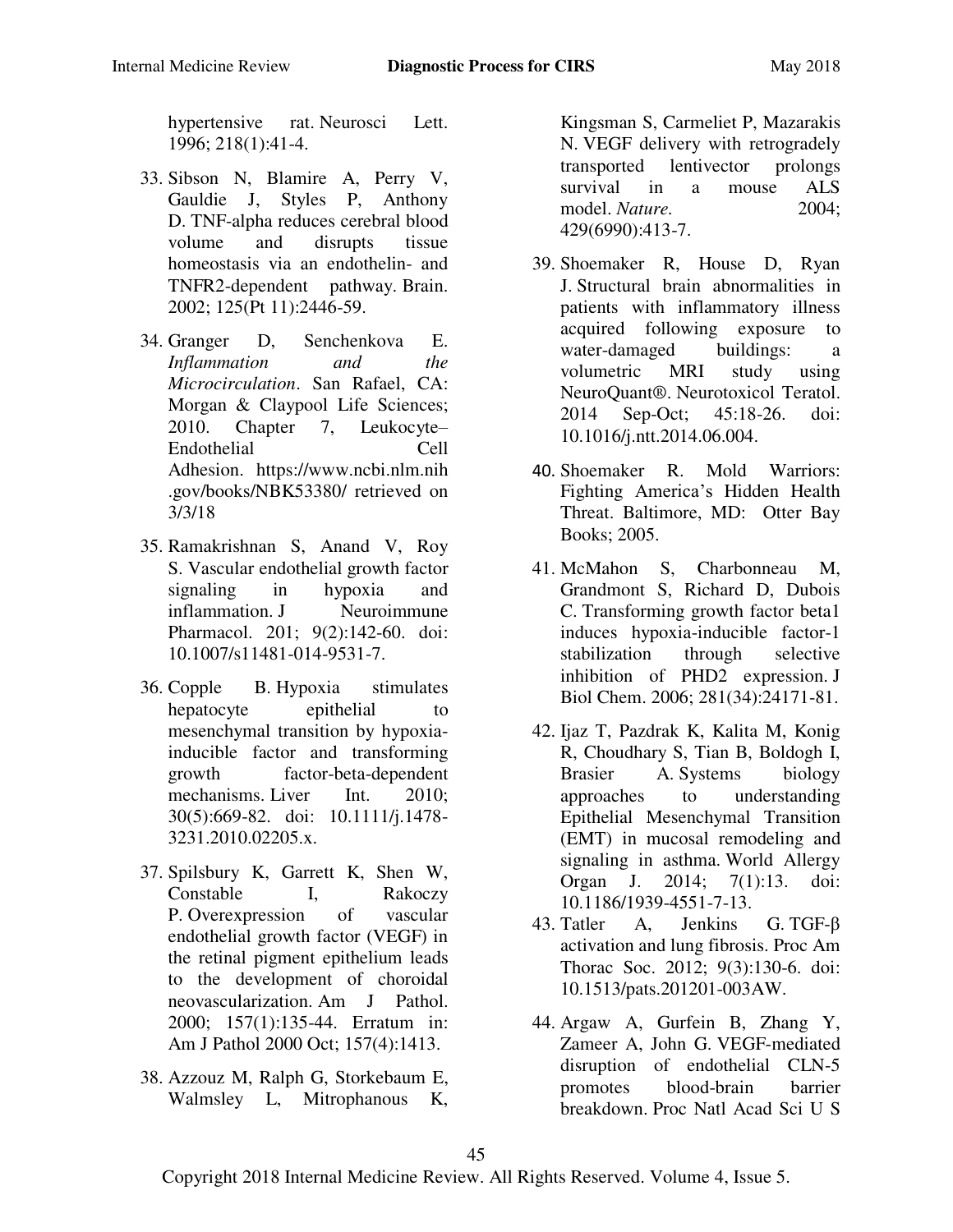A. 2009; 106(6):1977-82. doi: 10.1073/pnas.0808698106.

- 45. Dohgu S, Yamauchi A, Takata F, Naito M, Tsuruo T, Higuchi S, Sawada Y, Kataoka Y. [Transforming](https://www.ncbi.nlm.nih.gov/pubmed/15206827)  [growth factor-beta1 upregulates the](https://www.ncbi.nlm.nih.gov/pubmed/15206827)  [tight junction and P-glycoprotein of](https://www.ncbi.nlm.nih.gov/pubmed/15206827)  [brain microvascular endothelial](https://www.ncbi.nlm.nih.gov/pubmed/15206827)  [cells.](https://www.ncbi.nlm.nih.gov/pubmed/15206827) Cell Mol Neurobiol. 2004; 24(3):491-7.
- 46. Yoshimura A, Suzuki M, Sakaguchi R, Hanada T, Yasukawa H. [SOCS,](https://www.ncbi.nlm.nih.gov/pubmed/22566904)  [Inflammation, and](https://www.ncbi.nlm.nih.gov/pubmed/22566904)  [Autoimmunity.](https://www.ncbi.nlm.nih.gov/pubmed/22566904) Frontiers in Immunology. 2012; 3:20. doi: 10.3389/fimmu.2012.00020.
- 47. Shoemaker R, Giclas P, Crowder C, House D, Glovsky M. [Complement](https://www.ncbi.nlm.nih.gov/pubmed/18270493)  [split products C3a and C4a are early](https://www.ncbi.nlm.nih.gov/pubmed/18270493)  [markers of acute lyme disease in tick](https://www.ncbi.nlm.nih.gov/pubmed/18270493)  [bite patients in the United States.](https://www.ncbi.nlm.nih.gov/pubmed/18270493) Int Arch Allergy Immunol. 2008; 146(3):255-61. doi: 10.1159/000116362.
- 48. Chapoval S, Dasgupta P, Dorsey N, Keegan AD. [Regulation of the T](https://www.ncbi.nlm.nih.gov/pubmed/20335310)  [helper cell type 2 \(Th2\)/T regulatory](https://www.ncbi.nlm.nih.gov/pubmed/20335310)  [cell \(Treg\) balance by IL-4 and](https://www.ncbi.nlm.nih.gov/pubmed/20335310)  [STAT6.](https://www.ncbi.nlm.nih.gov/pubmed/20335310) J Leukoc Biol. 2010; 87(6):1011-8. doi: 10.1189/jlb.1209772.
- 49. Dejaco C, Duftner C, Grubeck-Loebenstein B, Schirmer M. [Imbalance of regulatory T cells](https://www.ncbi.nlm.nih.gov/pubmed/16476048) in [human autoimmune diseases.](https://www.ncbi.nlm.nih.gov/pubmed/16476048)  Immunology. 2006; 117(3):289-300.
- 50. Shu Y, Hu Q, Long H, Chang C, Lu Q, Xiao R. [Epigenetic Variability of](https://www.ncbi.nlm.nih.gov/pubmed/27687891)  [CD4+CD25+ Tregs Contributes to](https://www.ncbi.nlm.nih.gov/pubmed/27687891) [the Pathogenesis of Autoimmune](https://www.ncbi.nlm.nih.gov/pubmed/27687891)  [Diseases.](https://www.ncbi.nlm.nih.gov/pubmed/27687891) Clin Rev Allergy Immunol. 2017; 52(2):260-272. doi: 10.1007/s12016-016-8590-3.
- 51. Shoemaker R. T regulatory cells in chronic inflammatory response syndrome from water-damaged buildings (CIRS-WDB). PPT presentation. 2011, Sep 6. http://www.survivingmold.com/phys iciansection/members%20only%20downl oads/Johanning\_T%20regs\_9\_5\_201 1\_MSM.ppt.pdf retrieved on 2/24/18
- 52. Fu S, Zhang N, Yopp A, Chen D, Mao M, Chen D, Zhang H, Ding Y, Bromberg JS. [TGF-beta induces](https://www.ncbi.nlm.nih.gov/pubmed/15367216)  [Foxp3 + T-regulatory cells](https://www.ncbi.nlm.nih.gov/pubmed/15367216) from [CD4 + CD25 - precursors.](https://www.ncbi.nlm.nih.gov/pubmed/15367216) Am J Transplant. 2004; 4(10):1614-27.
- 53. McMahon S. An evaluation of alternate means to diagnose Chronic Inflammatory Response Syndrome and determine prevalence. Medical Research Archives. 2017;5(3).
- 54. Stricker B, Savely V, Motanya N, Giclas P. [Complement split products](https://www.ncbi.nlm.nih.gov/pubmed/19140878)  C3a and C4a [in chronic Lyme](https://www.ncbi.nlm.nih.gov/pubmed/19140878)  [disease.](https://www.ncbi.nlm.nih.gov/pubmed/19140878) Scand J Immunol. 2009; 69(1):64-9. doi: 10.1111/j.1365- 3083.2008.02191.x.
- 55. Taylor A, Lee D. [The alpha](https://www.ncbi.nlm.nih.gov/pubmed/21941624)[melanocyte stimulating hormone](https://www.ncbi.nlm.nih.gov/pubmed/21941624)  [induces conversion of effector T](https://www.ncbi.nlm.nih.gov/pubmed/21941624)  [cells into treg cells.](https://www.ncbi.nlm.nih.gov/pubmed/21941624) J Transplant. 2011; 2011:246856. doi: 10.1155/2011/246856.
- 56. Berry Y. A Physician's Guide to Understanding & Treating Biotoxin Illness Based on the work of Ritchie Shoemaker, M.D. Reviewed by Ritchie Shoemaker, M.D. 4/2014.
- 57. Bettenworth D, Buyse M, Böhm M, Mennigen R, Czorniak I, Kannengiesser K, Brzoska T, Luger T, Kucharzik T, Domschke W, Maaser C, Lügering A. [The](https://www.ncbi.nlm.nih.gov/pubmed/21741932)  [tripeptide KdPT protects from](https://www.ncbi.nlm.nih.gov/pubmed/21741932)